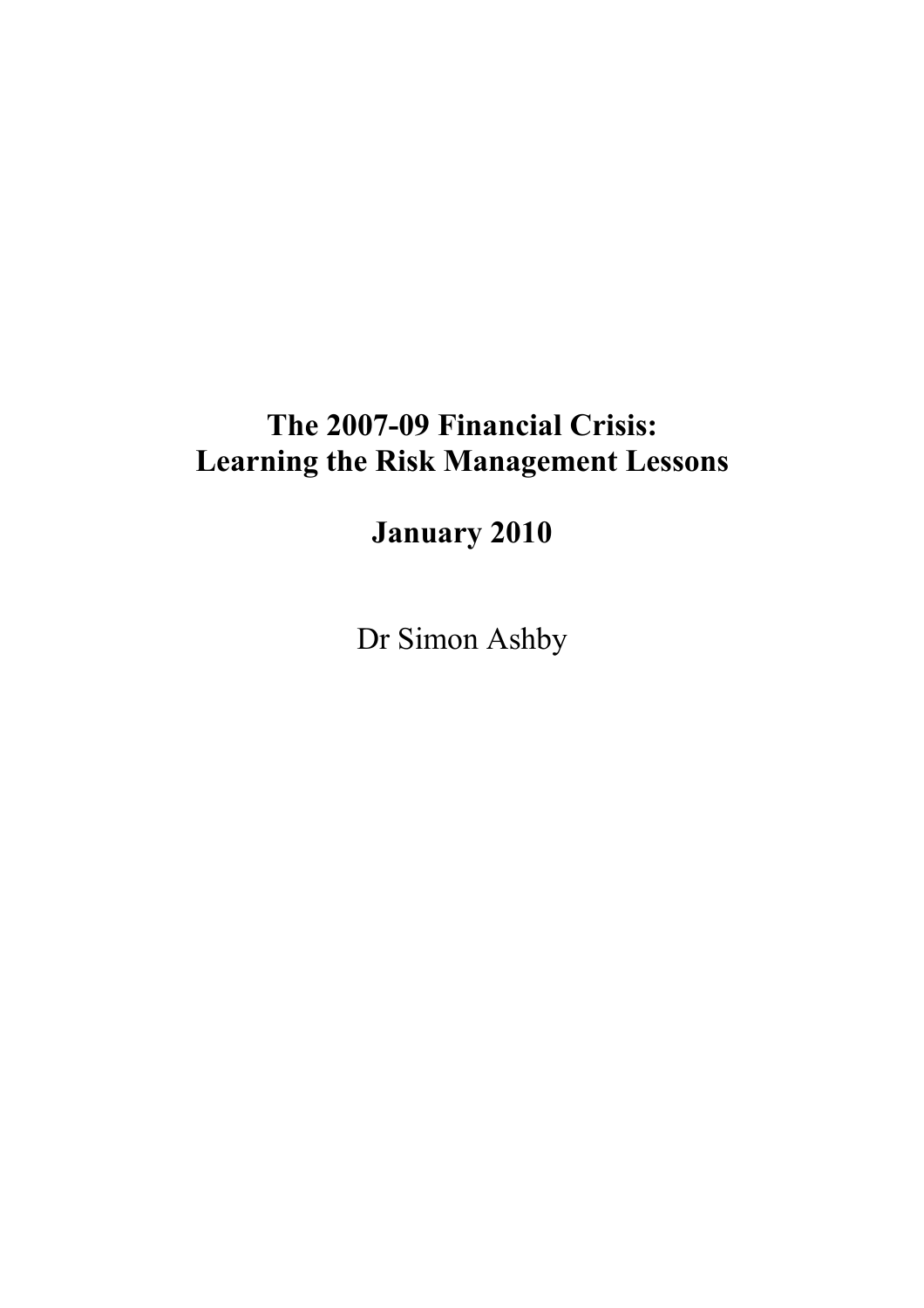## The 2007-09 Financial Crisis: Learning the Risk Management Lessons

## Table of Contents

| 2                                                                                 |    |
|-----------------------------------------------------------------------------------|----|
| 2.1                                                                               |    |
| 2.2                                                                               |    |
| 2.3                                                                               |    |
| 3.                                                                                |    |
| 3.1                                                                               |    |
| 3.2                                                                               |    |
| Methodology<br>4                                                                  |    |
| Approach: Semi-Structured and Confidential Interviews  14<br>4.1                  |    |
| 4.2                                                                               |    |
| 5.                                                                                |    |
| 5.1                                                                               |    |
| Why Did Risk Management Fail? The Six Cs of the Financial Crisis21<br>5.2         |    |
| 5.2.1                                                                             |    |
| 5.2.2                                                                             |    |
| 6                                                                                 |    |
| Lessons for Financial Institutions: Reducing their Exposure to Future<br>61       |    |
| Financial Crises.                                                                 | 33 |
| Lessons for Regulators: Enhancing the Stability of the Financial System 40<br>6.2 |    |
|                                                                                   | 45 |
|                                                                                   | 47 |

Appendix A: A Detailed Anatomy of the Current Crisis (Available via the Forum Website).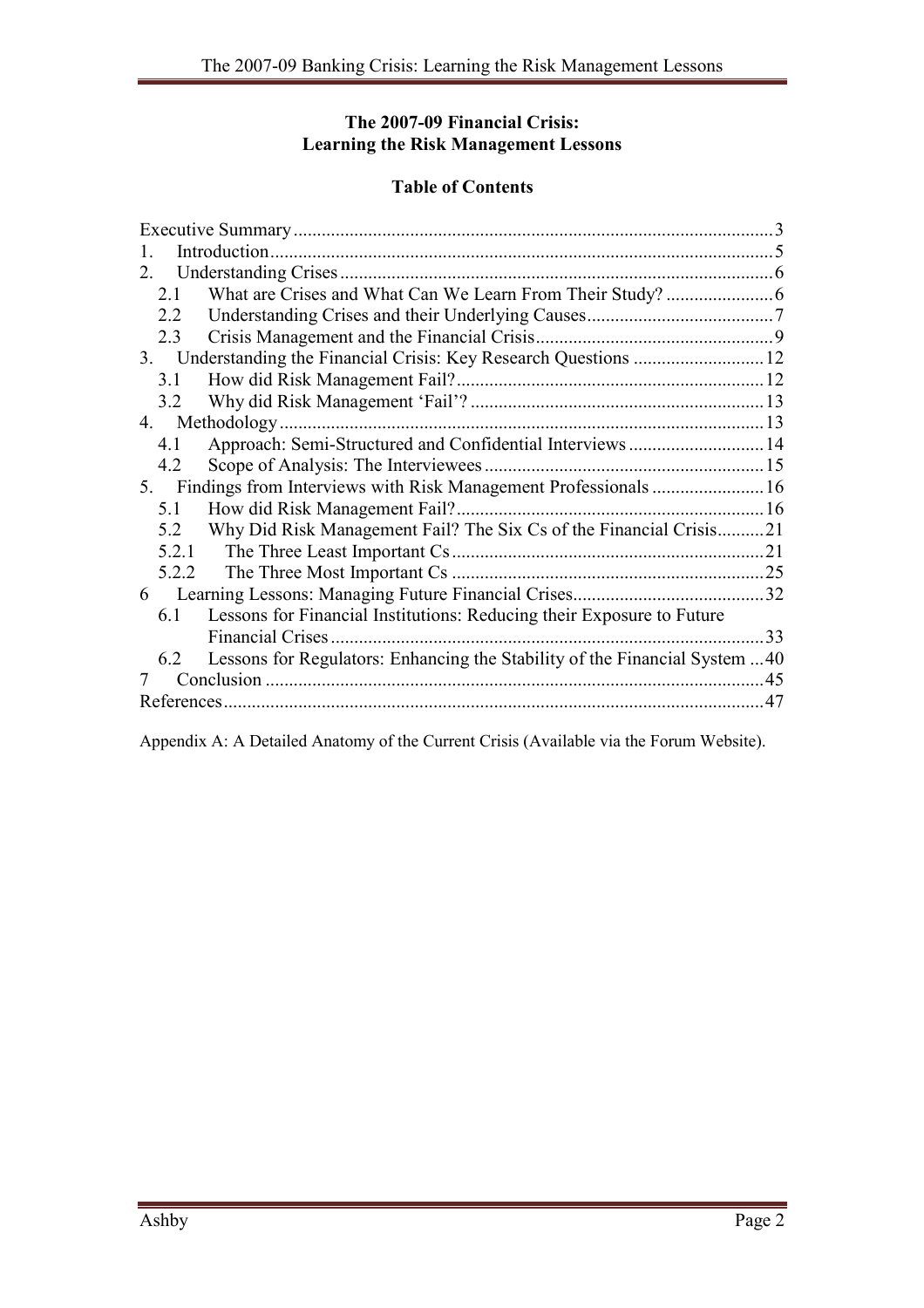#### The 2007-09 Financial Crisis: Learning the Risk Management Lessons

#### Executive Summary

The current financial crisis has had a far reaching effect on the global economy leading many to compare it to the Great Depression of the late 1920s and 30s or even suggest that its effects have been worse (see Turner 2009). It remains difficult to calculate the total cost of the crisis, however it will undoubtedly run into trillions (thousands of billions), whatever major currency is used<sup>1</sup>.

A key question for governments, regulators, financial institutions and other interested parties is why such a major crisis occurred, especially at a time when macro-economic volatility was thought to be beaten (at least within developed nations)<sup>2</sup> and that financial regulation and risk management were believed to be so sophisticated that the risk of a major financial crisis was negligible. The purpose of this research project is to explore this question in some detail, paying particular attention to the underlying risk management aspects of the crisis.

To help investigate the underlying causes of the crisis a series of interviews were conducted with a range of senior risk management professionals (including chief risk officers and board directors where possible) from across the financial services sector (retail and investment banks, a clearing house, building societies, life and general insurers and consultants). In total 20 interviews were conducted. Interviewees were asked both what caused the crisis and the lessons that they believed needed to be learned for the future. Reassuringly there was a considerable degree of consistency in the responses provided by these interviewees and a number of common themes emerged:

- There were failures of implementation in relation to both risk management and corporate governance. Notably some financial institutions did not implement risk management and corporate governance frameworks that were aligned with accepted good practice (e.g. they failed to implement adequate stress and scenario testing and risk reporting processes). Moreover some institutions placed excessive reliance on certain tools (e.g. quantitative models for risk assessment) at the expense of others (e.g. good management judgement).
- Human/cultural weaknesses such as: ego, greed and 'disaster myopia' have a role to play in explaining the risk management decisions of financial institutions. However, some financial institutions were much better than others at controlling these basic human instincts, suggesting that differences in their corporate culture had a major role to play in explaining their lower exposure to the effects of the crisis. Notably the most badly affected institutions were characterised by sales cultures that promoted market dominance and rapid growth over traditional banking values like prudence, financial security and taking the long term view.
- In addition to certain basic human/cultural failings there were complementary weaknesses in risk reporting and management competency in some financial institutions, at both the board and senior management levels. However there were also weaknesses in relation to

 $\overline{a}$ <sup>1</sup> For a recent analysis of the effects of the crisis see European Commission (2009).

<sup>&</sup>lt;sup>2</sup> See House of Commons Treasury Committee (2009a), paragraph 14, which states: "Before the start of the current financial crisis, the UK economy had experienced a sustained period of economic growth. In a speech in 2003 Mervyn King, Governor of the Bank of England, termed the previous years the "nice" (non-inflationary consistently expansionary) decade. In the United States in 2004 Ben S. Bernanke, at the time a member of the Board of Governors of the Federal Reserve, stated that 'One of the most striking features of the economic landscape over the past twenty years or so has been a substantial decline in macroeconomic volatility', noting that other writers had described this period as 'The Great Moderation'."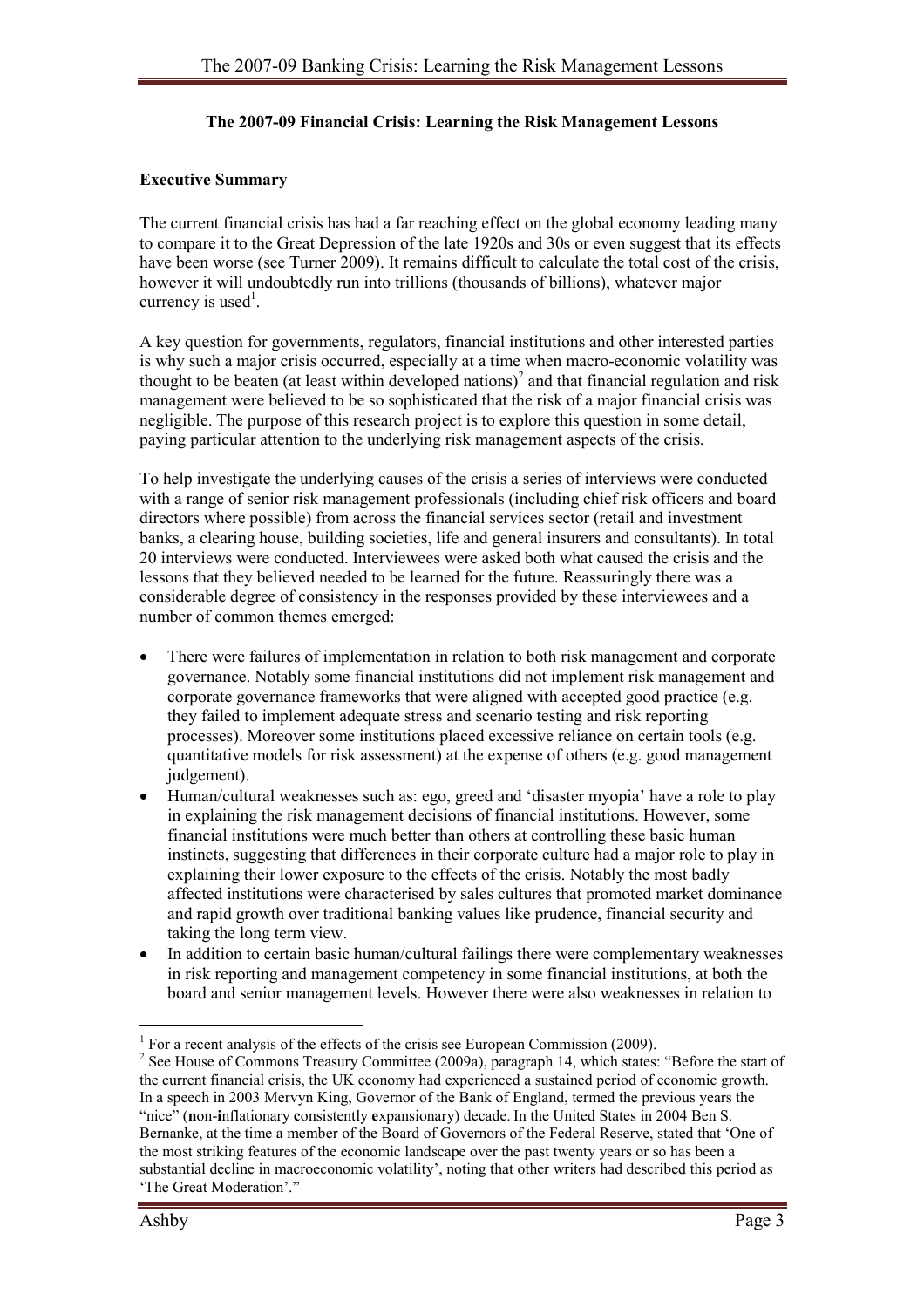the competency of risk management staff – which were not always able to communicate effectively to senior management/directors or provide the kind of support that they needed (e.g. support for strategic decision making).

- It is not necessarily fair to apportion all of the blame for the financial crisis on the weaknesses of individual financial institutions or those of their management. Specifically many financial institutions found it difficult to stay out of some of the more risky activities that characterised the last boom (sub-prime lending, etc.) due to competitive pressures. That said, certain institutions did take steps to protect themselves from the developing crisis and in so doing have been much better able to weather its effects.
- Many interviewees felt that there had been significant regulatory failures both in terms of the design of regulatory regimes (e.g. Basel 2 and its focus on capital modelling) and their implementation (in relation to the quality of supervisors and their ability to make effective judgements). Failures that may have even helped to both cause the crisis and deepen its effects.

Based on these findings it is concluded that the underlying preconditions for the crisis were, as with almost all crises before it, both complex and sociotechnical in nature<sup>3</sup>. This implies that there are no simple solutions to the prevention of future crises, such as forced reductions in bonus payments or increased capital requirements. But rather that a more considered human centred approach is required that focuses more on understanding and influencing the cultures of financial institutions and the resultant behaviour of management (including directors). In particular the following key lessons need to be learned:

#### There needs to be behavioural change via improved risk cultures

Many boards and senior managers should become much more risk aware and consider carefully the risks that are associated with their strategic decisions. They must also be prepared to act quickly and decisively when they find that their institution is exposed to an excessive degree of risk.

In addition, the attitudes of some risk managers need to change, where they should move away from their traditional compliance orientation, instead adopting a more enterprise-wide view that is less confrontational and more proactive.

## Maintain salaries and bonuses, but redesign the terms on which they are paid

High salaries and bonuses are not necessarily a problem, what really matters are the criteria on which they are paid. Notably the time horizons over which bonus arrangements are awarded should be lengthened. Plus the rules on which remuneration payments are based should be more closely aligned to risk management and governance policies (e.g. to ensure that managers are incentivised to report on and manage risk).

## Learn lessons from outside the financial services sector

Many financial institutions have focused their risk management resources on quantitative modelling, using a range of metrics in an attempt to reduce their risk exposures down to a set of numbers. However this is at odds with many other industry sectors, which make much greater use of management judgement and expertise, as well as tools such as stress testing and scenario analysis.

 $\overline{a}$ 

<sup>&</sup>lt;sup>3</sup> The term sociotechnical is typically used to refer to the interrelationship that exists between the social (human) aspects of an organisation and its technical systems/processes. In so doing it is concerned with the vagaries of human behaviour and how this can affect the design and operation of technical systems and processes (such as underwriting and investment systems and processes).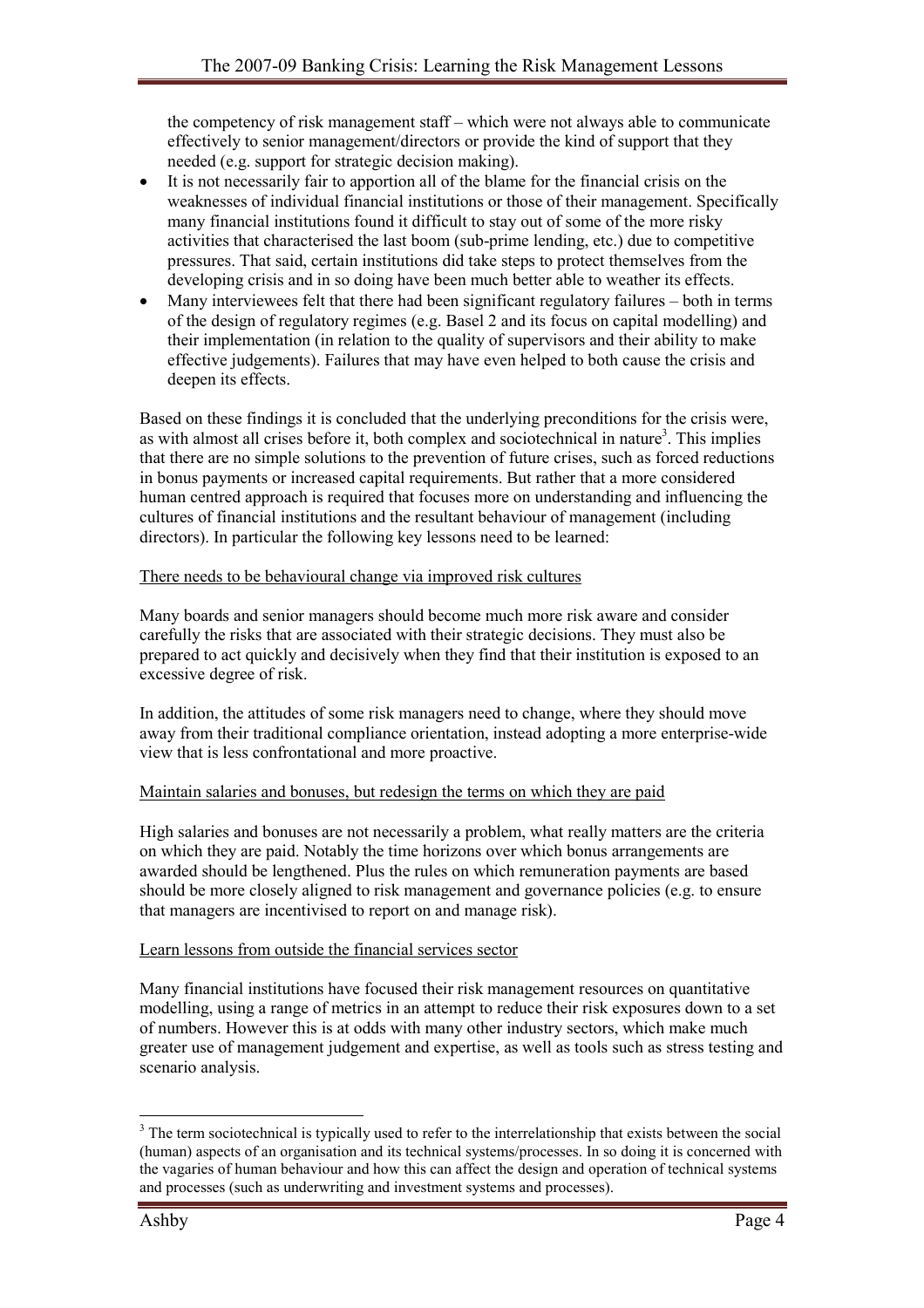Hence there is a need for many financial institutions to adopt a more balanced view of their risk management activities and to make greater use of qualitative risk management tools, such tools being much more effective mechanisms for assessing and controlling the 'unknown unknowns' that financial institutions can face (see, for example, Jorion 2009).

#### Improve internal control

There is a need for some financial institutions to improve the effectiveness of their internal control frameworks. Notably they need to improve the accuracy and timeliness of their risk reports, while ensuring that boards/senior management are not swamped with too much information. They also need to improve the status of their risk functions and chief risk officers, although in some cases this will require improvements in the skills and experience of risk management staff.

#### Rethink prudential regulation

The report outlines a number of lessons for regulators as well as financial institutions. Notably, regulators should be careful not to overreact to the crisis by bringing in more prescriptive regulations or significantly greater capital requirements. Moreover they should learn that regulatory capital requirements are not always effective in helping to improve the quality of risk management practices and in some cases can have unintended consequences that can increase the vulnerability of financial institutions to crises. Finally they need to remember that effective supervision is often more important than highly technical 'state of the art' regulatory frameworks.

## 1. Introduction

The 2007-09 financial crisis (henceforth the 'crisis' or 'the current crisis') has been described as the worst since the Wall Street Crash and Great Depression of the late 1920s and 30s (see, for example: Congressional Oversight Panel 2009, House of Lords 2009 and de Larosière 2009) and even "the greatest crisis in the history of finance capitalism" (Turner 2009).

Given the severity and, to a large extent, global nature of the current crisis it is hardly surprising that so much has been written on it in such a short space of time. Numerous reports, enquiries, papers, books, articles and editorials have been published on the causes and effects of the financial crisis, as well as the lessons that need to be learned for the future. Moreover these have been supplied by a diverse set of commentators ranging from politicians, regulators and industry/professional associations to academics, journalists, and some practitioners from within the financial services sector itself.

However despite the wealth of information and commentary that has been provided any review of this literature will reveal that there is still no clear or universally accepted picture as to the key causes of the current crisis. Notably the answers to certain fundamental questions remain inconclusive:

- How did the risk management processes of financial institutions fail?
- Why did they fail?
- What are the risk management lessons that need to be learned, both by financial institutions and their regulators, in order to prevent future crises of this magnitude?

The purpose of this report is to shed further light on the answers to these questions by exploring the underlying causes for the current financial crisis, as well as the risk management lessons that need to be learned from them. In particular it seeks to add to our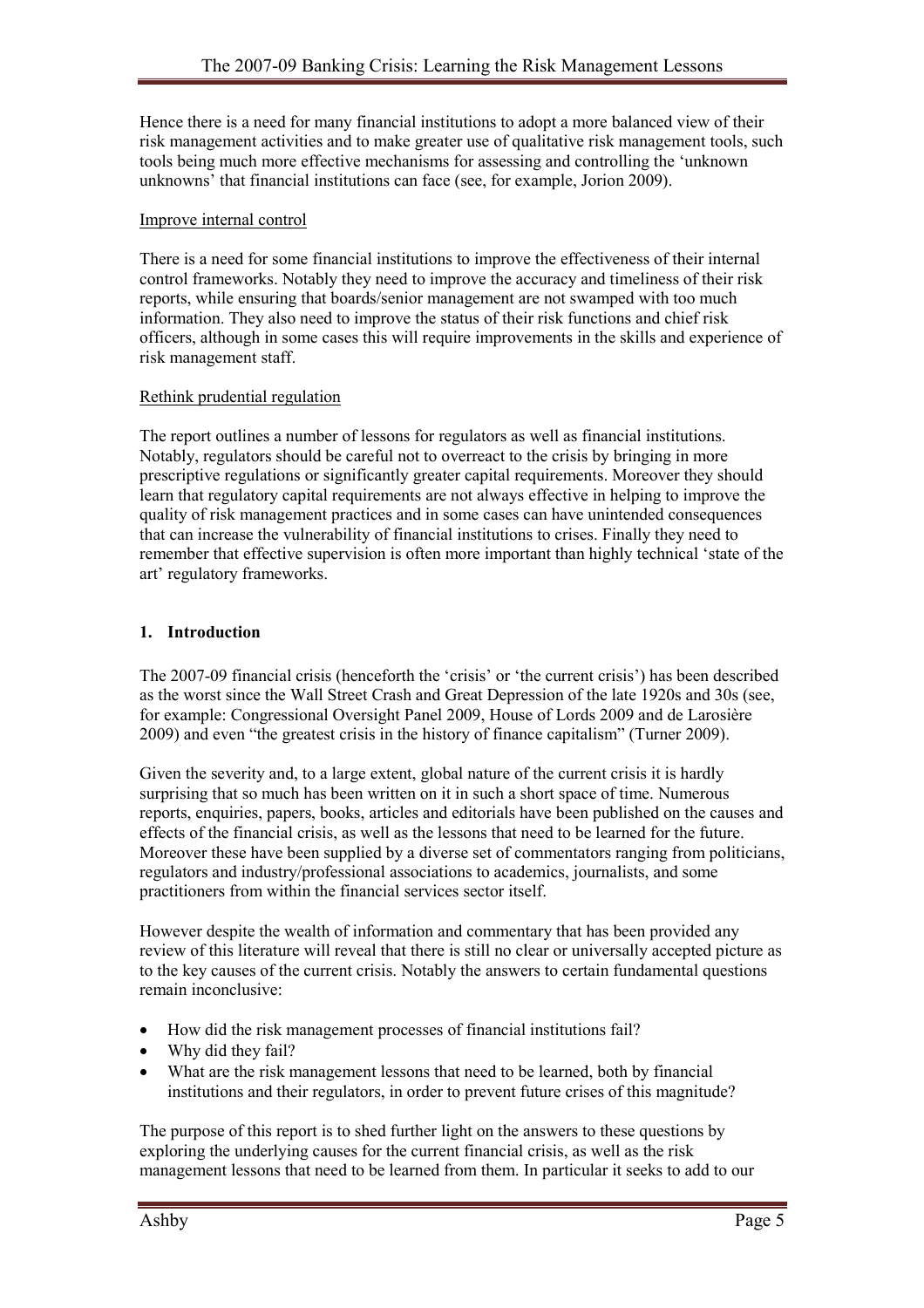understanding of the current crisis in two ways. Firstly it draws on pre-existing insights from the field of crisis management, a field largely ignored by most commentators on the current crisis<sup>4</sup>, but which contains a wealth of information on the common underlying causes of crisis, financial or otherwise. Secondly its findings are backed up with evidence from a range of primary sources, utilising the results of interviews that were conducted with 20 risk management professionals from across the financial services sector.

Drawing on the insights from the field of crisis management, along with the evidence provided by practicing risk management professionals, this report argues that the crisis was largely due to failures in the implementation of certain risk management processes. Failures that arose from human/management related weaknesses on the part of both financial institutions and their regulators. In so doing it is demonstrated that the crisis was sociotechnical in nature, resulting from a complex set of interactions between the various behavioural factors that influence organisations (e.g. market and regulatory pressures, group dynamics, culture, risk perception, personal agendas and incentives, etc.) and their technical systems and processes (for example their operational systems, governance processes, risk management and reporting frameworks, etc.).

Using this analysis lessons are also drawn regarding the prevention and mitigation of future financial crises. In particular it is suggested that many of the current regulatory responses to the crisis (notably greater prescription and capital requirements) are unlikely to prove effective<sup>5</sup>. Instead a more permanent solution to the prevention of future financial crises should combine enhancements in the risk management and governance practices that are implemented by financial institutions and their regulators with mechanisms that support cultural change. Moreover this cultural change needs to be both organisation wide (in terms of overall risk culture) and function specific, particularly in relation to moving the attitudes of risk functions away from compliance and towards a more business-like orientation (for example by using risk management staff and information to support strategic decision making).

The report begins with a review of the established literature on crises management before moving onto consider whether it is possible to use this research to help explain the causes of the current crisis. It then proceeds with: a description of the main research questions; the interview methodology that was adopted to investigate these propositions and the findings from these interviews. Finally a number of lessons to be learned are drawn from the interview responses and conclusions provided.

## 2. Understanding Crises

## 2.1 What are Crises and What Can We Learn From Their Study?

Dictionary definitions of the term crisis often use phrases such as a time of difficulty or distress or even 'a time of intense difficulty or danger' (Oxford English Dictionary). Hence crises are by definition a very bad thing that can impose immense instability, uncertainty and cost on those caught up in them, whether financial, reputational or physical<sup> $6$ </sup>.

 4 One notable exception being Müßig (2009).

<sup>&</sup>lt;sup>5</sup> For regulatory perspectives on the current crisis see especially: Turner (2009), FSA (2009b), de Larosière (2009), Basel (2009 b&c).

<sup>&</sup>lt;sup>6</sup> For some more academically orientated definitions of a crisis see Pearson and Clair (1998) and Smith and Elliott (2005), Ch 1. See also Smith (2005a), who defines a crisis as: "A damaging event, or series of events, that display emergent properties which exceed an organisation's abilities to cope with the task demands that it generates and has implications that can affect a considerable proportion of the organisation as well as other bodies." The current financial crisis undoubtedly meets this definition.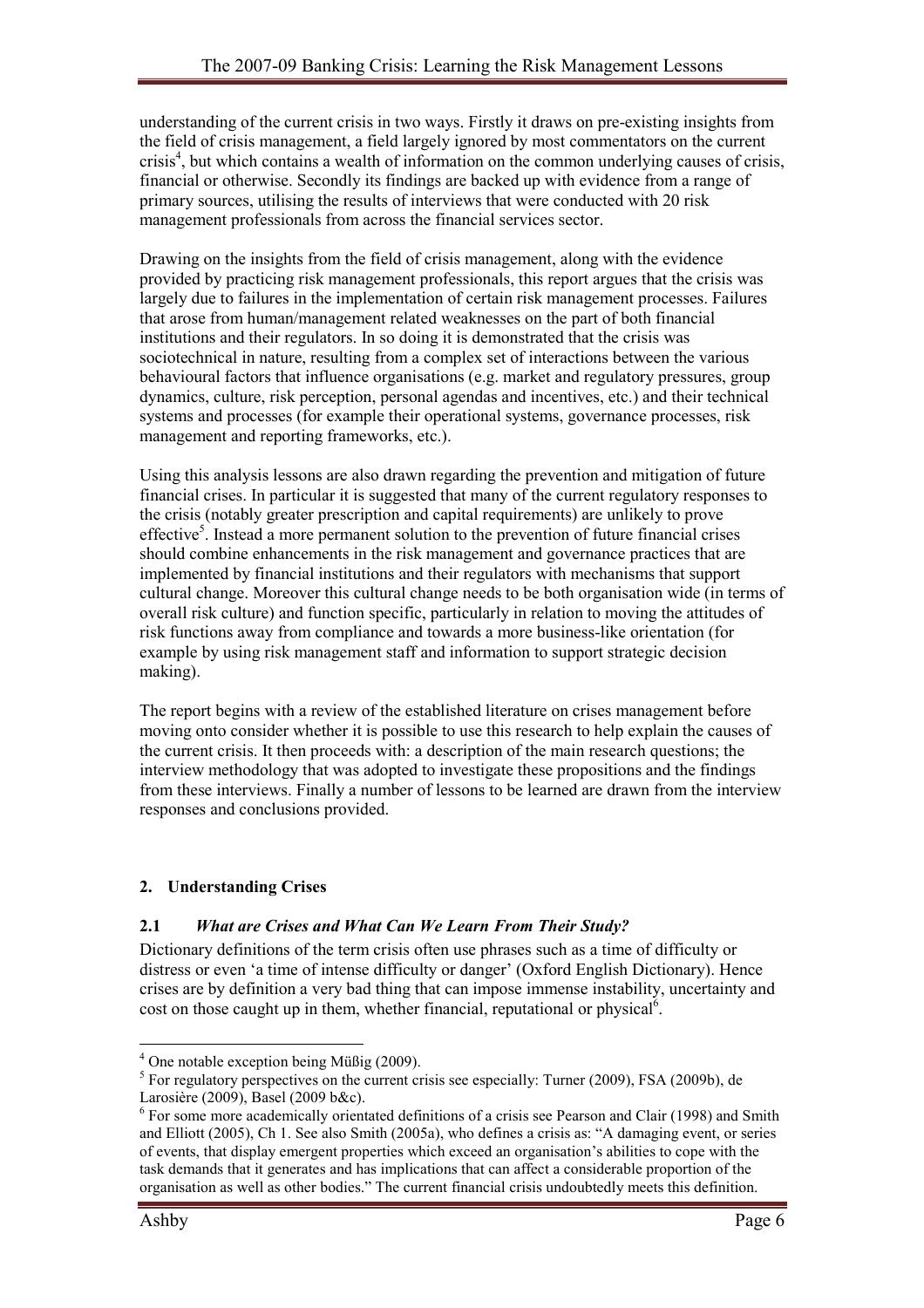However, crises can also bring with them opportunity, both for those able to exploit their immediate effects and those who change the way that they make decisions in their aftermath (in fact the Greek origin of the word: 'krisis' actually means 'decision'). Hence crises can also teach valuable lessons, whereby those individuals and organisations who are prepared to learn from them can achieve beneficial outcomes – often by addressing previous weaknesses and inefficiencies or by making changes that help to reduce the likelihood and severity of future crises. In fact crises are sometimes described as 'turning points', recognising that they often bring change that may well, in the long term at least, prove beneficial.

There is a considerable academic literature on the assessment and management of crises<sup>7</sup> and while some may disagree on whether it is always possible to predict and or prevent crises from occurring (see Hood and Jones 1996, Ch 2) there is widespread agreement that there is much that can be learned from their study<sup>8</sup>. In the section below some of the more eminent contributions to this work are outlined. Much of this research has been developed following the analysis of a considerable number of crises, both financial and otherwise. Indeed there is a lot that the financial sector can learn from the analysis of non-financial crises, since many of the underlying factors that contribute to financial crises are very similar to those that affect other industry sectors – as will be illustrated within this report<sup>9</sup>.

## 2.2 Understanding Crises and their Underlying Causes

A key theme running through much of the work into crisis management is that crises are sociotechnical events and in so doing are influenced by factors such as human behaviour, corporate culture and an organisation's structure/systems. Notably it has been demonstrated that one or more of the following factors usually lie at the heart of any crisis $^{10}$ .

- An organisation's structure and associated management systems. Complex organisations with heavily interdependent production processes tend to be more prone to both minor and major loss events (including crises), as do those with ineffectual internal communication systems.
- Management risk perceptions. Crises being more common when managers fail to understand the risks that they are taking (arguably as in the case of Barings and Equitable Life in the UK) or the value of risk/crisis management activities. A problem that is sometimes compounded by 'groupthink' (Janis 1972), whereby individual misperceptions are reinforced by those of their peers and dissident views are stifled.
- An organisation's safety/risk culture and or the social dynamics of a particular subgroup within the organisation. In particular, some organisations and or subgroups seem to be more risk aware and committed to effective risk management than others.
- Organisational change, which can divert attention from normal day to day risk management activities and or damage staff morale causing a rise in errors, fraud, etc.
- Internal politics and power dynamics. Particular individuals or departments within an organisation may wield a disproportionate amount of power and have a detrimental

 $\overline{a}$ <sup>7</sup> See Smith and Elliott (2005) for a useful set of "key readings" that exemplify the literature on crisis management.

 $8$  See for example Pearson and Clair (1998) – who provide a definition of crisis management that is rooted in the active prevention and mitigation of low probability, high impact events. See also Mitroff (2005), who in a book devoted to learning lessons from previous major crises, states: "I cannot emphasise too strongly that organizations exist that have found ways to contain and even lower substantially the economic, human and existential costs of major crises".

<sup>9</sup> See also Müßig (2009) who provides an interesting perspective on the financial crisis using a number of traditional crisis management theories.

<sup>&</sup>lt;sup>10</sup> See especially Waring and Glendon (1998), Mitroff (2000) and Smith and Elliott (2005) for discussions on the various organisational and social factors that can cause crises.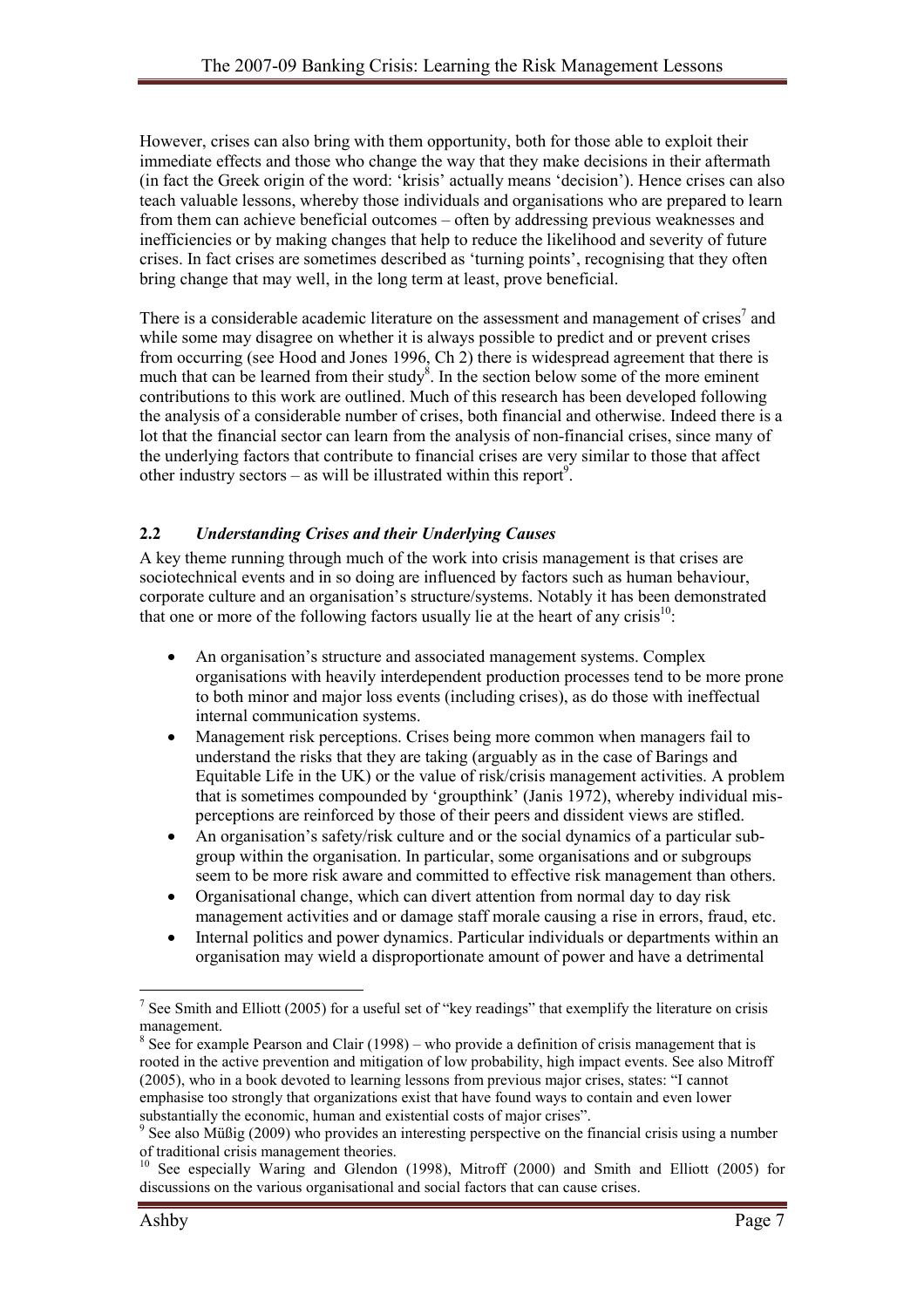effect on risk management decision-making. For example, staff within 'Marketing', 'Sales', 'Front Office', etc. may resist risk management initiatives on the grounds that they are costly, bureaucratic, time consuming, or attempt to circumvent them in order to maximise their short term, sales related bonuses, etc.

• External social, political and economic pressures. For example, organisations may decide to cut corners in terms of their risk management activities when budgets are tight or alternatively they may over/under emphasise certain activities depending on prevailing political/social factors.

In response to these findings, a number of crisis causation models have been built by eminent scholars (e.g. James Reason's 'Swiss Cheese Model'; Barry Turner's 'Chain of Causation' and Paul Shrivastava et al's 'Industrial Crisis Model'), many of which have already been applied to a wide range of crisis events<sup>11</sup>. Most of these models liken the creation of a crisis to a process consistent with the diagram below<sup>12</sup>.

 $\overline{a}$ <sup>11</sup> See Reason (1990), Turner (1976, 1978 and 1994) and Shrivastava et al (1988).

<sup>&</sup>lt;sup>12</sup> It should be noted that there are exceptions to the above process orientated view of crises. For example, traditional 'Normal Accident Theory' postulates that crises are all but inevitable where complex and or tightly coupled (interdependent) systems are present and hence that human factors are largely irrelevant. However as pointed out by Müßig (2009) most researchers, including the architect of Normal Accident Theory (Perrow 1984, 1994) accept that complex/tightly coupled systems are usually the result of some human failing, such as weaknesses in the design of an organisation by management.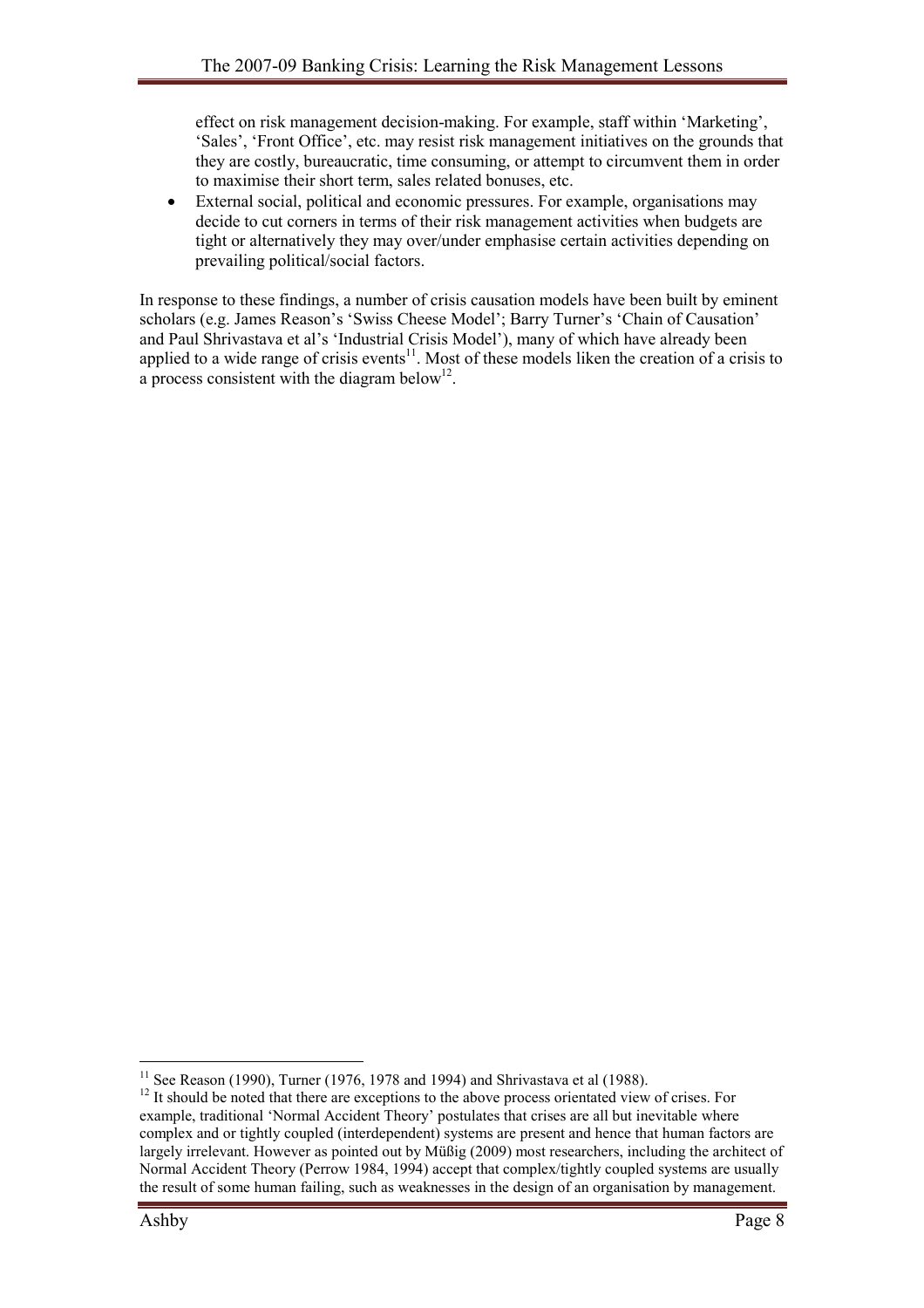## A Typical Crisis Model



What these models reveal is that the causes of crises are typically multifaceted. Hence in isolation no one single factor is likely to cause a crisis; rather the conditions for a crisis are built up over time, with multiple causes (or 'preconditions' as they are sometimes referred) combining and interacting to create the potential for a crisis that finally manifests itself once a suitable trigger event comes along. This has been likened to the inflation of a balloon (see Blockley 1996), whereby as the pressure builds up over time, the proneness of the balloon to bursting increases. In this regard each increase in pressure is analogous to the accumulation and interaction of multiple causes, with the addition of each cause raising the possibility that some suitable event might trigger a crisis.

What these typologies also suggest is that crises can be prevented, providing that we can spot the build up of causes/preconditions and 'deflate' the balloon. Of course this is not always easy, especially as organisations have a tendency to exhibit "institutional blindness" (Smith and Elliott 2005, Ch 1) and in so doing often overlook the build up of seemingly minor issues or discount the possibility that they could result in a major crisis (see also Blockley 1996, Toft and Reynolds 2005, Smith and Elliott 2005, Ch 20). However an astute organisation can both spot and correct these causes/preconditions and so prevent a crisis from occurring or at least mitigate its impact. Indeed this was proven by certain financial institutions, which not only saw the current crisis coming, but took proactive steps to reduce their vulnerability to it (see SSG 2008 and IIF 2008).

#### 2.3 Crisis Management and the Financial Crisis

Despite the considerable amount of work that has been conducted in the field of crisis management, not all of the analyses into financial crises recognise the insights that it can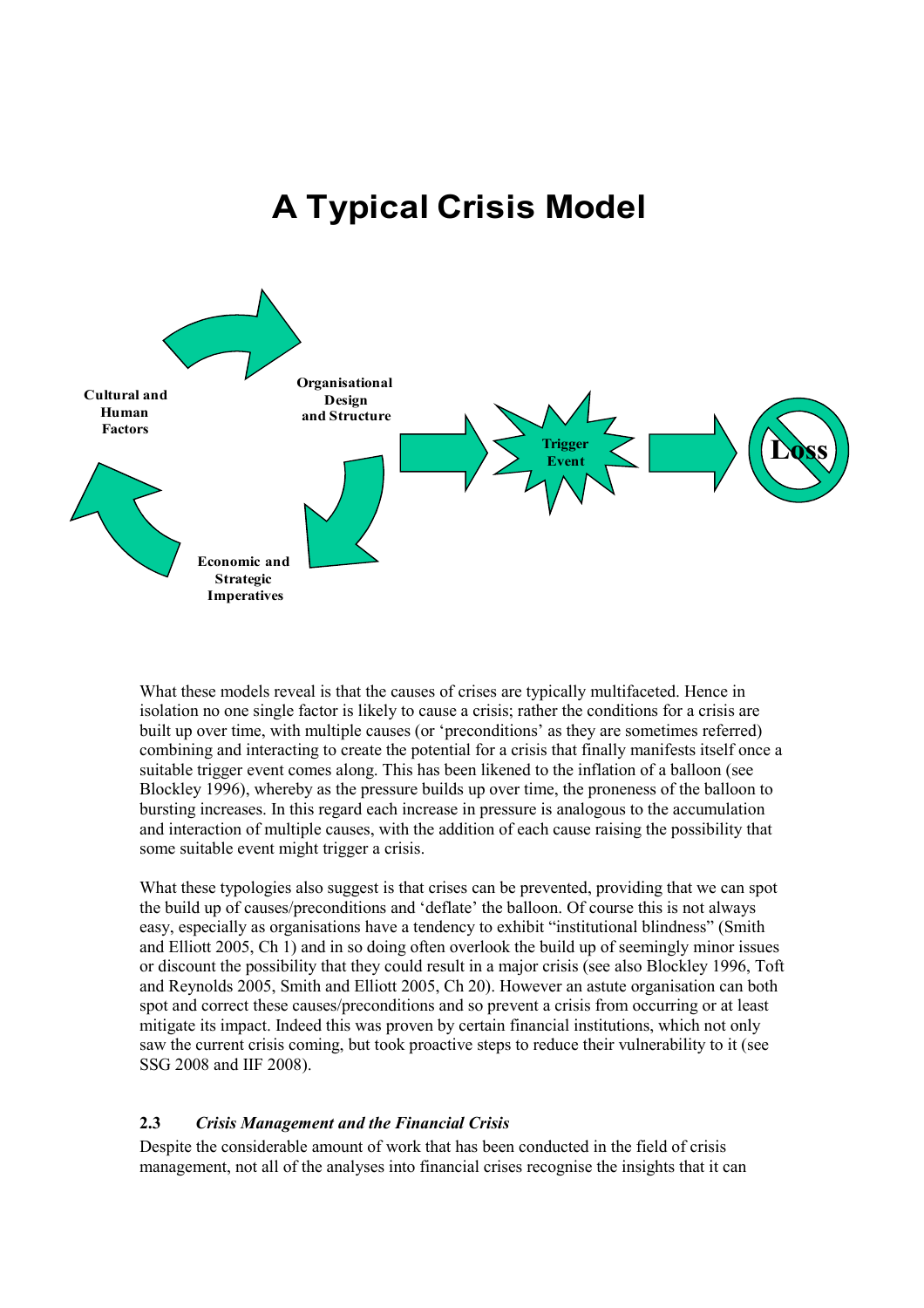provide<sup>13</sup>. Notably the recent Financial Services Authority (FSA) review on the crisis, lead by Lord Adair Turner, put certain macroeconomic/market-wide factors at its heart, stating that:

"At the core of the crisis lay an interplay between macro-imbalances which had grown rapidly in the last ten years, and financial market developments and innovations which have been underway for about 30 years but which accelerated over the last ten to 15, partly under the stimulus of the macro-imbalances." (Turner 2009)

In addition recent research by the International Monetary Fund (IMF) on the causes of systemic crises (Laeven and Valencia 2008) talks about 'macroeconomic policies', 'credit booms' and 'balance sheet fragilities', while ignoring the kinds of behavioural and organisational factors that have identified by those working in the field of crisis management. Similar analyses by the Bank of England (2008a, 2008b and 2009, box 3) and a G20 central bank workshop (Reserve Bank of India and Bank of England 2009) also provide support for this more macroeconomic/market-wide view of financial crises<sup>14</sup>.

So the question arises as to whether crisis management models, with their focus on organisational and behavioural issues, can be applied to financial crises or whether we should leave the analysis of financial crises to central bankers and macroeconomists? This project proceeds on the assumption that the insights from the research into crisis management can and indeed should be applied. Outlined below are the reasons why<sup>15</sup>.

The first reason is that most crisis management models do not preclude financial and economic factors. Indeed they often recognise that financial and economic factors can influence the vulnerability of organisations to crises, for example by forcing or at least encouraging them to take risks that they might otherwise avoid (e.g. they might need to take such risks in order to protect their market share, keep costs down or even stave off a potential takeover threat) $16$ .

A second reason is that previous enquiries into past (albeit less significant) financial crises, such as the failure of Barings and Equitable Life, contain references to many of the issues raised in the general literature on crisis management (see Penrose 2004, Bank of England 1995). In particular these enquiries have highlighted factors such as: the knowledge and skills of board directors; weaknesses in internal controls; poor communication; etc. Similarly some broader studies into multiple banking and insurance crises (see Llewellyn 1998 and Ashby, Sharma and McDonnell 2003) have highlighted that such crises are typically caused by factors such as: inappropriate incentive structures; weak management, deficient control systems; and poor regulation, monitoring and supervision.

The final and perhaps strongest reason is that there is already a body of work on the current crisis that highlights many of the factors that have been identified in the general literature on crisis management – albeit in an unstructured way. Notably see SSG (2008, 2009), IIF (2008),

 $\overline{a}$ <sup>13</sup> As Boin (2004) points out, generic crisis management research is "curiously absent" in the field of financial crisis analysis, an oversight that he goes onto to call "remarkable".

<sup>&</sup>lt;sup>14</sup> See also Goodhart and Illing (2002, Part III), which contains some more recent academic works on banking crises – all of which are economics focussed and are primarily concerned with factors such as depositor/investor expectations, credit booms and external macroeconomic shocks.

<sup>&</sup>lt;sup>15</sup> Interestingly this is not an entirely new debate. Although far removed from the sociotechnical focus of the crisis management literature Caprio and Klingebiel (1996) provide an interesting analysis of the causes of financial crises, ultimately concluding that they are typically due to a combination of bad (economic) luck, bad policy (macroeconomic and regulatory) and bad banking (i.e. imprudent risk taking).

<sup>&</sup>lt;sup>16</sup> See, for example, Waring and Glendon 1998, Ch 6 and 7.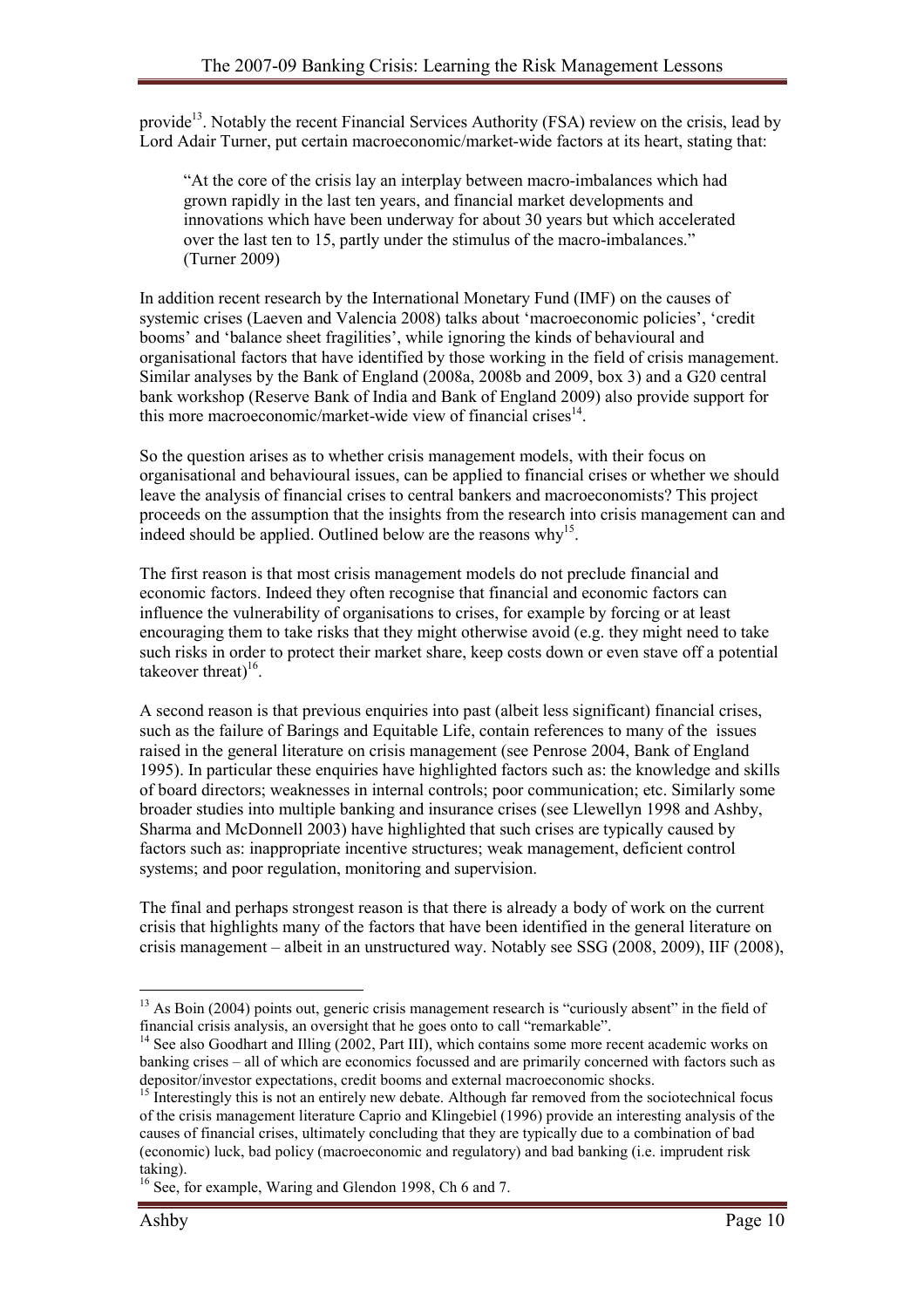COP (2009) and Walker (2009)<sup>17</sup>, who all identify a range of sociotechnical issues as being key causes of the current crisis, including: managerial risk perception, weaknesses in firms' risk appetite frameworks, governance structures and risk cultures, along with inflexible/silo based corporate structures that hindered both risk management and reporting. Indeed the US Congressional Oversight Panel (COP 2009) went as far as to place risk management failures (both by firms and regulators) at the heart of the current crisis:

"As the current financial meltdown makes clear, private financial markets do not always manage risk effectively on their own. In fact, to a large extent, the current crisis can be understood as the product of a profound failure in private risk management, combined with an equally profound failure in public risk management, particularly at the federal level."

Similarly the UK Parliament (House of Commons Treasury Committee 2009a) has stated that:

"Bankers complicated banking to the point where the location of risk was obscured, abandoned time-honoured principles of prudent lending and failed to manage their funding requirements appropriately. There were major failures in the modelling, procedures and structures for risk management."

Gillian Tett (2009) who is a social anthropologist and experienced journalist at the Financial Times, even goes as far as to argue that the 'traditional' causes of financial crises (wars, recessions, major economic shocks) played hardly any part in the current crisis – arguing instead that it was largely a self-inflicted event. In so doing she states that:

"It [the crisis] is a tale best understood through the observation of human foibles, as much as through economic or financial analysis."

An observation that resonates strongly with the work of Barry Turner (1994), one of the founding fathers of the modern literature on crisis management and who placed 'sloppy management' at the heart of most crises.

Hence it would seem that there is an a-priori case for assuming that many of the underlying causes of financial crises are not that different to some of the more traditional crises that have received the attentions of the crisis management literature (for example chemical and nuclear spills, major public transport accidents, terrorist attacks, etc.). Of course that is not to say that existing economic orientated analyses are invalid, just that they only provide a partial picture of why financial crises occur.

For a complete account of the various causes that characterised the current crisis see Appendix A (which is available via the Forum website).

 $\overline{a}$ 

 $17$  Although curiously Walker (2009) contends that: "For the avoidance of doubt, it should be reemphasised that the more effective functioning of BOFI boards, including a better contribution from NEDs, is one element in a configuration in which all elements, above all macro-financial policies and regulation, need to be aligned. Looking ahead, if the overall public policy environment were ever again to accommodate short term risk-taking by banks on the back of very high leverage, it would be unrealistic to rely on governance procedures alone to inhibit banks from generating high short-term returns by engaging in such activity. "

However this assertion of the primacy of macroeconomic factors and solutions is at odds with Walker's own observation that not all financial institutions have been affected in the same way by the crisis (i.e. some have performed much better than others), and that for the most part these differences are due to sociotechnical factors – principally in Walker's eyes weaknesses in corporate governance.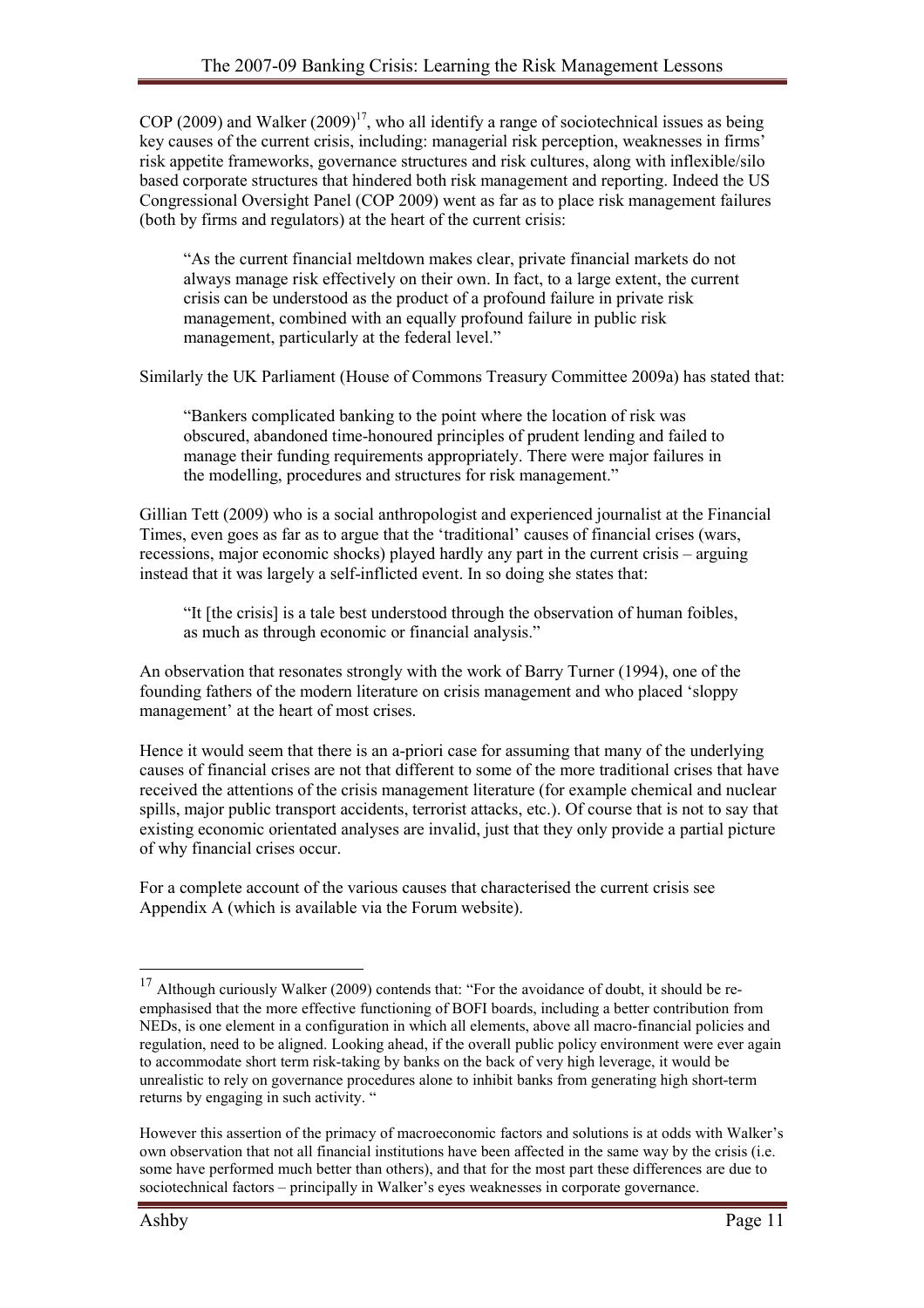## 3. Understanding the Financial Crisis: Key Research Questions

As both previous crisis management research and the available commentaries on the current crisis show, crises are complex phenomena that typically require a far from serendipitous combination of factors to combine in order to reach their full force. Indeed Vladimir Putin, the Russian Prime Minister, has likened the current crisis to a 'perfect storm'<sup>18</sup> in that almost everything that could go wrong did go wrong, resulting in an event that has been widely compared to the Great Depression of the late 1920s and early 30s.

However blaming the crisis on 'everything' is far from useful, especially if lessons are to be learned for the future. Hence there is a need for deeper research into the crisis in order to provide a more objective and considered view of the factors that lie at its heart. Moreover this research needs to be translated into independent recommendations for the future that are designed to help prevent/mitigate future financial crises, rather than simply further the agendas of specific interest groups.

As a starting point for this work the current section outlines a number of research questions that are later explored with a sample of risk management experts from across the financial services sector. These questions draw on both the established crisis management literature and the commentaries that have been produced on the current crisis.

## 3.1 How did Risk Management Fail?

As indicated in Appendix A a considerable amount has already been written on the subject of risk management failures in the context of the current crisis and in particular on whether institutions were using the right tools in order to manage their exposures.

In the main commentators have taken the view that, for the most part, the available risk management tools remain valid and could, if used properly, have helped to avert the current crisis, or at least reduce its effects. However, despite this confidence two key questions remain unanswered:

- 1. What were the key implementation failures that helped the cause the current crisis?
- 2. Are risk management tools capable of managing very low probability but high impact events such as the current financial crisis (the so called 'unknown unknowns'<sup>19</sup>)?

Ultimately this second question boils down to the issue of complexity, a long running theme within the crisis management literature and one that is also highly relevant in the context of the current crisis (see Müßig 2009, House of Lords Select Committee on Economic Affairs 2009, Ch 3). Fundamentally the question arises as to whether it is actually possible to manage the more extreme risks that can arise out of the volatile, complex and highly interconnected environments that financial services institutions operate within – where risk exposures can change very rapidly and new combinations of risks can give rise to unforeseen effects (for example the big drop in liquidity during the early stages of the crisis was largely unforeseen). Indeed prior to the crisis this complexity was actually increasing, due to the growth in securitisation, coupled with the increased use of 'off balance sheet' financing vehicles such as SPVs and SIVs. Hence it could be that financial institutions were all but doomed to failure given the risk management tools that were available to them and that there was little that they could do about it.

 $\overline{a}$  $18$  See CNN.com "Putin: Financial Crisis is Perfect Storm",  $28<sup>th</sup>$  January 2009.

<sup>&</sup>lt;sup>19</sup> For a good discussion of the 'known, knowns', 'known, unknowns' and 'unknown, unknowns' risk classification see Jorion (2009).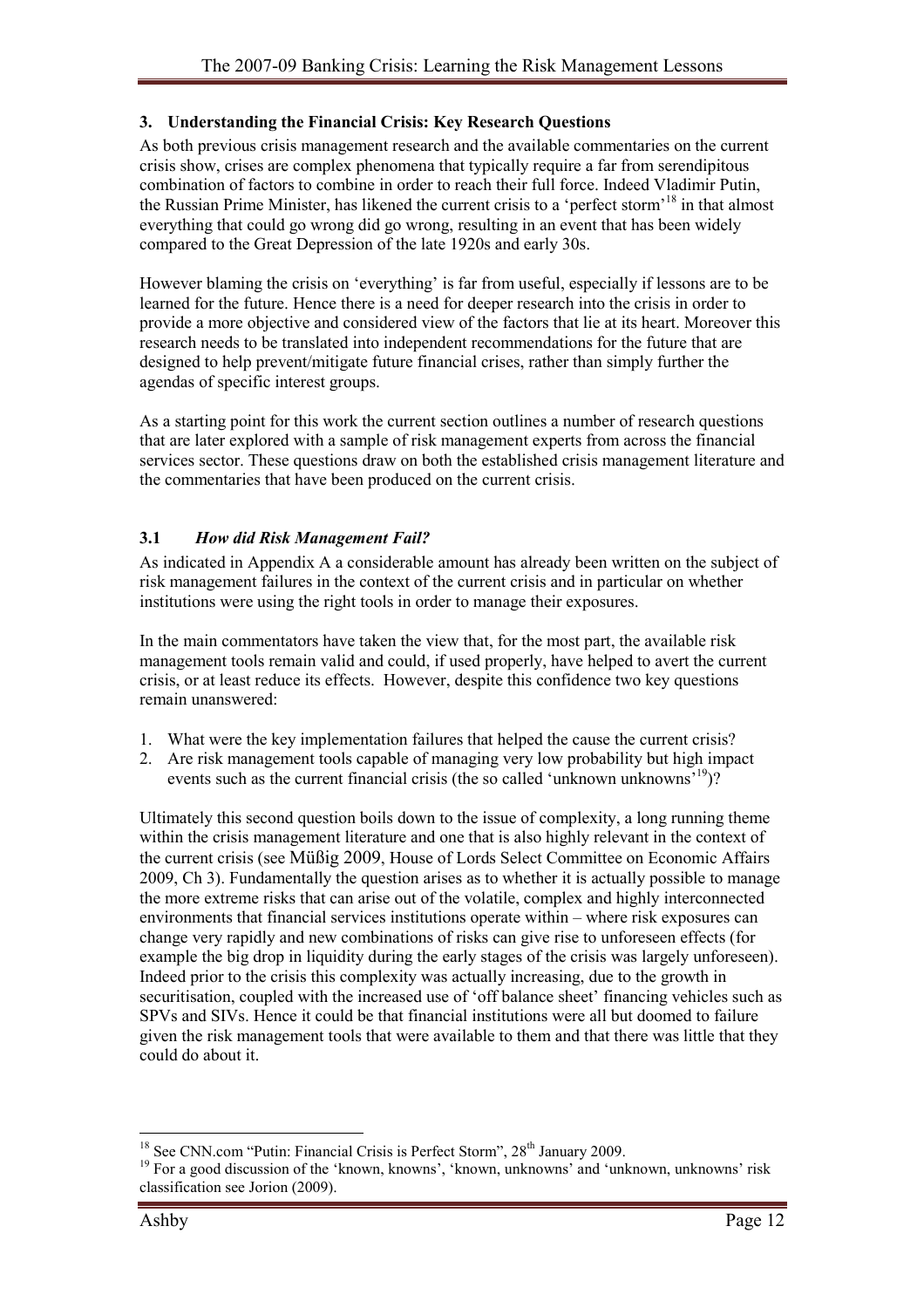## 3.2 Why did Risk Management 'Fail'?

Assuming that there were failures in the management of risk by some financial institutions the next question is why did this occur?

In this regard numerous factors can be identified within the publically available commentaries on the current crisis (for more on these see Appendix A). For example there are those who have blamed, amongst other things:

- Greedy and potentially incompetent executives and senior managers, who have been blamed for encouraging or at best turning a blind eye to excessive risk taking (e.g. ACCA 2008a&b, Turner 2009, House of Commons Treasury Committee 2009a, 2009b, de Larosière et al 2009).
- Non executive directors, who may not have exercised effective oversight and challenge (e.g. Walker 2009, House of Commons Treasury Committee 2009b).
- Market forces and insufficient market discipline (e.g. Turner 2009, Walker 2009).
- Credit rating agencies (e.g. Crouhy 2008, House of Commons Treasury Committee 2009b, de Larosière et al 2009)
- External economic factors (e.g. Laeven and Valencia 2008, IMF 2008, Brunnermeier 2009, and Reserve Bank of India and Bank of England 2009).
- Government policy (e.g. Congressional Oversight Panel 2008, Dowd 2008, Butler 2009).
- Regulators (e.g. Dowd 2008, 2009a, 2009b, House of Lords Select Committee on Economic Affairs 2009).
- Etc.

Hence the question arises as to which of these factors are relevant. Moreover what is also unclear is why some of them are relevant, particularly those in relation to the management of certain financial institutions. For example, were they badly informed (in that they did not have sufficient information to do their job properly)? Were they poorly trained and incentivised? Or did they simply have the wrong attitude?

## 4. Methodology

While some of the commentators on the current crisis draw upon direct input from a number of financial institutions (for example the House of Lords and House of Commons reports benefited from considerable input from the CEOs and other senior directors/staff from the major banks), they have rarely consulted actual risk management professionals in a systematic  $manner<sup>20</sup>$ .

Hence there is a need for confidential research that targets those individuals that are involved with managing risk within financial institutions on a daily basis. This should provide credible evidence on the causes of the crisis straight from those individuals that were not only managing risk prior to the crisis, but often also during it.

 $\overline{a}$  $20$  Two exceptions are: the Institute of International Finance (IIF 2008); whose report utilises input from senior professionals from across 60 institutions; and the Senior Supervisors Group (2009) which published a regulatory perspective on the risk management lessons that need to be learned from the crisis (this draws on input from interviews with senior managers in 13 of the largest institutions, plus a further survey of 20 major global institutions and follow up interviews with 15).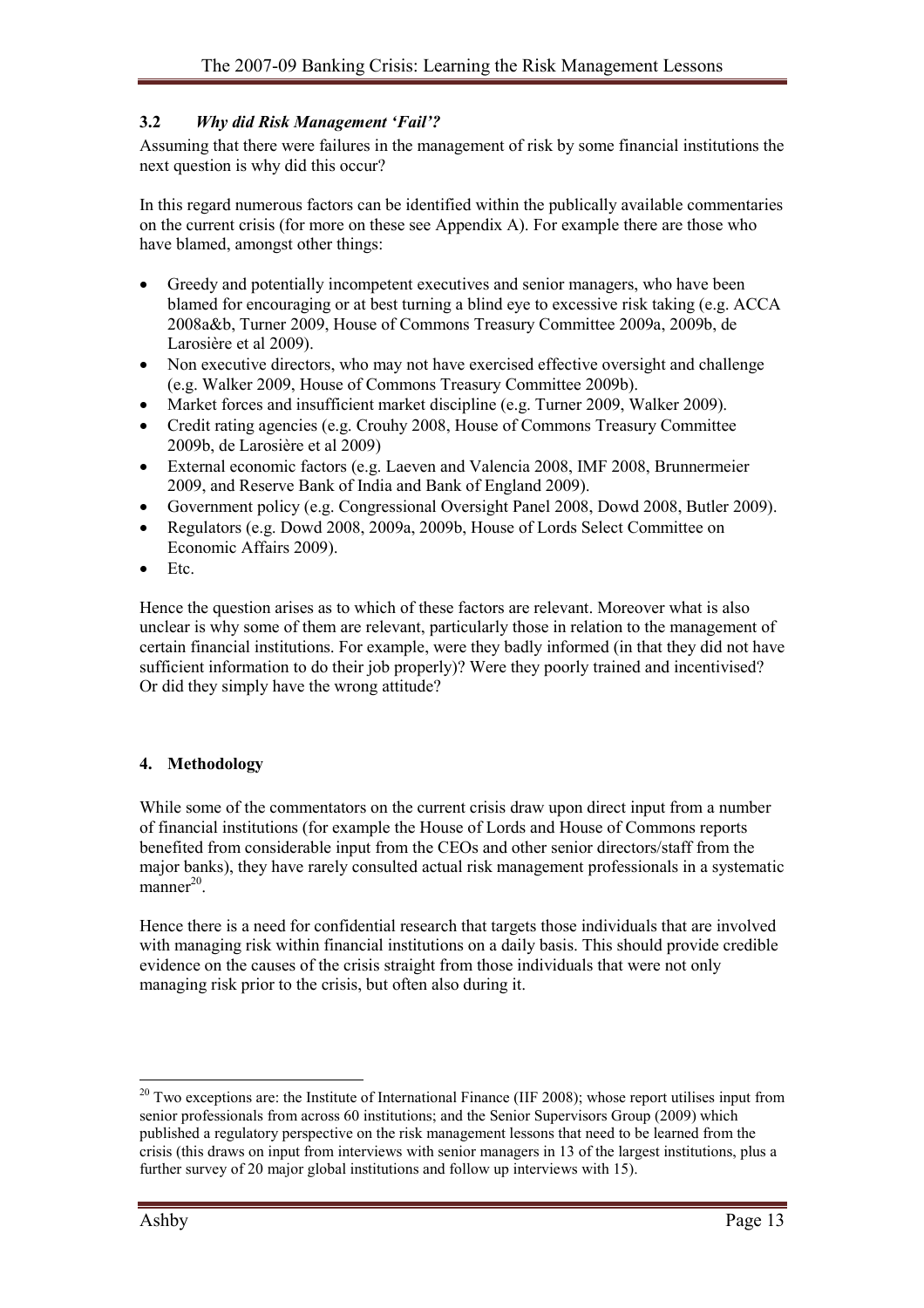The purpose of this section it to outline the methodology and scope that was adopted in order to collect these insights. It begins with an overview of the approach that was selected in order to complete the necessary interviews.

## 4.1 Approach: Semi-Structured and Confidential Interviews

In order to explore the how and why of the risk management failures that precipitated the current crisis a series of semi-structured and confidential interviews were conducted with risk management professionals from a range of financial institutions.

Semi-structured interviews provide the interviewer with an opportunity to explore a range of complex and potentially sensitive issues. Specifically they allow conversation to flow more freely than structured interviews, thereby affording the interviewee an opportunity to express their personal opinions, concerns and feelings, while still ensuring that there is a sufficient degree of structure to allow comparisons between interviewees (see box below for these questions).

## Interview Agenda 1. In your opinion what was the major underlying cause of the current banking crisis? 2. Are traditional corporate risk management practices effective at assessing/controlling systemic risk? 3. To what extent is did boards/management have accurate and reliable information to allow them to monitor their firm's risk exposures and did they understand this information? Notably how reliant were they on mathematical models and did they understand the inputs/outputs to these models? What was the situation in your firm? 4. To what extent did weaknesses in corporate governance contribute to the current crisis? For example were warnings from chief risk officers/risk managers being heard prior to the crisis and if not why not? Plus were managers at all levels being properly incentivised to manage risk effectively? Can you explain the situation in your own firm? 5. Going forward how should financial services firms be incentivised to implement effective risk management frameworks? Is more prescriptive regulation the solution or is there an alternative (e.g. improved disclosure, enhanced rating methodologies, changes to corporate governance rules, etc.). 6. In the light of the current banking crisis what changes have you/are you making to your company's risk management framework(s)? 7. Do you have any other comments that you would like to make?

Given the sensitive nature of the material it was also clear that these interviews should be kept completely confidential. Many financial institutions remain concerned about the risk of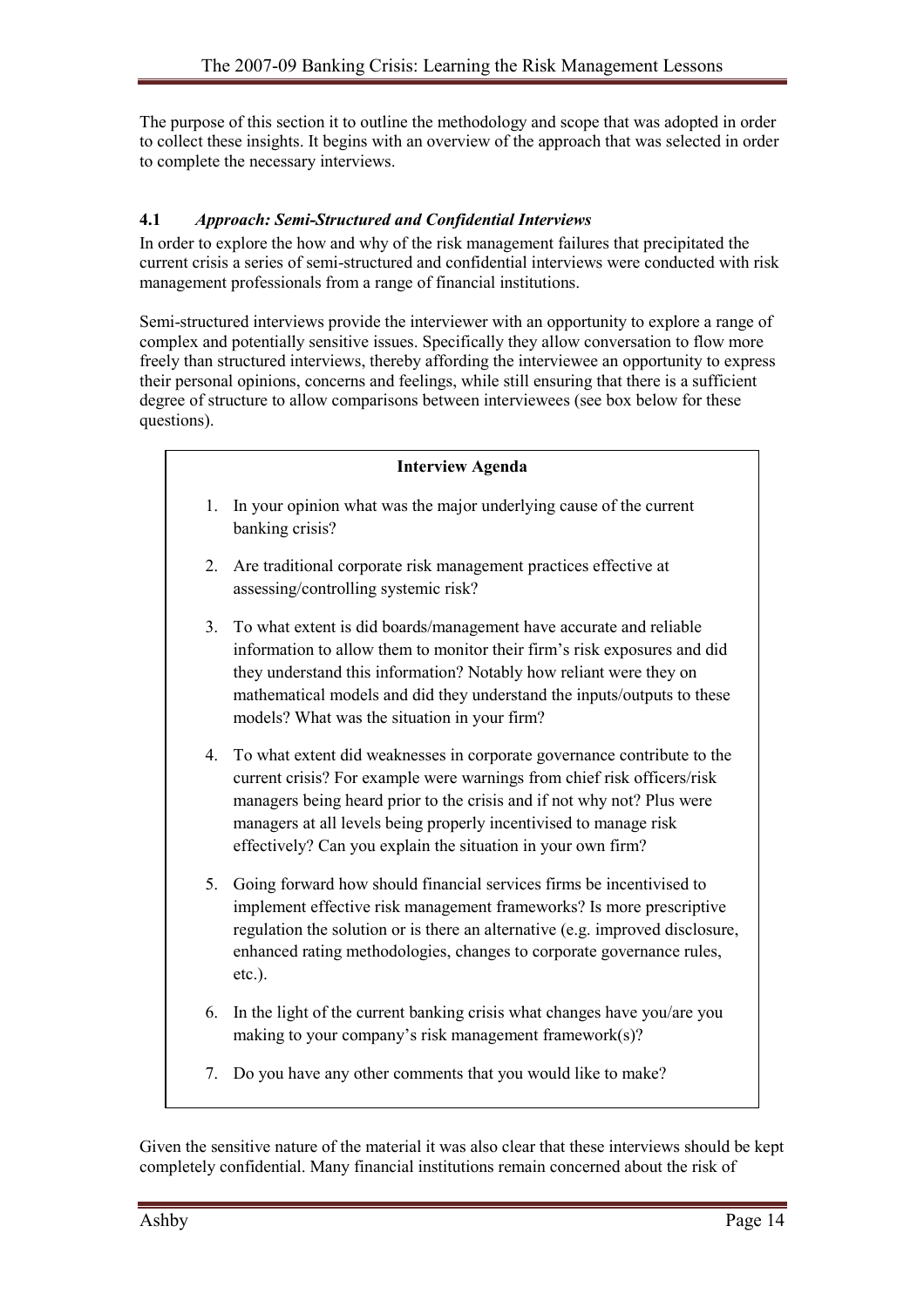further damage being done to their already tarnished reputations – so it stands to reason that no interviewee would want to be accused of contributing to this. Similarly while the representatives of most institutions may not want to get into a public debate about contentious issues such executive/senior manager remuneration or the merits of existing approaches to financial regulation it is much more likely that they will be honest about their true opinions in private.

However while care has been taken to ensure the full anonymity of each interviewee all but one of the interviews were recorded<sup>21</sup>. This allows for accurate quotations that convey the true meaning and intentions of the interviewee concerned.

## 4.2 Scope of Analysis: The Interviewees

In total 20 interviews were conducted from across the financial services sector. The table below provides pseudonyms for each interviewee and a brief description of the type of financial institution(s) that they work for.

| <b>Risk Consultant 1</b>      | Large UK internationally active bank                    |
|-------------------------------|---------------------------------------------------------|
| CRO (Chief Risk Officer) 1    | UK investment bank                                      |
| Non Exec 1                    | (a) UK bank (b) Wholesale financial market intermediary |
|                               | (c) European subsidiary of an international bank        |
| CRO <sub>2</sub>              | UK mutual life insurer and investment provider          |
| <b>Risk Consultant 2</b>      | Professional services provider for asset management     |
|                               | institutions                                            |
| FD <sub>1</sub>               | Health insurance provider and ex large UK bank          |
| HOR (Head of Operational      | UK bank and insurance conglomerate                      |
| Risk) 1                       |                                                         |
| HOR <sub>2</sub>              | UK insurer                                              |
| FD <sub>1</sub>               | Freelance risk consultant                               |
| HOC (Head of Control) 1       | European internationally active bank                    |
| HOR <sub>3</sub>              | UK insurer                                              |
| DR (Director of Regulation) 1 | Independent central counterparty (clearing house)       |
| Non Exec 2                    | UK building society                                     |
| CRO <sub>3</sub>              | Demutualised bank                                       |
| CRO <sub>4</sub>              | UK insurer                                              |
| FD <sub>2</sub>               | UK mutual insurer                                       |
| CRO <sub>5</sub>              | UK building society                                     |
| <b>Risk Consultant 4</b>      | Financial services consultancy and previously at an     |
|                               | international investment bank                           |
| CRO <sub>6</sub>              | International insurer                                   |
| PD (Programme Director) 1     | Large UK bank                                           |

All interviewees were selected on the basis that they have considerable experience in the financial services sector – having worked for a range of institutions over their careers, including in a number of cases the FSA. In addition many of them have experience of not just the current financial crisis, but also previous crises and recessions. Hence they are well placed to comment on the current crisis, its causes, and the lessons that need to be learned for the future.

 $\overline{a}$  $21$  In the one case where the interview was not recorded this was because the interviewee felt that, despite assurances of full confidentiality, the crisis was too sensitive an issue for them to have their opinions recorded.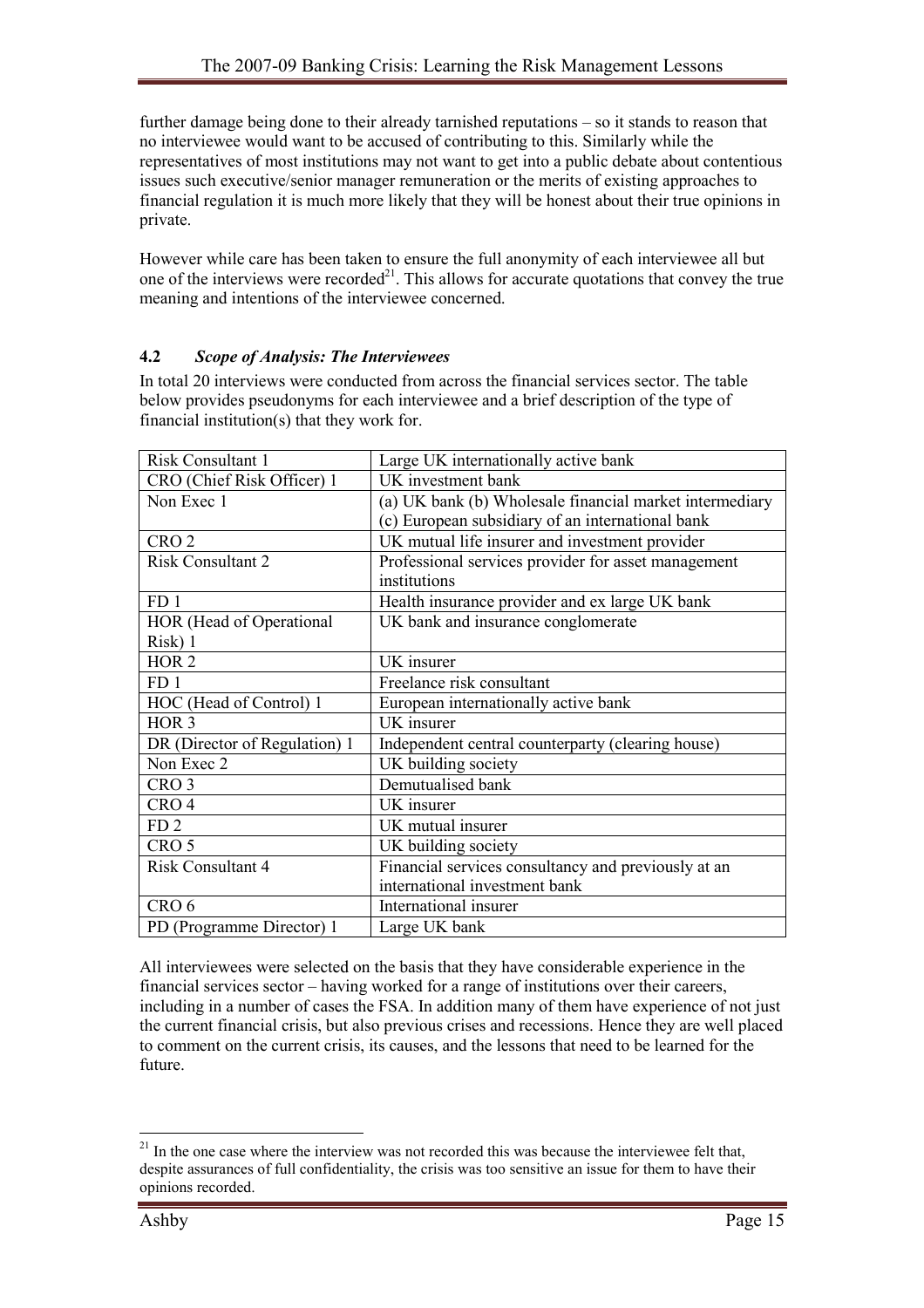While it was possible to get a good mix of financial institutions, including some that have been very badly affected by the crisis (some of which have received direct government support) and others who have been more successful, a few of the worst affected declined to participate for legal reasons. This is because they were concerned that even confidential interview material could get into the public domain and be used against them. This is an unavoidable limitation of an early study such as this – and will no doubt be rectified by future, more historical works. However, the benefits of current study, in terms of fresh insights from interviewees who even now are living through and managing the crisis, more than outweigh this limitation.

## 5. Findings from Interviews with Risk Management Professionals

The purpose of this section is to outline the responses provided by the 20 risk management experts that were interviewed. In so doing their responses are used to both validate and challenge the available literature on the current crisis and also provide answers to the questions that were proposed in Section 3.

## 5.1 How did Risk Management Fail?

As expected none of the interviewees suggested that risk management per-se had failed. Rather they confirmed that there were failures of implementation in many financial institutions, in short management failures<sup>22</sup>. Specifically, implementation failures were identified in $^{23}$ .

- The management of low probability high impact events, and in particular systemic risk events.
- The use of enterprise-wide risk management frameworks. That can be very difficult to implement effectively.
- An over-reliance on complex quantitative risk assessment tools, that were difficult for non-experts to understand and often provided inaccurate and potentially misleading information on risk exposures.
- Poorly implemented risk appetite frameworks where certain financial institutions either deliberately or inadvertently exposed themselves to levels of risk that far exceed their inherent capacity to do so.

Each of these failures is dealt with in turn.

#### Failures in the Management of Systemic Risk Events

Many of the interviewees indicated that there had been failures in the management of systemic risk events, the key issue being weak stress testing and scenario analysis, which was either insufficiently extreme, or which failed to consider correlations between certain risk types (e.g. market and liquidity risk). Indeed it may even be that the failure on the part of many institutions (not to mention quite a few regulators) to consider the effects of particular risk events on the financial sector as a whole was in itself a systemic problem:

 $\overline{a}$  $22$  For example FD 1 stated: "Fundamentally there was inadequate and poor risk management going on...... I don't think it was bad luck. Fundamentally they didn't understand the risks they were taking in the strategy they were going down." (FD 1)

<sup>&</sup>lt;sup>23</sup> Interestingly these findings have a lot in common with recent work by Stultz (2009) on the six ways in which he believes companies typically mismanage risk.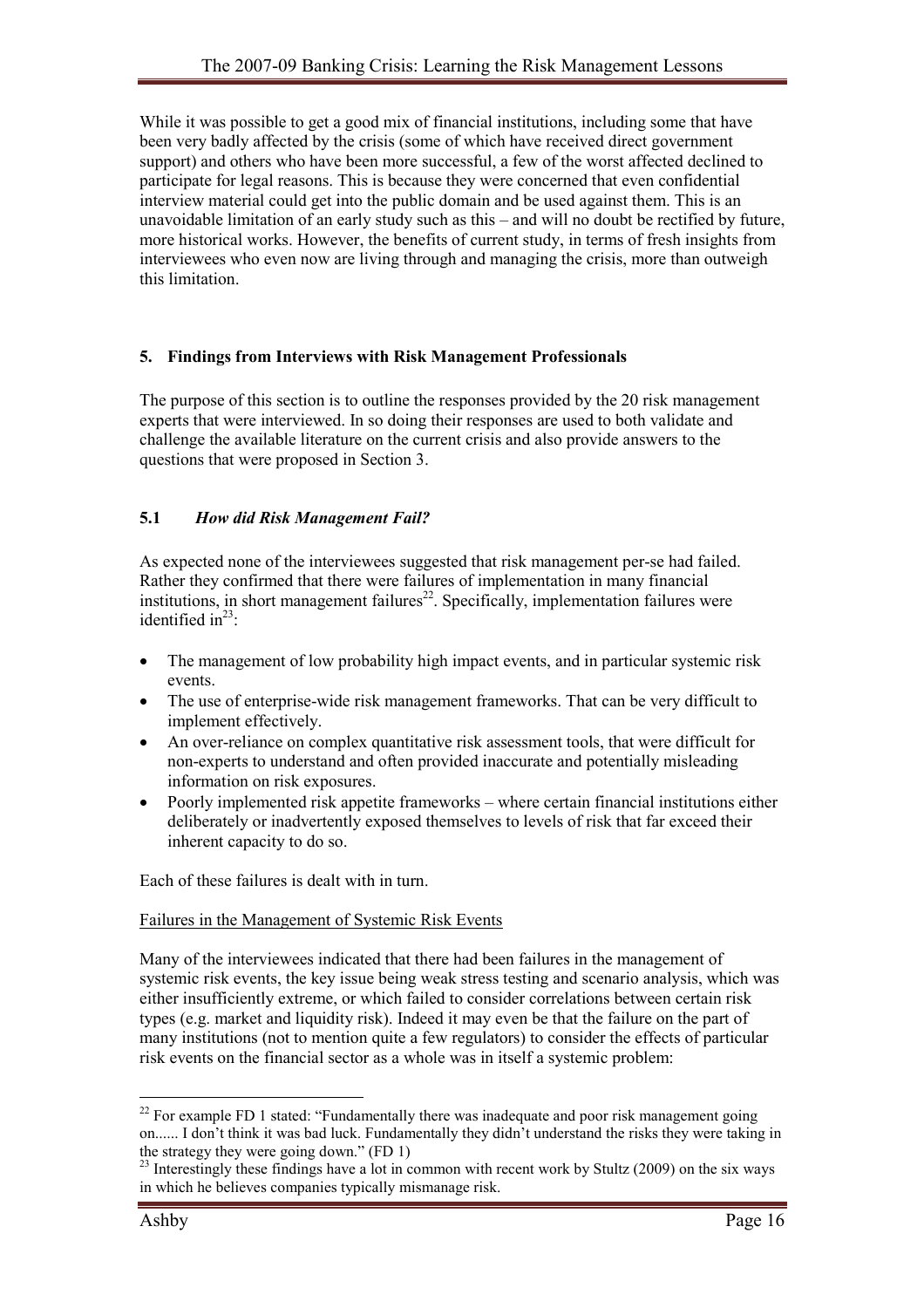"The whole credit crisis was totally underestimated. If you do scenario testing and ask 'what if these investments go wrong, what impact will it have on our balance sheet?' But if you just leave it there what you lose is 'well if it's happening to us and it happens to the rest of the banking sector what implications does that have?' That is what happened, it was systemic and all of a sudden credit completely dried up. It doesn't seem like the sector as a whole considered that scenario." (FD 2)

 "In a way the leverage element of this is the 'black swan'..... In the 90s we had shed loads of capital and we didn't know what to do with it. I had an employee who spent a year learning credit derivatives and then came back and we started doing it. At the time leverage wasn't important, it was the hedging aspect. What none of us saw, and I put my hands up, was the leverage aspect." (Non Exec 2)

As such the testimony provided by the interviewees would seem to confirm that the extreme combinations of events that have characterised the current financial crisis were not reflected in most risk management models. A situation that created a system-wide blind spot that was a key brick in the foundations for the current crisis.

Of course, such 'unknown unknowns' are very difficult to detect and manage (see, for example, Jorion 2009), which could lead to the conclusion that there is little point in trying to do so, at least on the part of individual financial institutions<sup>24</sup>. Yet, as several of the interviewees pointed out, it is possible to detect and manage extreme systemic events, where stress and scenario testing is sufficiently robust. This finding is also reinforced by the fact that some financial institutions were able to spot the impending crisis and take steps to mitigate their exposure (for example HSBC and Goldman Sachs).

## Weaknesses in Enterprise-Wide Risk Management

Although most of the interviewees believed in the merits of integrated risk reporting and enterprise risk management, they also highlighted a number of problems that can be associated with the implementation of such frameworks. Given these problems it is perhaps less surprising that so few financial institutions have been able to create effective enterprisewide risk management and reporting frameworks and that, as a result, they were unable to appreciate the scale of the correlations that could exist between certain risk types (e.g. market and liquidity risk).

The barriers identified by the interviewees were as follows:

• The size and diversity of many financial institutions coupled with the complexity of their activities means that it is difficult for even risk management professionals to be able to keep up with the associated risks or communicate them effectively.

"I think the problem is some firms are too big – how do you manage a massive organisation that's got retail and investment banking? It's very difficult for any risk professional to be specialised in all these different areas..... Then you've got the complications of all the derivatives and CDOs and all that – you've got to have a PhD to understand what they're doing. If there's someone who can understand what's being done and have that knowledge and convert it into a

 $\overline{a}$ 

<sup>&</sup>lt;sup>24</sup> Some of the interviewees shared this view: "By definition you can say that corporate risk management practices even in the largest, most sophisticated, financial institutions are not geared to controlling systemic risk – they look inwards rather than outwards. So you can say no because that's not what they're there to do." (DR 1)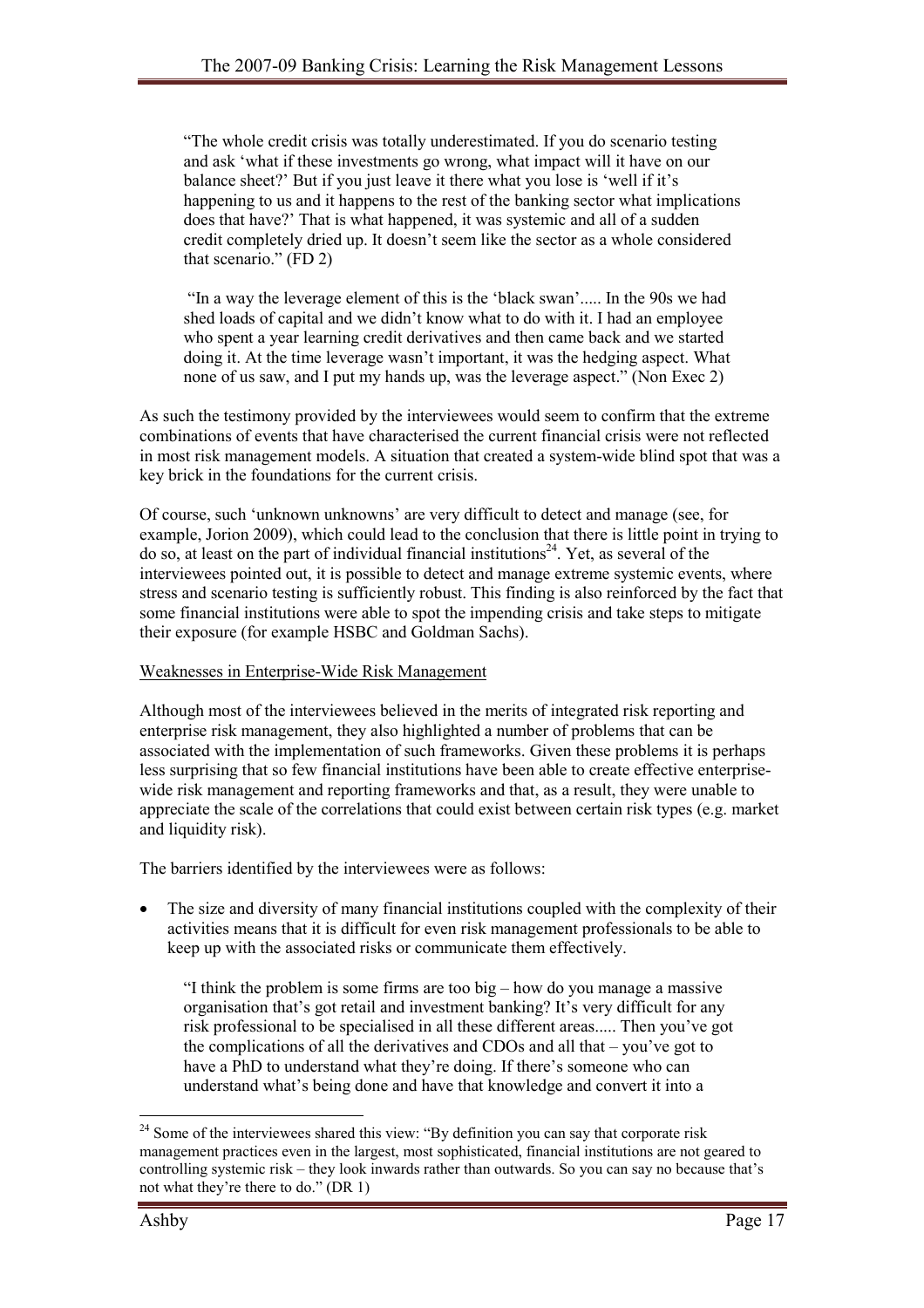business language that the board can understand – I doubt that very rarely exists." (CRO 5)

Moreover it would seem that recruiting more/better risk management staff may not always help. As pointed out by one interviewee many large banks have massive risk teams and some very high quality staff; however these can be divorced from key front line decision makers and often also their boards. This means that they do not have the necessary influence that perhaps they should have or input into key business decisions. Problems with the role of the risk function and senior management attitudes towards it are developed further below.

• Collecting sufficient information over a long enough time horizon in order to spot more gradual trends. One interviewee likened this to the 'boiling frog problem', whereby financial institutions that have too little time series data may be slow to respond to potential problems. He illustrated this with the issue of credit defaults in the context of the current crisis, whereby many financial institutions failed to spot and respond to the relatively gradual increase in defaults before it was too late (one well publicised exception to this being HSBC):

"It wasn't until you stepped back and looked at the whole thing you saw that it was a big movement. So you could have information but have controls that looked at too short a time window to be effective, looking at the right thing but not standing back far enough to see the overall trend for what it is." (CRO 4)

• An excessive focus on the process of collecting and reporting data, rather than on how to use risk reports to support real world decision making. This meant that data was collected, but was not always used in an effective manner:

"I think people focused on the process of risk management and on do they have reports, are the reports on time – rather than sitting back and asking some fairly basic questions around 'but what is this telling me, what is the exposure, what is a reasonable aggregate limit for capital exposure or loan to value ratio or for liquidity thresholds or for whatever else?'." (HOR 1)

"People talk about the process not the risk. They assume the process is going to protect them rather than putting their brains in gear and implement it, manage the risk, capture it in the framework – that will give you some idea of correlation. I'm sure that is true of a lot of organisations – they've invested in risk management frameworks, assumed it's implemented and working rather than asking 'why did we implement this in the first place?'" (Risk Consultant 3)

This last point is also related to comments that the interviewees made about the culture of many risk management functions, which appear to have been compliance orientated rather than business focussed. This meant that in some cases data was collected to satisfy the prudential rules that were in place (for the most part the Basel 2 Accord), rather than to support strategic decision making. The prevailing compliance culture of many risk functions is explored further in section 5.2.2 below.

## An Over-Reliance on Complex Quantitative Risk Assessment Tools

External commentators such as Turner (2009) have suggested that a key risk management failure in relation to the current crisis was an over-reliance on mathematical models. The premise being that many financial institutions were using overly complex models that provided a misleading indication of their true risk exposures.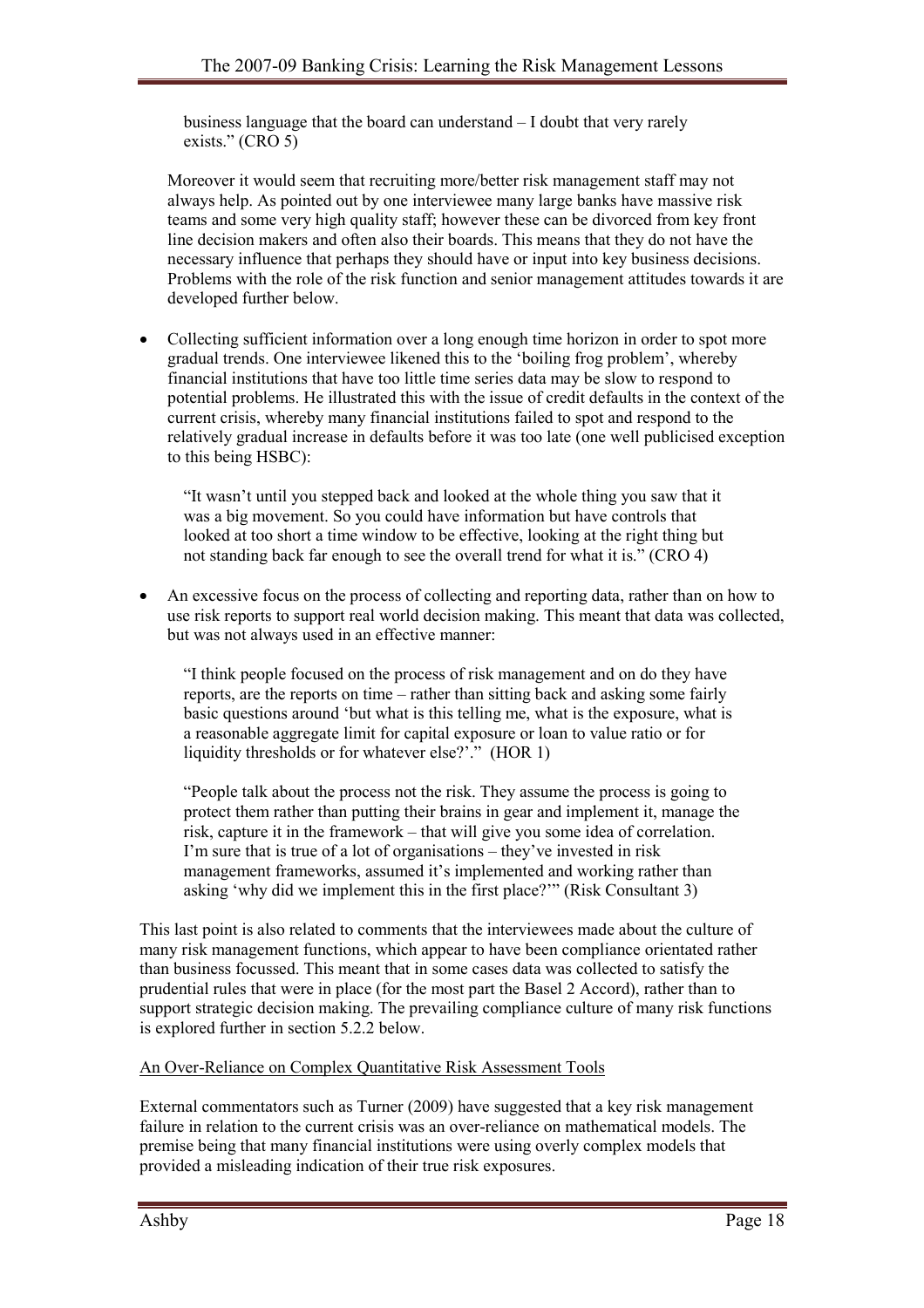In the main the interviewees agreed with this, as exemplified by the following quotes:

"I don't think the output of models was generally well understood at all. I think that is the domain of the 'Quants' that build the models in the first place and are very clever and that is their reason for existence – to appear to be very clever. Do they serve any useful purpose in helping to run an organisation? You only need look at today's battlefield to see the results of that – they clearly weren't. It's the danger of putting too much faith in models – models are only right some of the time and are only useful some of the time and people need to understand that at the outset. It's the application of a little common sense. It's like these people who use a sat-nav when they're in the middle of a pond – just look up once and you'll see the pond in front of you." (Risk Consultant 2)

"It wouldn't take much for those [mathematical] models to not be right and you are making decisions off the back of them at board level and they are sending you in completely the wrong direction. An example of that is risk pricing so we've got models that are prudent and conservative as required by the FSA and from those models we derive an expected loss which we plug into a mortgage product. Now we debated buying several years ago and met a few of the GMACs of this world and said what's your expected loss and they just gave us a number but couldn't validate it and you question have we got it right, have they got it right? We didn't buy because we didn't believe them and the board was saying 'on your models are you sure they're right – they've got the same pricing for a high risk as you've got for a low risk?' So you wonder what GMAC were doing because their numbers were too low and it would have been very easy to accept that ours were too conservative, too risk averse and buy the mortgages which is what a lot of building societies did and put them on the balance sheet and obviously didn't work and their assumptions were wrong." (CRO 5)

Further interviewees went onto expand this theme, confirming that in many cases the models in use by financial institutions were both overly complex and misleading. The main problems cited were the poor quality and inaccurate nature of the input data and models that could be overly sensitive to specific assumptions<sup>25</sup>.

That said it is also clear that not all financial institutions fell into the trap of relying too heavily on overly complex models:

"I think there are two camps here. The first camp, where the board relied entirely on the output from the use of such models and the opinions from the people running those models. So the board said to itself 'if the head of risk management says that that works we're happy to do it'..... The 2<sup>nd</sup> camp is 'no, please explain because we don't fully understand what you are saying here, explain more, how much stressing have you actually done to come out with this, what happens if we go into a negative interest rate situation?'. Just asking questions that frankly any board member should be able to ask..." (DR 1)

## Risk Appetite

Most interviewees were of the opinion that many financial institutions had taken on excessive amounts of risk and that they had sometimes done so with very little appreciation of even common sense limits:

 $\overline{a}$  $25$  One interviewee even suggested that many models were affected by 'a law of thirds' where "a third [of the input data] is totally accurate, a third flawed and a third is entirely wrong" (Risk Consultant 2).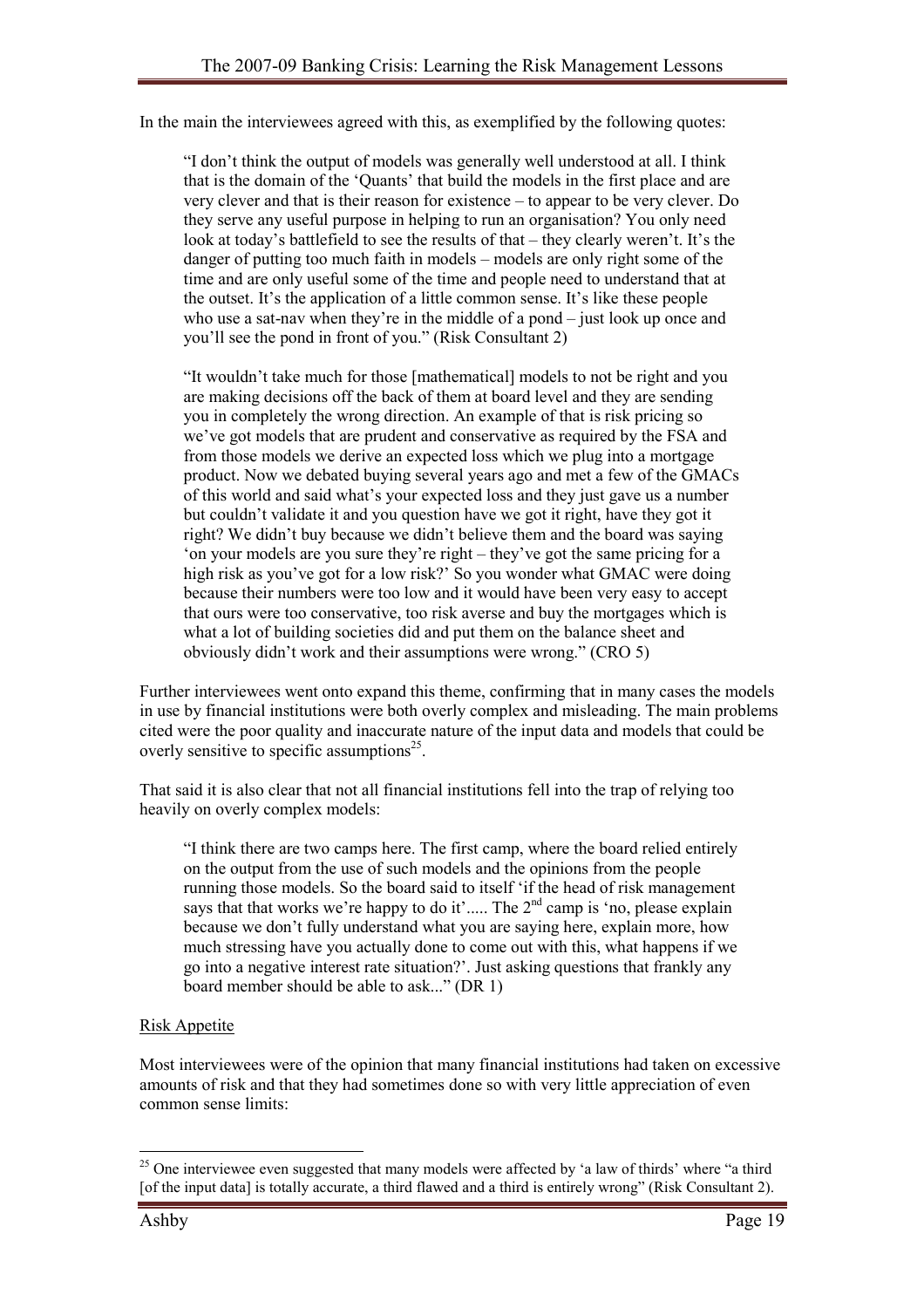"How can you make so much money out of nothing? Frankly it's always been one of my big questions. If your P&L is looking too big, as an accountant and financial controller in lots of organisations one of the things I'm always looking at is why it is too big. You can't just say 'ooh isn't that nice, it's much bigger than I was expecting it to be' and leave it at that. You have too question far more when it's too big than when it's too small.

I'm afraid that the old saying if it looks too good to be true it probably is. For a lot of these board members, highly paid people because they have the stewardship of these large and complex institutions, they either deliberately didn't look at the implications or didn't understand them, the product or the instruments they were dealing with." (DR 1)

However, competitive pressures also played a part in dictating the risk appetites of some financial institutions, suggesting that the excessive risk appetites that were exhibited may not have been simply due to incompetence:

"There's a difference between spotting and managing it and going back to what I said before everybody's in the same market. Unless you distinguish yourself as an organisation with a very different appetite, for example a building society has a very different appetite in comparison to an ex building society, a traditional life insurance has a very different appetite to an investment bank. Other than that I don't think that if all of your peers are in that market it takes a strong will and a lot of trust to buck that trend." (HOR 3)

None-the-less the risk appetite frameworks that were implemented by certain financial institutions were significantly better than others, allowing them to control their risk exposures in a more effective manner. The following quotes illustrate some of the key factors that helped to differentiate more from less effective risk appetite frameworks.

"It's very difficult at the end of cycle, it's one thing knowing the bubble's going to burst one day but some of these people were saying this in 2000 or 2001, when it happened it 2007. You could argue that they were ahead of their time. It comes back to understanding risk appetite over the lifecycle, thinking the unthinkable, working that into your equation and being able to tweak your risk appetite..... If you look at the share price of Northern Rock, that told you a long time before it collapsed that things were wrong because the valuation was going pear shaped. Smart money knew and was actually pulling their money out of Northern Rock very early on." (Non Exec 2)

"Some of them [had effective risk appetite frameworks], yes. Others quite clearly, no. If I look at Dick Fuld [CEO of Lehman Brothers], for example, there was a man who'd been working for the same company for many, many years and he reckoned he knew pretty much what happened in his company. I would guess that Lehman's didn't actually have a heavy formalised structure for determining the corporate risk appetite, let alone link that with what's actually happening on the ground on a day to day basis. Whereas I would guess an organisation like JP Morgan would have far more solid, identifiable systems in place, where they would effectively be back testing all the time as that's the only way you can get to know whether your risk appetite is working right. I think there are companies at both ends of the scale." (DR 1)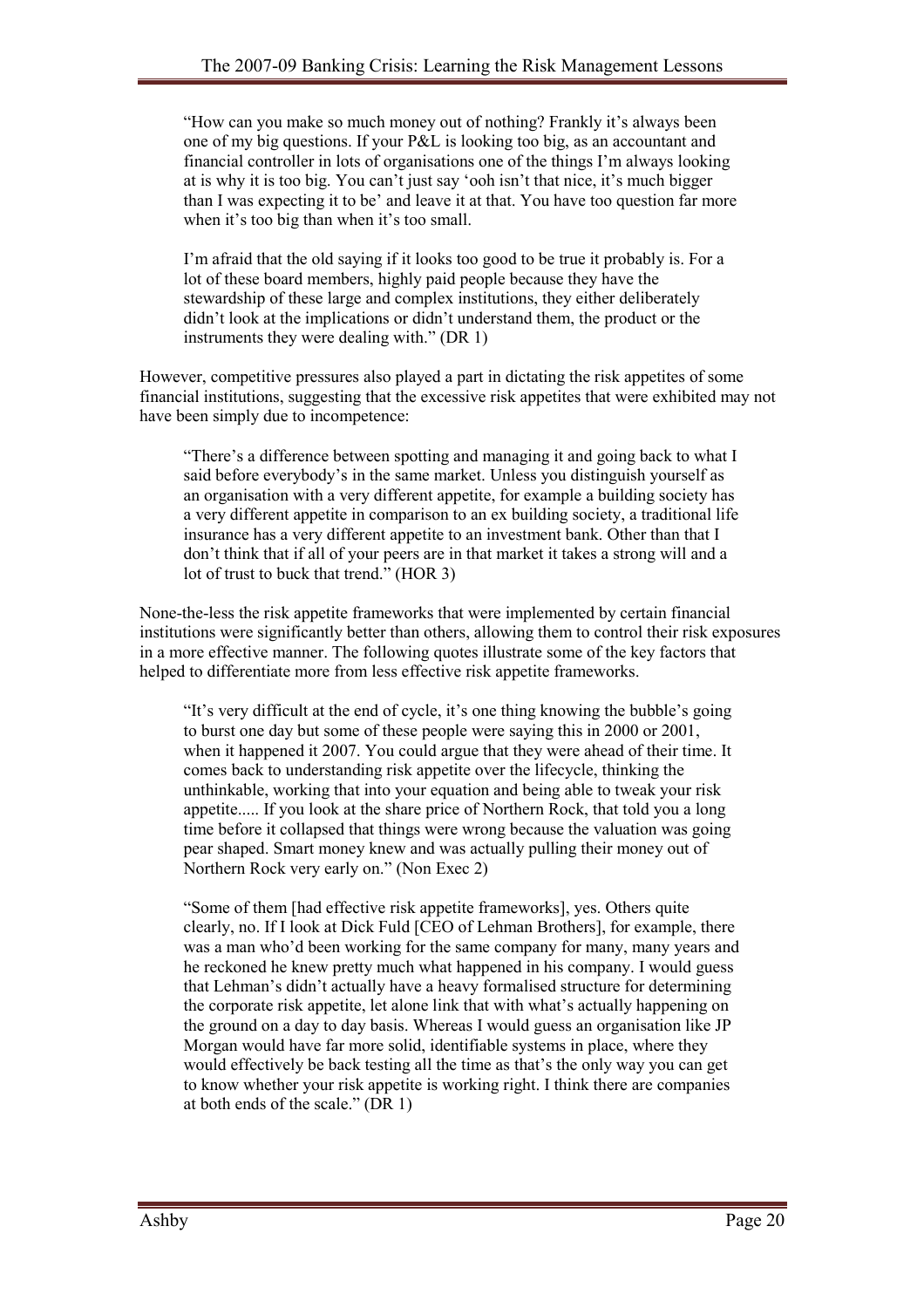## 5.2 Why Did Risk Management Fail? The Six Cs of the Financial Crisis

Given that there were a number of failures in relation to the risk management practices of certain financial institutions the next question is: why? A detailed analysis of the responses provided by the interviewees revealed that the above risk management failures were due to six key factors, or as they will be termed the Six Cs. These factors are illustrated in the diagram below:



Hence the causes of the current financial crisis are not that different from those of many previous crises, financial or otherwise. As illustrated by the fact that each of the six Cs relates to one of the underlying preconditions that have already been identified by crisis management researchers (see section 2.2).

Moreover it would seem that the crisis can neither be blamed on any one single cause (or one group of related causes) nor is it likely to be resolved by any one solution, no matter how simple or elegant it might seem. As such it is inappropriate to suggest that the crisis can be blamed primarily on factors such as banker's remuneration arrangements (House of Commons Treasury Committee 2009b), insufficient capital or liquidity risk regulation (FSA 2009b) or the interconnectedness of retail and investment banking (see for example Kay 2009).

Each of these six Cs is examined in further detail below. The analysis starts with the three least important factors that arose from the interviewees (these being the ones with the smaller font size) and then proceeds with the three most important ones.

## 5.2.1 The Three Least Important Cs

Before proceeding it is important to stress that the following Cs are far from unimportant. Rather they were, in the opinions of the majority of the interviewees, less important than the other three. Hence this does not mean that the following factors should be ignored, however it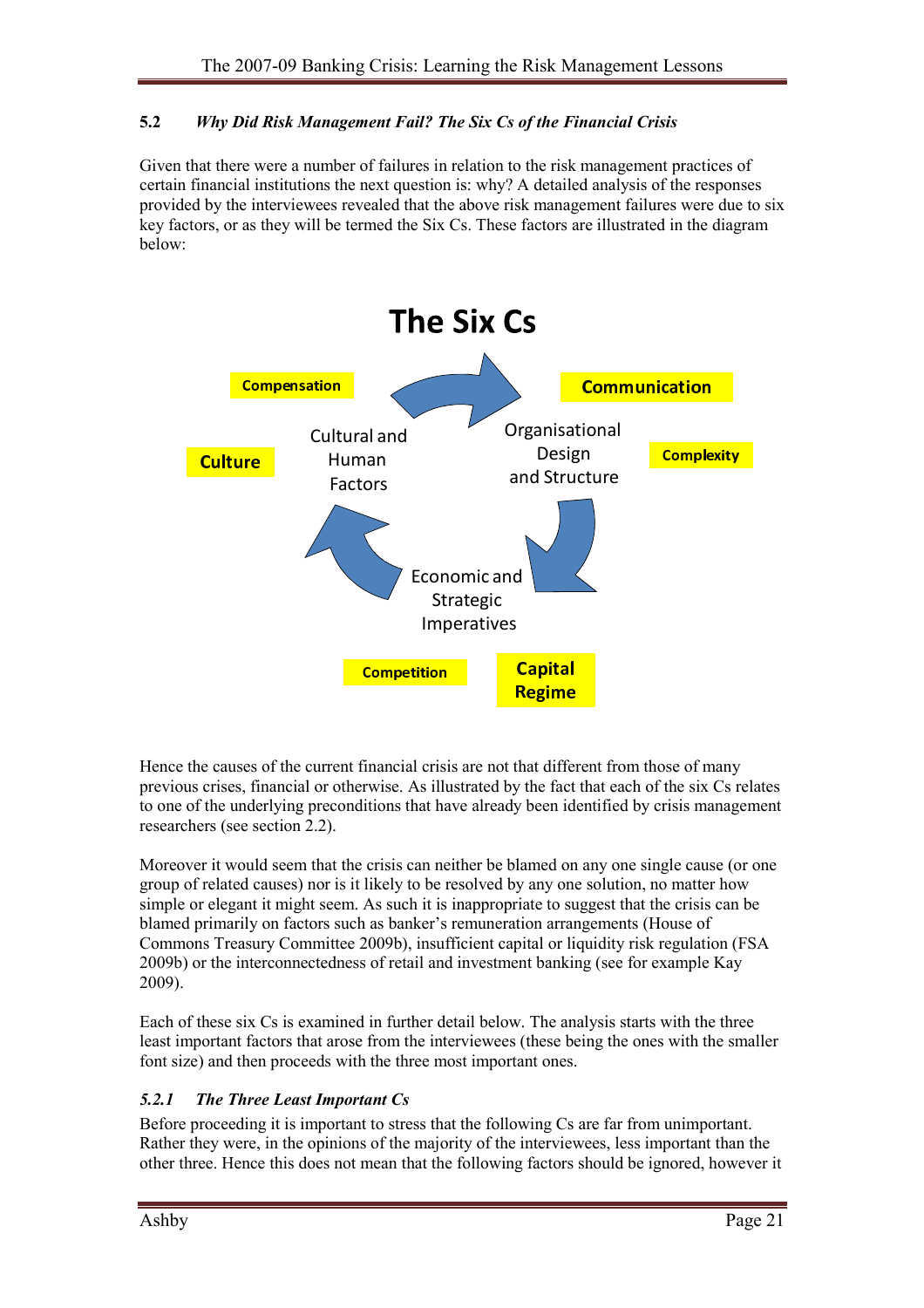may be that they should not have been given the importance that they have by some commentators. In no particular order of importance these three Cs are as follows:

- Compensation
- Complexity
- **Competition**

#### **Compensation**

Blaming the crisis on 'greedy' bankers has been a popular thread in much of the publically available commentaries on the crisis (e.g. see COP 2009, House of Commons Treasury Committee 2009b). However, not all of the interviewees agreed that the crisis should be blamed on high salaries or bonuses alone<sup>26</sup>, moreover it was pointed out that financial institutions must offer good salary and bonus arrangements, in order to attract quality  $employees<sup>27</sup>$ .

Although high salaries and bonuses per-se may not be the problem that some believe them to be none of the interviewees questioned whether poorly designed compensation arrangements had been a contributory factor in relation to the crisis. The key issues being as follows:

- Incentive arrangements that encouraged short-termist, sales driven, behaviour.
- Arrangements that did not claw back salary/bonuses when losses were incurred, thus forcing key decision makers to have a financial stake in the decisions that they were making.
- Arrangements that failed to reinforce or even contradicted the governance arrangements of some financial institutions (e.g. arrangements that did not incentivise managers to properly assess, monitor or control risk).

Fundamentally the above flaws in compensation arrangements helped to create a moral hazard problem, whereby the agents in receipt of them (e.g. directors, senior managers, etc.) were being incentivised to expose their principles (typically shareholders) to an excessive amount of risk. This being because these agents were able to share in the upside (profitable) states of the world that could accompany their decision making, but not bear the full costs (or possibly even none of the costs) that may be associated with any loss making states $28$ .

The following quotes illustrate this moral hazard problem in the words of the interviewees:

 $\overline{a}$ <sup>26</sup> For example one Finance Director explained: "It [remuneration] was a brick in the foundations of what has happened rather than a cause. Remuneration on its own wouldn't drive the current turmoil but alongside weaknesses in corporate governance, the fact that risk management practices were not being used effectively, good times were being had by all so an element of complacency crept in – that along with remuneration all combined to create the issues we've got." (FD 2)

 $27$  As one interviewee explained: "I think one thing which perhaps the general public doesn't necessarily realise is that you do need to pay good people the right amount of money. That situation still remains even if the organisation is in government ownership, I'm afraid. So when people start talking about the remuneration packages of the replacements to Fred Goodwin etc. they're a bit off the mark because if you pay peanuts you will get monkeys and particularly when an organisation is under government ownership you need to have it properly run. That's a sort of starting point. It's understandable I guess for the general public who are putting their tax pounds into bailing out banks to ask 'why are we paying these guys such high amounts?' Actually the answer is if you don't that organisation will disappear and you won't get anything back, but not many people like saying that." (DR 1)

 $28$  For a good overview of the various moral hazard problems that may have helped to cause the current financial crisis see Dowd (2008).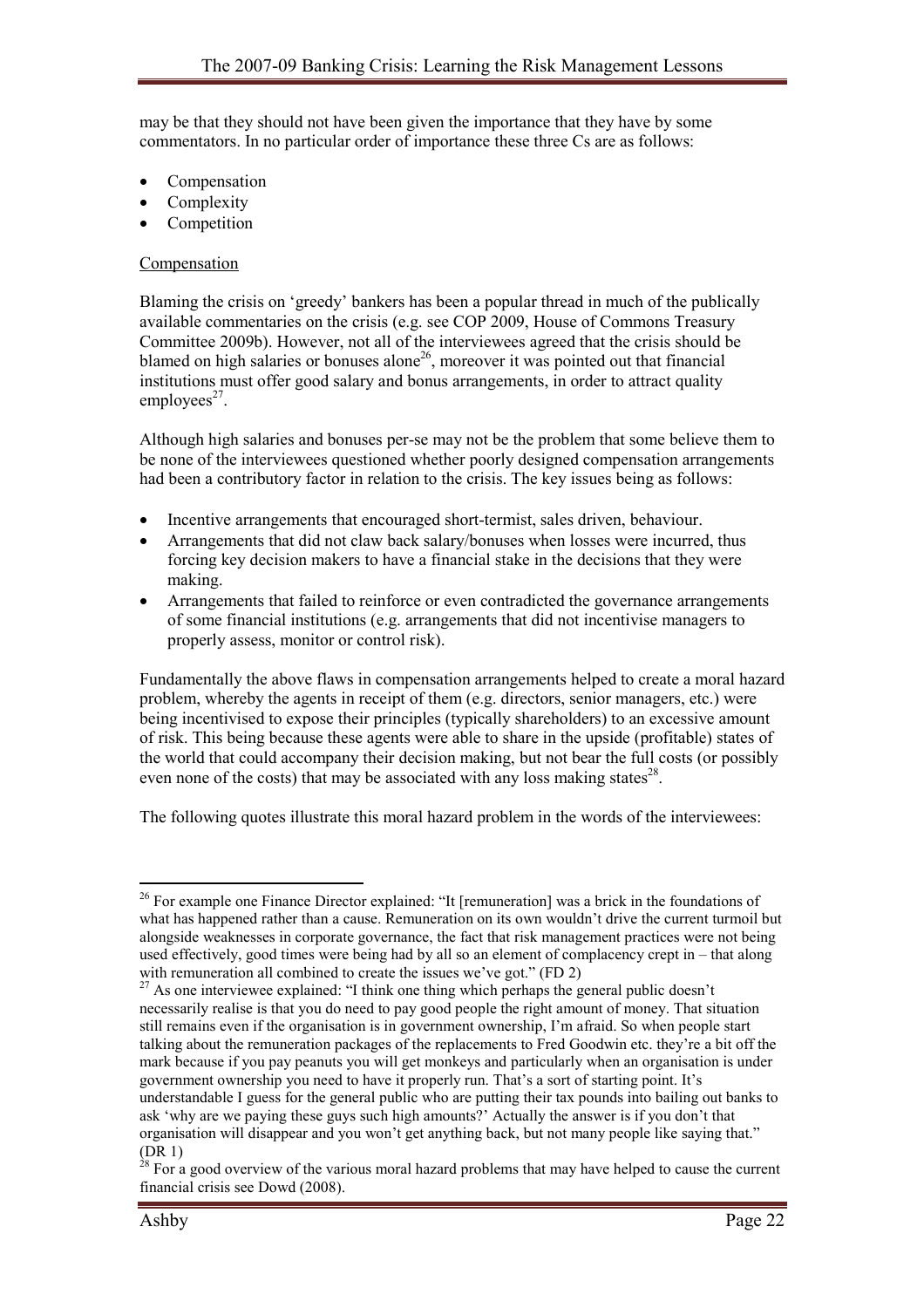"...when you hear the head of a major function, who lost in excess of \$20 billion, and when asked before all this went wrong how he was going to deliver the very aggressive targets set by the bank and his response is 'I get paid regardless' you have to question what sort of behaviour is going to come next. When you incentivise a certain type of behaviour don't be surprised if very quickly that is what you get. That's clearly what happened and all through this time – the go-go banking days – while the good times roll and there's plenty of money washing through a system errors and frauds get covered up. You can hide these things but when the money stops it all comes tumbling out into open view and that's what is happening now." (Risk Consultant 2)

"I think this is really important actually because you've got people on mighty salaries running large organisations for relatively short periods of time and they don't have 'skin in the game'. People have walked away with fortunes off the back of running enormous organisations without managing risk properly..... If you are running a small business it's easier to understand it, if you've got skin in the game then I think you'll be more careful with it. I would say and I'm no expert in this area that old style city investment banks which were based on partnerships were probably more acutely aware of the need to manage that business as their own because it was their partnership, they really had skin in the game whereas when you get corporates I just think there's more scope for mismanagement or a lack of attention to that kind of detail." (HOR 2)

Hence it would seem that there is a need to redesign the compensation arrangements of some financial institutions in order to mitigate any moral hazard problems. However what the evidence also shows is that it is too simplistic to blame the crisis on the size of pay/bonus awards that some people were receiving. In fact there is no reason why such awards should not be high, providing that they are earned on the basis of considered risk taking that balances the interests of all major stakeholder groups (for example shareholders, consumers, employees and society at large).

## Complexity

Financial services is a complex business, whether assessing the credit worthiness of borrowers, the riskiness of a prospective insurance policyholder or the value of certain assets such as collateralised debt obligations (CDOs). In particular there are a wide range of difficult and sometimes volatile risk factors to consider. Moreover the interrelatedness of many activities, risks and institutions creates the perfect environment for unforeseen correlations and extreme events.

Hence it is hardly surprising that, in an environment as complex as the financial services sector, major crises emerge from time to time. Indeed there is even a branch of crisis management research (Normal Accident Theory) which suggests that crises are all but inevitable where complex and or tightly coupled (interdependent) systems are present<sup>29</sup>.

However, while accepting that the financial services sector is highly complex most of the interviewees did not see the financial crisis as an inevitable result of this, rather they highlighted a failure on the part of some institutions to manage the complexities of their risk exposures in an effective manner. The following quote illustrates this sentiment:

 "People forgot the basics of banking ..... 'Banking 101' is don't lend if you can't get it back and 'Banking 102' is if you are going to lend long and borrow short

 $\overline{a}$  $29$  See Müßig 2009 for a discussion of Normal Accident Theory in the context of the current crisis.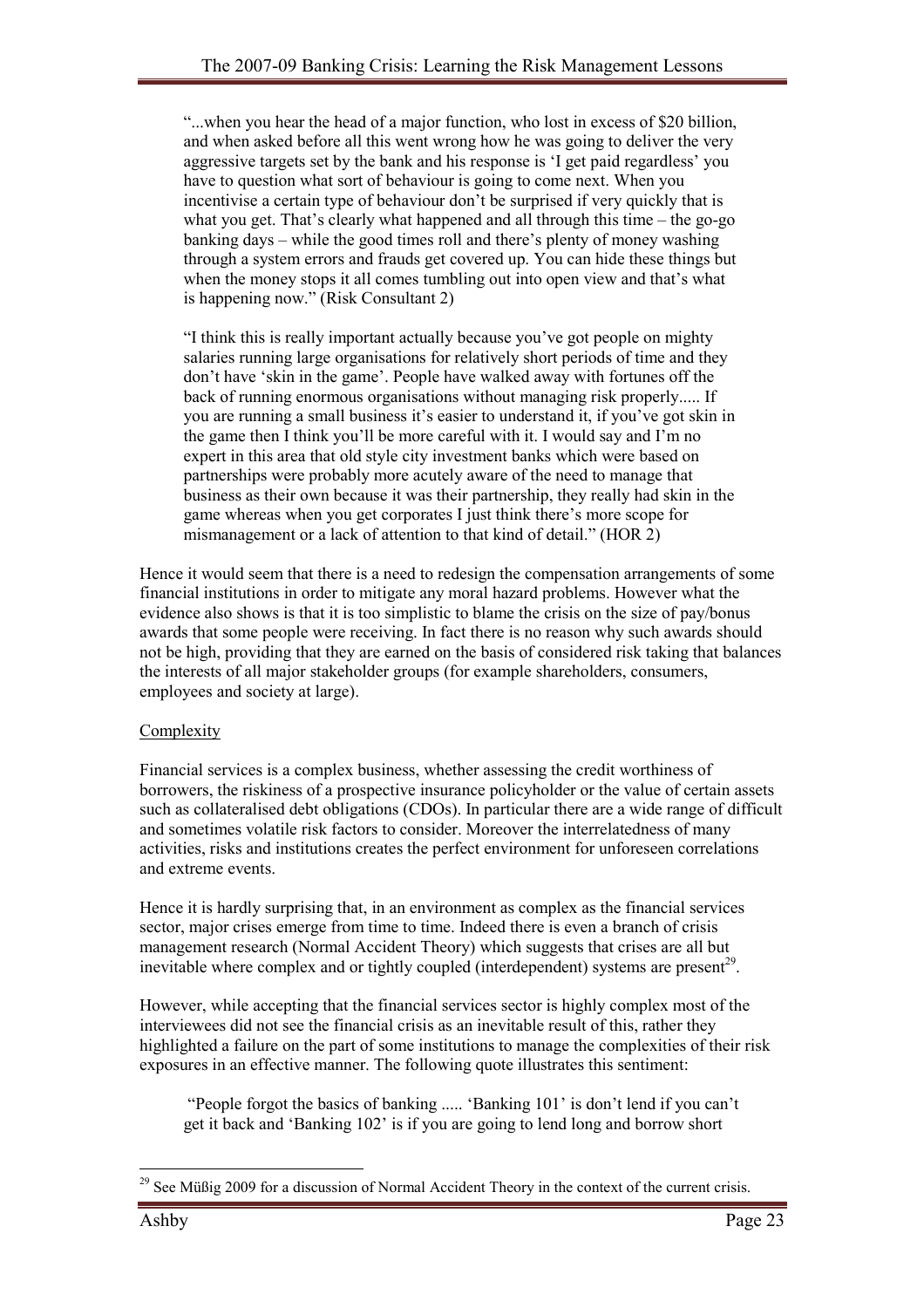you are taking a huge risk. People forgot that one as well! I was taught this literally in my first week of banking." (Risk Consultant 4)

Indeed this quote is particularly illuminating since it highlights that even in complex environments there are often certain basic rules or principles that can help to reduce the associated risk exposures.

Hence while the complexity that can be associated with the financial services sector played its part, the current crisis was far from inevitable. Rather it was the ability of management to cope with this complexity that was key – where the management of some financial institutions were better at this than others:

"The big boys, Barclays, HSBC etc., were leading the charge but the smaller banks were following the herd. For the likes of Clydesdale for example that is not their core competency, for Halifax who took over a bank that wasn't core competency. The big boys knew what they were doing but when you get to the second or third tier that is where too many players were chasing too few and the dross got picked up without them knowing what they were doing." (Risk Consultant 3)

## **Competition**

Many of the interviewees had something to say in relation to the issue of competitive pressures. The key theme being that it is too simple to blame excessive risk taking on greedy or irrational/incompetent managers. Instead it was made clear that some very real and rational economic pressures often drove institutions to make the risk management decisions that they did:

 "Some people say a bonus culture – I don't think its bonus culture, I think it's a real desire for shareholders and stakeholders and the analyst community to get returns and their consistent profits. You get very little credit for having a steady ship and being consistent, it's much more about differentiating from the rest of the market and getting the best margin." (Project Director 1)

Equally increased competition may have driven some institutions to take short cuts in their risk management activities in order to save both time and money:

"When I first came into the city in '85 you would have a euro bond dealer, the primary market euro bond trading bank. We would buy at '89' in Germany and sell at '101' in Tokyo. A quarter of a million bucks was made in a single transaction - basically ring the old fire alarm, Tom and Dave would go down to the cellar for half a bottle of bubbly per person to celebrate. There was no communication [between the traders of rival institutions – hence slowing down the price mechanism]. The market was driven by people who were trading because they saw an opportunity. Today's world in the finance industry is one with near enough perfect communication. The opportunities for big profit and big loss have really gone. The only way you can still do that is by inventing something new. And as soon as something new is invented Goldman Sachs will be the first to come up with the idea (laughs) and the flock will follow. If you are in the  $2<sup>nd</sup>$  wave you will pick up some of the action but by the time you are in the 3<sup>rd</sup> wave you are really taking on risk for no reward. Therefore it comes down to processing – process transactions with the fewest number of people in the quickest, most accurate manner. Its how can you process it quicker and cheaper and this has forced not only finance but all industries to do that because it applies equally to making widgets, selling grapes whatever. Its how can you get the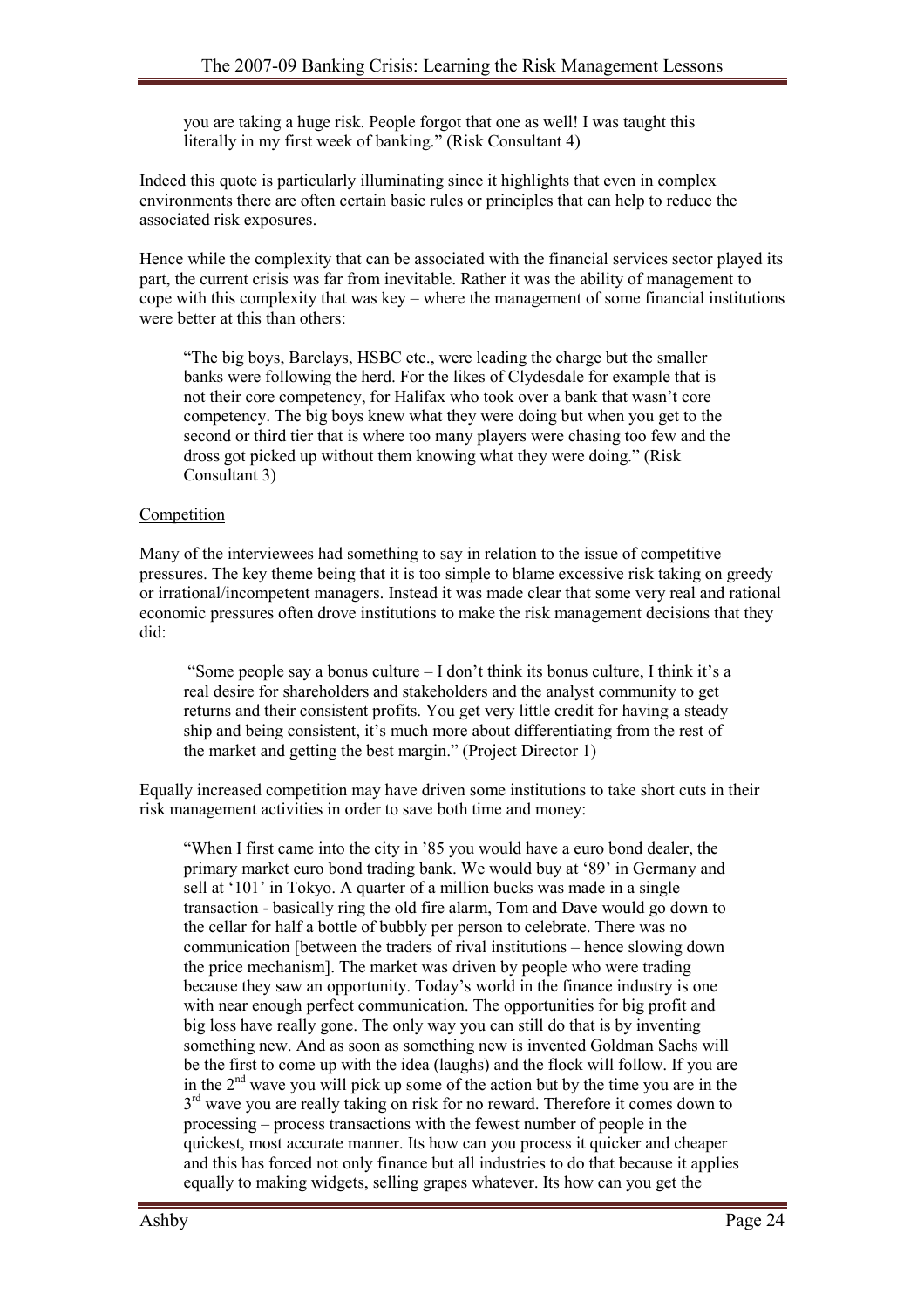thing in the cheapest possible way so you derive the greatest profit margin. It has driven everyone to process, to computerise people, remove delay and accept – in the old days you would never have a bank accept a Teller who had a problem with his till and was a penny out, he was there until he sorted it and if he had a problem he was in the manager's office having a dressing down. Do people care? No, it just gets stuck in a spreadsheet" (HOC 1)

While there were clearly a number of market related elements at play, some interviewees pointed out that not every financial institution followed the trend for increase risk taking in the pursuit of higher rewards. The key features of such institutions were twofold:

- The quality of their risk appetite framework and associated risk reporting structures. Where some institutions where not only able to spot the crisis coming, but also took decisive action to reduce their exposure to it (one public example being  $HSEO$ <sup>30</sup>.
- An organisational culture that embodied the traditional financial services virtues of prudence and conservatism<sup>31</sup>.

As such it would seem that where a financial institution has implemented an effective risk appetite framework and or where it has a strong internal culture it is possible for it to resist external market pressures. So again, as with the issues of 'Compensation' and 'Complexity', it largely comes down to the quality of the management of a financial institution.

## 5.2.2 The Three Most Important Cs

The three Cs outlined below represent the factors that, in the opinions of the interviewees, lie at the very heart of the crisis:

- Culture
- **Communication**
- Capital regime

Each of these factors is outlined in turn.

## **Culture**

The role that cultural weaknesses can play in causing crises is a major theme within much of the established research into crisis management. In particular it has been known for some time that 'crisis prone' organisations typically have cultures which are very different to 'crisis avoiding' ones (Pauchant and Mitroff 1988). The key difference being that crisis prone organisations are self inflated and narcissistic, where their managers care mainly about

 $\overline{a}$  $30$  The following quote illustrates this point: "It's very difficult at the end of cycle, it's one thing knowing the bubble's going to burst one day but some of these people were saying this in 2000 or 2001, when it happened it 2007. You could argue that they were ahead of their time. It comes back to understanding risk appetite over the lifecycle, thinking the unthinkable, working that into your equation and being able to tweak your risk appetite..... If you look at the share price of Northern Rock, that told you a long time before it collapsed that things were wrong because the valuation was going pear shaped. Smart money knew and was actually pulling their money out of Northern Rock very early on." (Non Exec 2)

 $31$  See for example this quote: "I would have thought there are very few companies out there – a good example would have been Lloyds who sort of bucked the trend but they then got caught out in a different area (laughs). They did remain relatively prudent and cautious compared to others and I think that's because they had an excellent CEO and Chairman who weren't prepared at that point to do what everyone else was doing. The risk culture was set at the top and they weren't going full on for growth but taking it steady...." (CRO 5)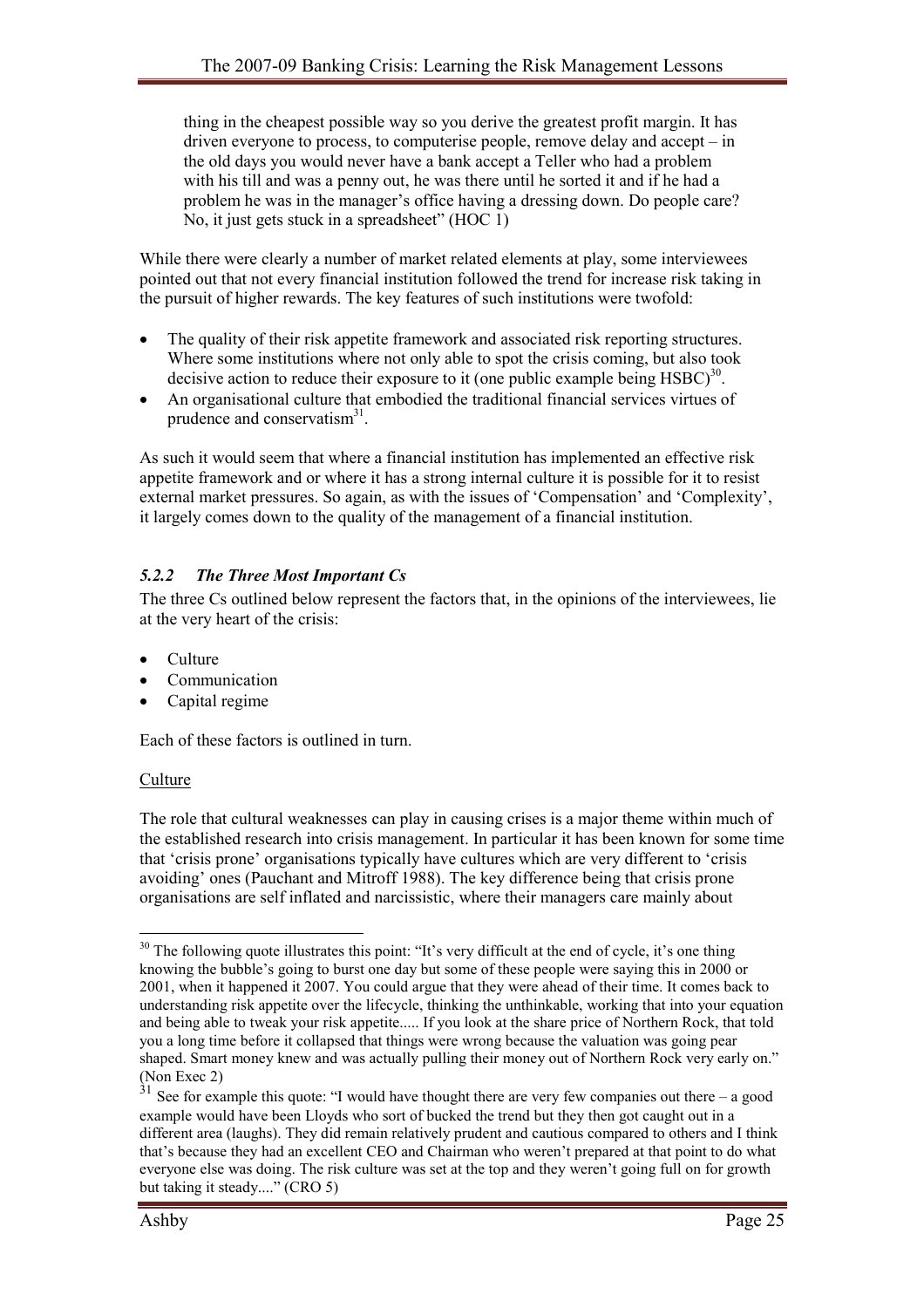themselves and their organisation. While crisis avoiding organisations are exactly the opposite – being much more self regarding and outward looking (i.e. they consider the needs of all stakeholder groups). Much subsequent work has been conducted, using a range of real world crisis events, thus expanding and deepening our understanding of the factors that can influence the 'safety culture' of organisations (as it is often termed) and hence their underlying vulnerability to crises (see Choudhry, Fang and Mohamed 2007 for a review of this literature). Moreover, this includes a limited amount of work in the financial services sector (see for example Ashby, Sharma and McDonnell 2003, Herbane, Elliott and Swartz 2004) thus confirming that it is equally relevant here.

When asked about the underlying causes of the crisis almost all of the interviewees referred to a range of common human/cultural 'weaknesses', including greed, short-termism and herding (the tendency to copy the strategies of other institutions)<sup>32</sup>. Indeed for some such weaknesses were fundamental:

"I'm a great believer that when you do look at underlying causes you use root cause analysis and try to go back to basics. I'm going to say this because of my bent towards people, but when I look at risk there are two underlying causes – one is god and one is people." (FD 1)

"For me it's human behaviour. Everything else comes off the back of that whether its governance, culture, capacity, capability or implementation of framework – it all comes back to the person." (Risk Consultant 3)

The interviewees also revealed that these human/cultural weaknesses were often reinforced by certain powerful factors, at the industry-wide, inter-firm and intra-firm levels. Moreover, they indicated that some financial institutions had cultural characteristics which allowed them to control these inherent weaknesses, indicating that culture also had a positive crisis avoiding effect.

At the industry wide level greed, short termism and herding were reinforced by a very strong collective belief that the good times would continue almost indefinitely. A belief that was strengthened by ill advised (at least with the benefit of hindsight) statements from governments that the traditional cycle of boom and bust had been conquered. Indeed one of the interviewees likened this to a drug crazed party at which financial institutions, governments and much of society was present:

"I was speaking to people who said this is unsustainable but when the whole world is on this drug crazed party it's very difficult to say stop the music and the drugs and it just carried on until it couldn't carry on any more..... the environment we were in worked for everybody really well and the government created tax revenues, people were feeling better so were voting their governments back in so nobody saw that the emperor had no clothes on. It wasn't just greedy capitalism – we'd gone beyond that and it seemed OK for people to earn vast sums of money producing financial instruments that made short term killings for the people. Everything worked – the fact it couldn't be sustained without generating more wealth nobody really cared about." (Non Exec 2)

At the inter-firm level interviewees often highlighted two types of financial institution: the crisis prone which had aggressive, sales and market share orientated cultures and

 $\overline{a}$  $32$  The issue of herding is well illustrated by the following quote: "I think within the sector there's a bit of a sheep mentality, so if you see one do it they all do it." (CRO 5)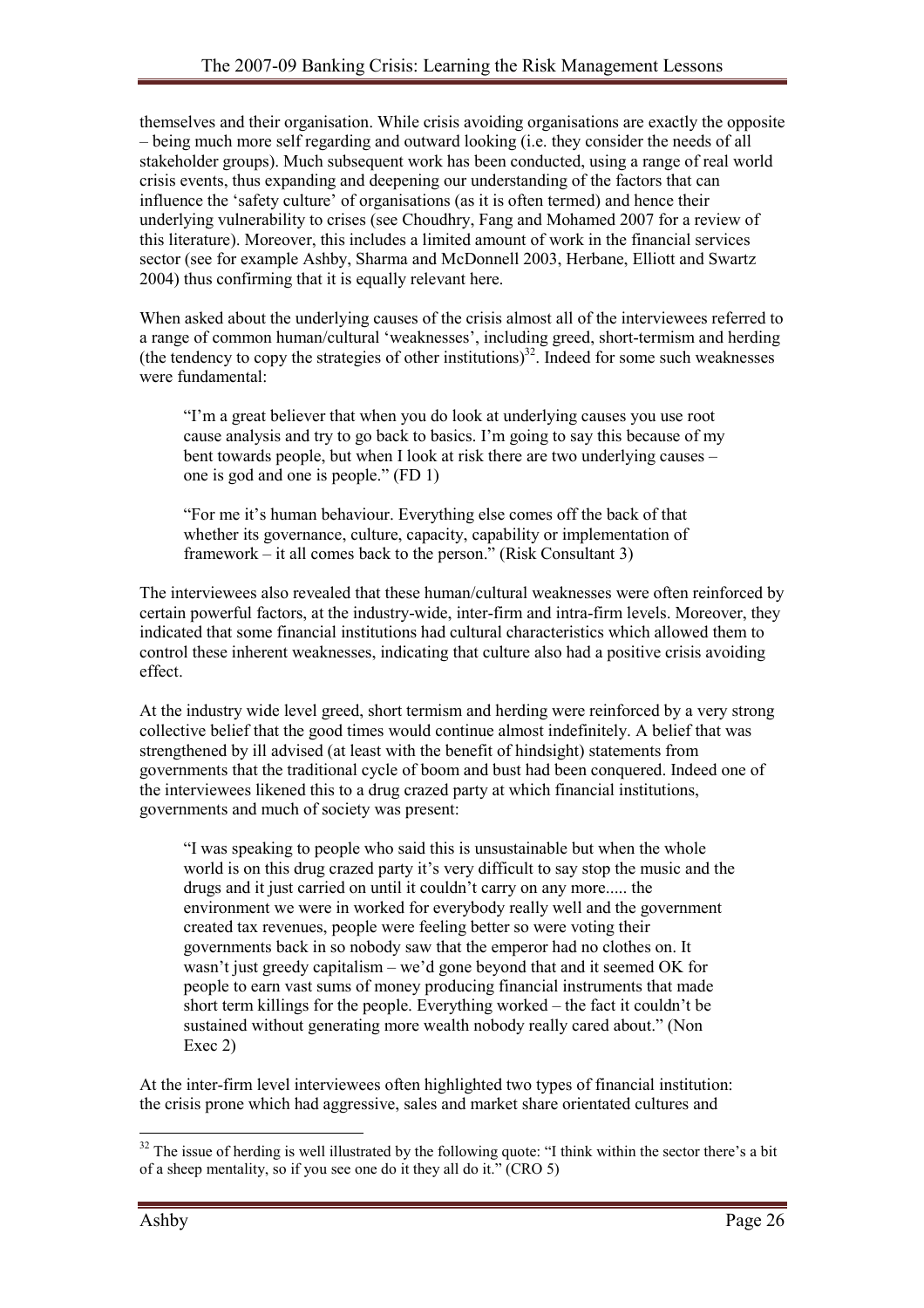who were frequently run by dominant and egotistical executive directors<sup>33</sup>; versus the crisis avoiding ones, which escaped significant losses by maintaining more traditional prudent and conservative cultures. The crisis avoiding institutions also had directors and employees who were prepared to take a long term view rather than strive for short term growth. For example, one interviewee explained the crisis avoiding nature of their culture as follows:

"...the problems in the subprime market were flagged very early in the organisation, the decision to reduce activity and provision in that area was taken very early, the organisation is fundamentally conservative in its attitudes and I suspect that more than anything helped us in the current crisis. We hadn't gone down the gearing up of the balance sheets and almost the commercialisation that some of the other organisations had done, which indicates that there is a more robust management culture, rather I think a more deeply ingrained level of conservatism...." (Risk Consultant 1)

While a crisis prone culture was expressed as follows:

"The culture of the whole organisation was sales driven. The rewards and promotion were all internal and rapid. People were hugely rewarded with lots of share options and bonuses. The risk people were disaggregated, not rewarded, so didn't have an integrated risk function.... There was no incentive for any of the risk people to stand up and challenge and there are stories of those who did challenge the groupthink that were heavily penalised as a result." (CRO 3)

In this context the fable of the hare and the tortoise springs to mind; however such an overly conservative approach to management can stifle profitable growth and innovation. Rather, based on what the interviewees said, what was more important was the fact that many of the institutions which have been less affected by the crisis had risk aware cultures, where risks were discussed in an open and non confrontational way, but were also accepted when the rewards were deemed adequate. Also in relation to many of the financial institutions that have been badly affected by the crisis it would appear that they failed to see the link between their risk culture and capacity to bear risk. Where an aggressive high risk culture is probably inappropriate within second and third tier institutions (as in the case of Northern Rock, HBOS, Derbyshire BS, Cheshire BS, etc.), who lack the necessary experience and financial strength to exploit more volatile areas such as the riskier categories of sub-prime/commercial lending or credit securities and derivatives.

Finally at the intra firm level many of the interviewees talked about the cultures of not only boards/senior managers, but also those of certain risk management functions. As such it would seem that while some boards/senior managers may not have paid sufficient attention to risk management considerations, or been reluctant to challenge high levels of risk taking

l <sup>33</sup> See for example the following quotes from the two finance directors that were interviewed:

<sup>&</sup>quot;Having spent  $3\frac{1}{2}$  years in the boardroom they do tend to be made up of people with big egos and I do think that they are part of any business' boardroom. You've got to be of that ilk to be in those kinds of positions and there are probably too many big egos and not enough people with a more rational point of view who can pull these egos back into a more sensible space." (FD 1)

<sup>&</sup>quot;If you have a powerful or dominant person in a company, historically that had a huge impact on the direction a company took..... A dominant management team can be quite persuasive without receiving the challenge of 'do you fully understand the direction you are taking the company in or the commitments you are making on its behalf?' It was all about growth....." (FD 2)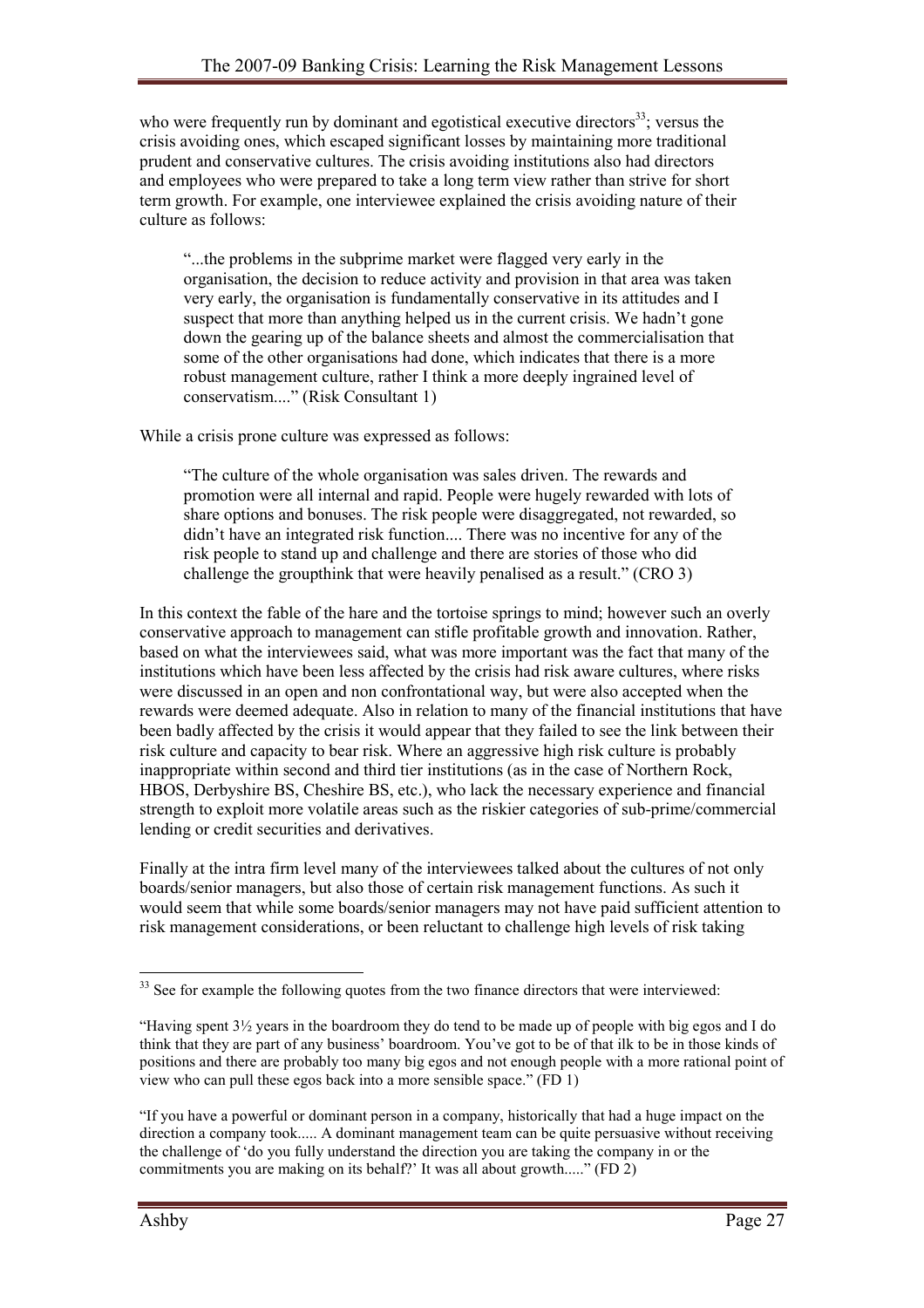while the profits were rolling in $^{34}$ , many risk functions were their own worst enemies when trying to get their voices heard. Specifically it was commented that many risk functions adopted "ivory tower" (HOR 2) and or officious 'compliance orientated' cultures, instead of business focused ones devoted to supporting both strategic and operational decision making. In so doing risk management functions are much more likely to be marginalised and ignored, meaning that valuable messages about an institution's risk exposures may not be given the attention that they deserve. As one Chief Risk Officer explained:

"Often we get things achieved in our own firm because we say 'we must do this, the regulator says we have to and that's why we're doing it'. We should be doing good risk management for the right reasons because we see the benefit to the business and our clients and our reputation. We're going to make money out of it – fantastic – not because the regulator tells us to." (CRO 1)

## Communication

Along with culture weaknesses in communication have been identified as a key underlying cause in many crises $35$ . The key issues being:

- Whether the right data is communicated to the right people (e.g. whether key decision makers such as boards/senior managers are receiving the information that they need to make effective strategic decisions and or avert an impending crisis).
- Whether those receiving this data are able to understand it.

In the context of the current crisis much has been written on the second point, especially around the issues of board level understanding and the competency of board directors (for example see Turner 2009, Walker 2009). However much less has been said on the first.

Interestingly the interviewees had a lot to say on both points. Moreover they indicated that boards did not always receive sufficient support from management to help them make sense of the information that was being presented to them.

It is, therefore, too simplistic to attribute all of the blame to the boards of financial institutions, since in some cases it was management (including the risk management function) that failed to present meaningful information. This may either have been because management did not have the tools/expertise to do so or even because information was being deliberately withheld from boards. Some of the interviewees summed this up as follows:

"....maybe we are not always best at putting that message across. As risk managers we're all very good at saying how good we are but are we good at saying 'actually there is some fault within us'?" (CRO 1)

 $\overline{a}$ <sup>34</sup> The following quotes illustrate the attitudes of some boards/senior managers towards risk management:

<sup>&</sup>quot;...there's ignorance that you often see at a senior level. There is lack of understanding, lack of willingness to understand risk issues." (CRO 1)

 <sup>&</sup>quot;There were one or two incidents of people at lower levels raising concerns but they were either not heard or passed over. So you had a management that had a one way [sales orientated] mindset, that was almost blinkered in terms of its focus." (CRO 3)

<sup>&</sup>lt;sup>35</sup> For crisis management research on the issue of communication see, for example, Shrivastava et al (1988) and Smith and Elliott (2005, Ch 20).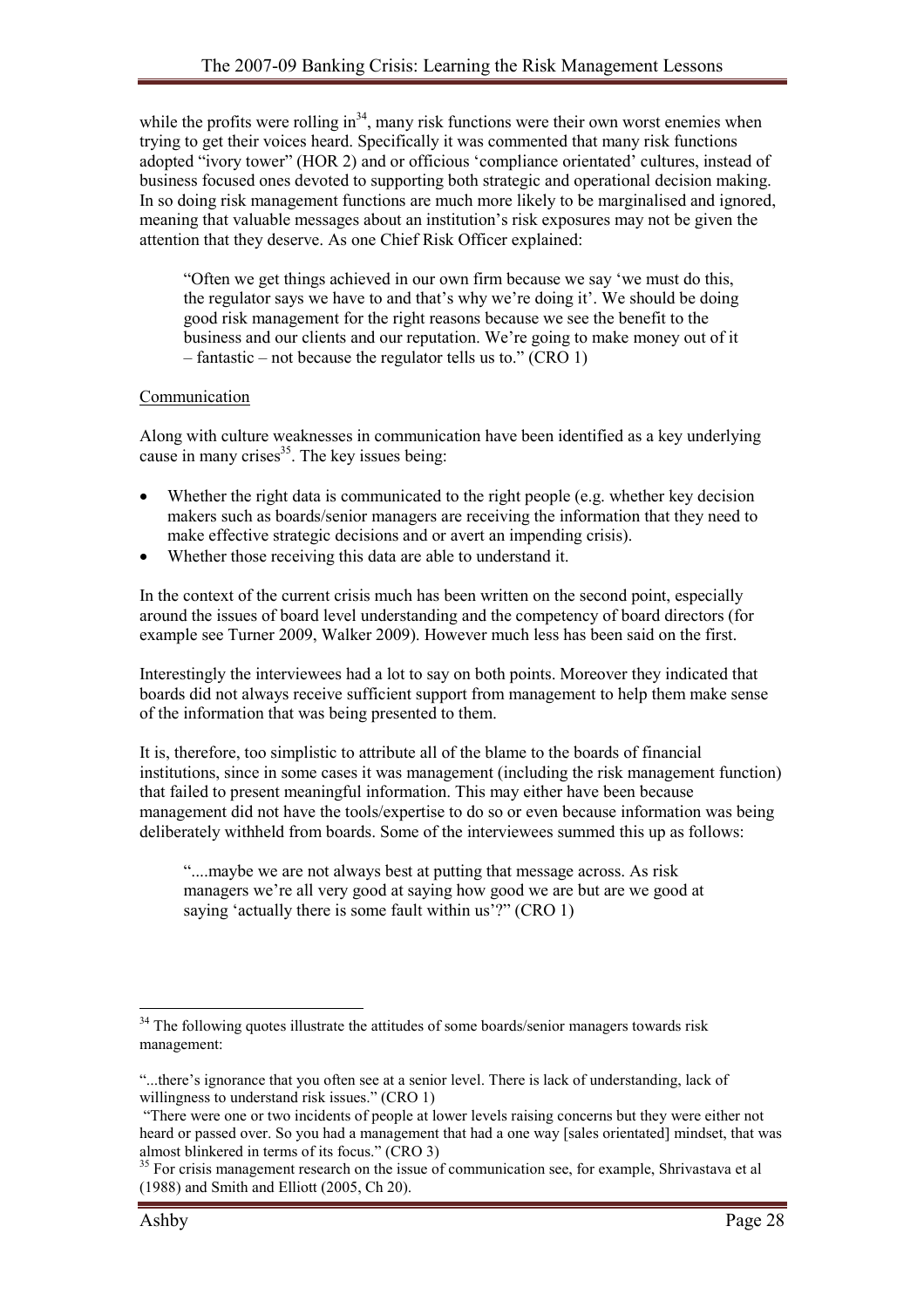"I don't think boards in general get sufficient info on [risk] exposures – because they either don't want or understand it. For whatever reason the boards seem to be kept away from being told 'you must understand risk'." (HOR 3)

Based on the responses from the interviewees the most likely explanation for any deliberate reporting failures is filtering, such behaviour having occurred because of pressure from executive/senior management, or where those responsible for producing risk reports wanted a 'quiet life' (for example to avoid increased work demands)<sup>36</sup>:

"One of the big problems is whether boards have relevant and accurate info to be able to monitor a firm's risk exposures. Risk reports get diluted at every level as they go up until eventually something that is presentable, won't upset anyone, or rock the boat is presented to the board. We've all seen that." (Risk Consultant 2)

In contrast some other interviewees highlighted the opposite problem, whereby the boards of certain financial institutions may have been overburdened with information, preventing them from 'seeing the wood for the trees'.

"When I arrived the first thing I did was look at the risk report and it was something like 76 pages long in size 8 font, it was absolutely incredibly detailed and I couldn't read it.... So I basically cut that report down to 12 pages and it still did not get enough attention, so I cut it down to 3 and then it received air time." (HOR 2)

"People have this desire to get into huge volumes of data and I've actually seen in one bank an audit point that states, and it's from the external auditors, that they should stop collecting data and start analysing it." (Risk Consultant 4)

Hence it would seem that there were a variety of communication related weaknesses within financial institutions, the net result of which being that their boards and senior managers either did not have the information that they needed to make effective risk management decisions, or simply did not understand the information that they were being presented. It is hardly surprising that under such circumstances they ended up exposing their institutions to 'excessive' amounts of risk.

## Capital Regime

While all of the interviewees accepted that many financial institutions have to shoulder some of the 'blame' for the current crisis, they also had a lot to say about the poor performance of the current capital regime for banks, building societies and investment firms. Indeed some of the interviewees made it very plain that financial services regulation in general had failed and had introduced system-wide weaknesses that were a major cause of the current crisis:

 "Of course the regulators were appalling either at understanding what they were regulating or actually regulating, probably the latter because of the former." (DR 1)

This adds weight to the findings of the various external commentators that highlight the role that regulation has played in causing both previous financial crises (see: Caprio and Klingebiel 1996, Llewellyn 1998) and the current one (e.g. Dowd 2008 and 2009b, Beenstock 2009, House of Lords Select Committee on Economic Affairs 2009).

 $\overline{a}$ <sup>36</sup> Filtering has also been observed in previous crises. See, for example, Shrivastava et al (1988) who highlight the issue in the context of the Challenger Space Shuttle disaster.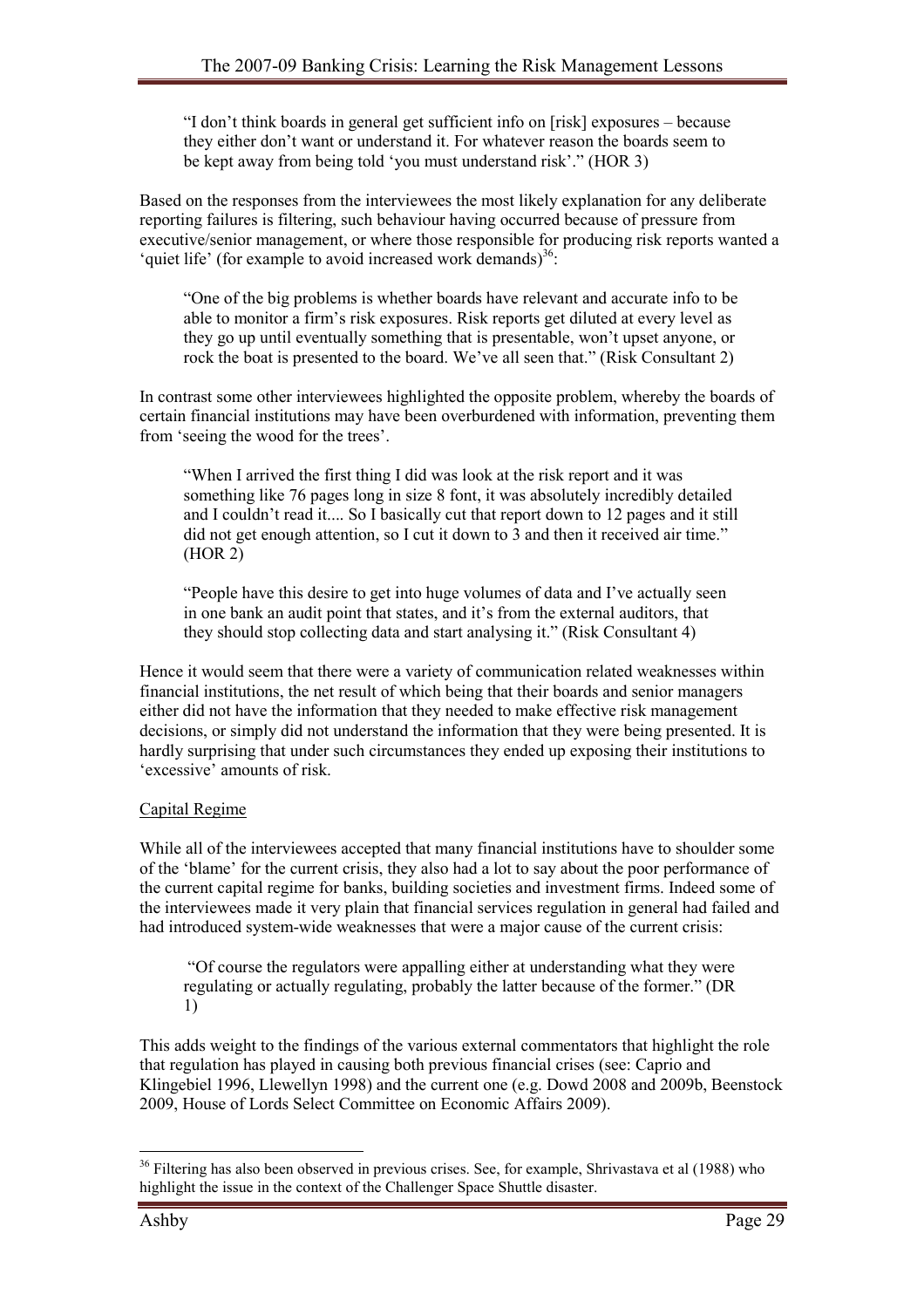The points raised by the interviewees on this topic fell into one of two main areas:

- Criticisms regarding the current Basel 2 based prudential regime.
- Criticisms regarding the implementation of this regime by 'competent authorities' such as the FSA (Financial Services Authority).

#### Did Existing Regulation and Specifically the Basel Accord Help to Cause the Crisis?

The interviewees addressed a range of issues on the subject of whether existing prudential regulation helped to cause/make worse the current financial crisis, notably:

• The bias within the Basel 2 regime towards quantitative risk assessment. A focus that encouraged many financial institutions to become overly reliant on mathematical risk models at the expense of management judgement:

"I think it's probably worth saying that the good old Basel 1 regime wasn't risk sensitive but it didn't allow a credit crunch like we've had. Basel 2 sensitivity drove people to models.... so you are making a lot of strategic decisions off the information these models are producing and again you hope the people managing the models are totally competent." (CRO 5)

"I'm a bit of a Luddite when it comes to risk frameworks. Because the way the regulations work now it tends to lead you into defined categories and you imagine a room with green, red and amber lights and you spend all your time watching them and reacting to how they go off. The nature of risk management is that's the hygiene stuff that you have to do. And notwithstanding all that, where is the stuff I don't know about? You only track what you know about and this was a new emerging risk, which with the overall complexity of the financial system hadn't been fully appreciated by anybody. With the result that when it happened there were no KPIs that were telling you what was going on... The point of risk management is to think about where the emerging risks are and what the regulators do is focus on what can be measured and they're not the same thing." (CRO 4)

• Interviewees also highlighted the capital myopia of the current Basel based rules, which predominantly relate to the calculation of regulatory capital requirements, rather than the essential elements of sound frameworks for risk management and corporate governance:

"The whole incentive behind Basel 2 was to reduce capital but underlying that was the failure to understand what risk management actually means – do we believe in good risk management against decent capital?" (HOR 3)

Moreover there is a real possibility that the regulatory emphasis on capital adequacy encouraged financial institutions to ignore risk management considerations. This was caused by a kind of moral hazard, where institutions were able to increase their exposure to risk providing they had sufficient capital – since capital effectively operates as a substitute for good risk management in the current Basel based prudential regime. This of course runs contrary to the conventional argument that risk based capital requirements should help to incentivise good risk management.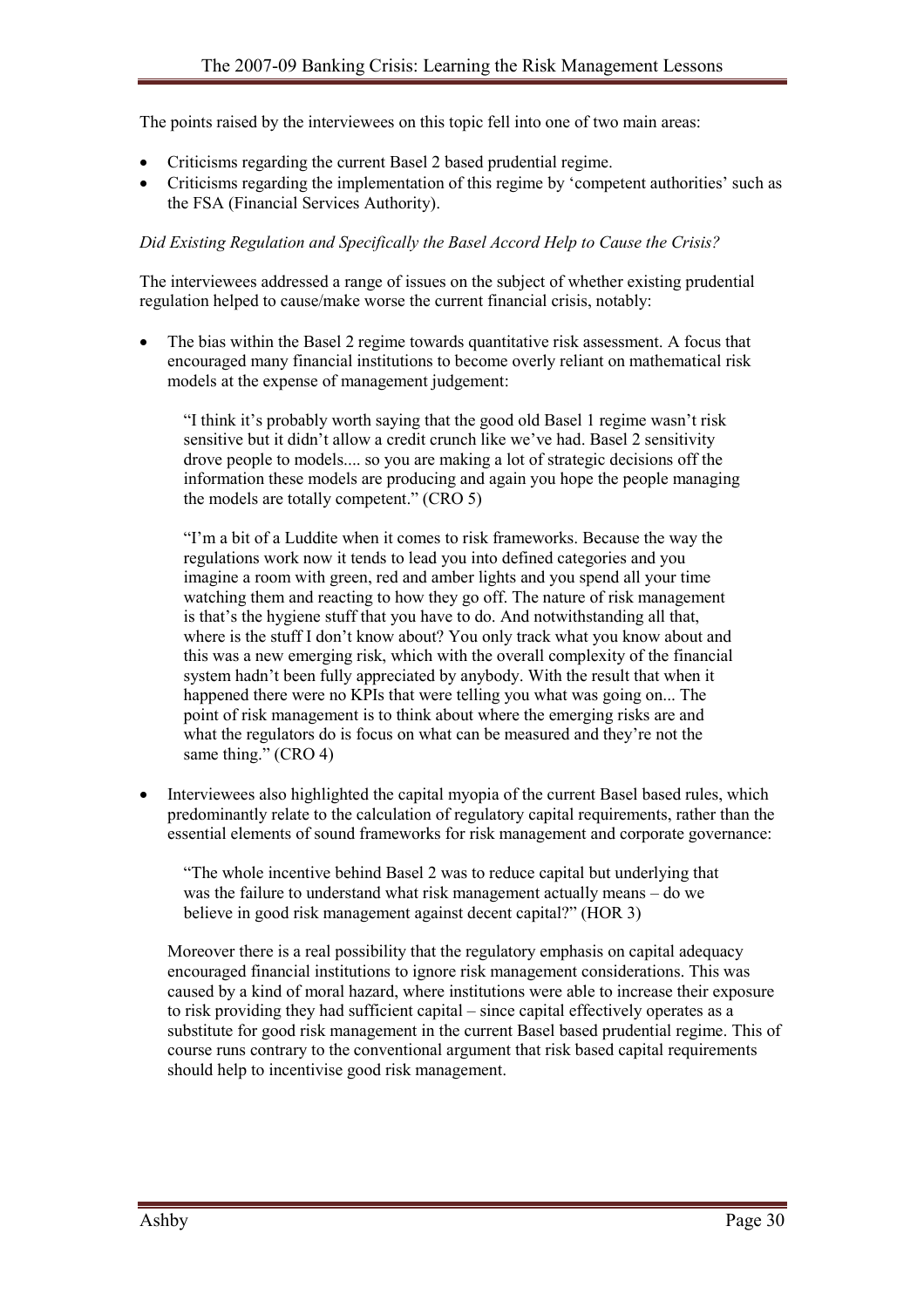• Some interviewees raised the issue of pro-cyclicality, both in relation to the Basel Accord and International Financial Reporting Standards<sup>37</sup>. In so doing they argued that these regulations may have helped to make the crisis worse by accentuating the impact that paper losses had on the balance sheets and capital requirements of many financial institutions:

"To make things easy for themselves does not necessarily lead to good regulation. They were told about pro-cyclicality – I remember sitting there at the  $4<sup>th</sup>$  annual supervision conference at the BBA where they went through Basel 2 and said 'well excuse me doesn't this stink, as soon as there's a bad time it's going to be a deck of cards'. 'Well yes' they said. 'So what are you going to do about it then?' I asked and they obviously never had an answer to it, which is a shame really because it's just so obvious." (HOC 1)

• Finally it was suggested that the current capital rules may have fuelled the growth in both credit securitisation and the use of shadow banking organisations such as special investment vehicles. The purpose of this being to reduce regulatory capital requirements:

"So there you go you've got a triple-A rated bit of paper, you buy it – they [financial institutions] did question the fact that they were being issued with 50 basis point margins and things like that, it's a bit high for a triple A rated piece of paper but you could repo it out at 5 basis points less than LIBOR, so no cash out the door, 55% return with practically zero capital." (HOR 1)

"There were a lot of people making a lot of money out of what was effectively … the rules allow me to do this, I am working within the guidelines that have been set by the regulator, I perform all those things and tick all the boxes therefore it says that my return is 'y' and as long as it continues like that, great but if you are left holding the baby at the end it's a problem." (HOC 1)

"We underpriced credit risk. 6 months before the crisis we were scratching our heads saying how can these guys do these deals at 40 over LIBOR? You can't do these deals. The answer was SIVs and SPVs which were a massive market and regulatory failure. We all thought it was going into the system. It wasn't. As Turner found out it was being recycled back into the banking sector." (Non Exec 1)

Hence it would seem that there were a range of flaws within the existing regulatory frameworks. Moreover these flaws may themselves have helped to create the preconditions for a major system wide event. This highlights the potential dangers of poorly conceived regulation and suggests that future regulatory initiatives must consider carefully any unintended consequences that may be associated with them.

## Were Regulatory Agencies Competent?

The competency of the regulatory agencies charged with implementing the Basel 2 based capital regime was questioned by many of the interviewees, who criticised the skills and business related experience of regulators, suggesting that their staff were not good enough to keep ahead of the institutions that they were regulating:

 $\overline{a}$ 

<sup>&</sup>lt;sup>37</sup> Pro-cyclicality can arise where a particular regulatory regime encourages or necessitates business responses that exacerbate the strength of the economic cycle. In the Basel 2 context it arises because the capital requirements of many financial institutions will fall in boom periods (for example because credit default losses are low) and rise in recessions.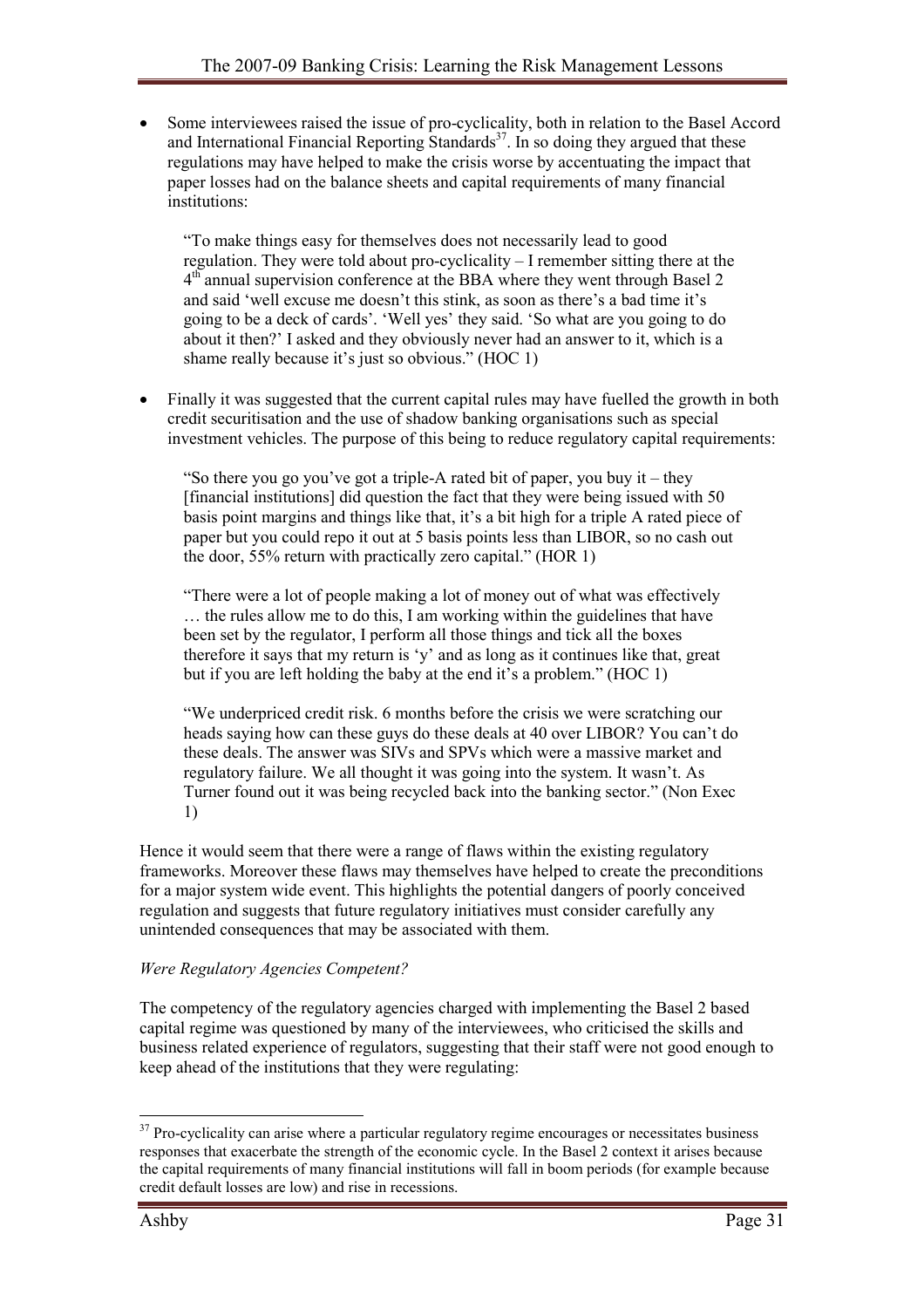"I don't think the regulators actually understand, I think that they have a problem in that the good people get bought by the industry." (HOC 1)

"Our supervisor at the FSA has probably just had his  $14<sup>th</sup>$  birthday! I know that is a bit of an unkind statement but they come in with their checklists and tick everything off and we got a very good report but they don't really understand what is going on underneath the surface because they are not streetwise enough and don't understand some of the people aspects – some of the characters on the board, some of the egos that fly around etc., which fundamentally I think is part of what's going on here. (FD 1)

 "When I was at the FSA..... I just had very fleeting conversations with the banking supervisors and I remember one of the comments that was made to me which was, specific to xxxx, they said they were in the too big to fail category and another comment that was made was 'no one understands why the banks hold so much capital'. At the time I was the kind of person who likes to get to the bottom of something and understand it and that rang a bit of an alarm bell because I thought 'how can that be the case, how can you not understand why banks hold so much capital'. With hindsight you can say probably that the FSA didn't understand the risk in the bank and obviously the banks didn't understand the extent of the risk either because the banks ran out of capital but the FSA didn't understand why they had so much. It's just an anecdotal comment but quite revealing." (HOR 2)

The interviewees also commented on the mechanistic nature with which regulations are often implemented. The difficulty being that it is hard to coordinate large numbers of supervisors and ensure a consistent response without some degree of standardisation, which can lead to a box ticking exercise that does little to incentivise good risk management:

"One of the biggest problems I think that regulators have is they might have great theoreticians but what they absolutely need is people who know how real life works and if this wasn't being recorded I would speak quite specifically about the FSA in those terms because that's where I think the FSA has really fallen down. Regulators absolutely do not need to demonstrate internally or to the outside world that they have ticked boxes – that is just not what a regulator needs to do." (DR 1)

"....rules based supervision invariably goes as a box ticking exercise. I think that is a massive failure..... I did not like the rules based stuff at all. And I thought ARROW 1 was far too... I mean I sat there watching team in MFGD [the Major Financial Groups Division] say 'we know xxxx wants a medium-high on this one'. You've got 3 pages of boxes and they are filling the boxes in like Sudoku to make sure the result at the bottom is an MH [medium high]. That's not the way to do it. You've got to get there through the process." (Non Exec 1)

## 6 Learning Lessons: Managing Future Financial Crises

"….while it is tempting to address the most conspicuous problems highlighted by the present turmoil, there is a risk of focusing too much on the symptoms, rather than the underlying causes." (Borio 2008)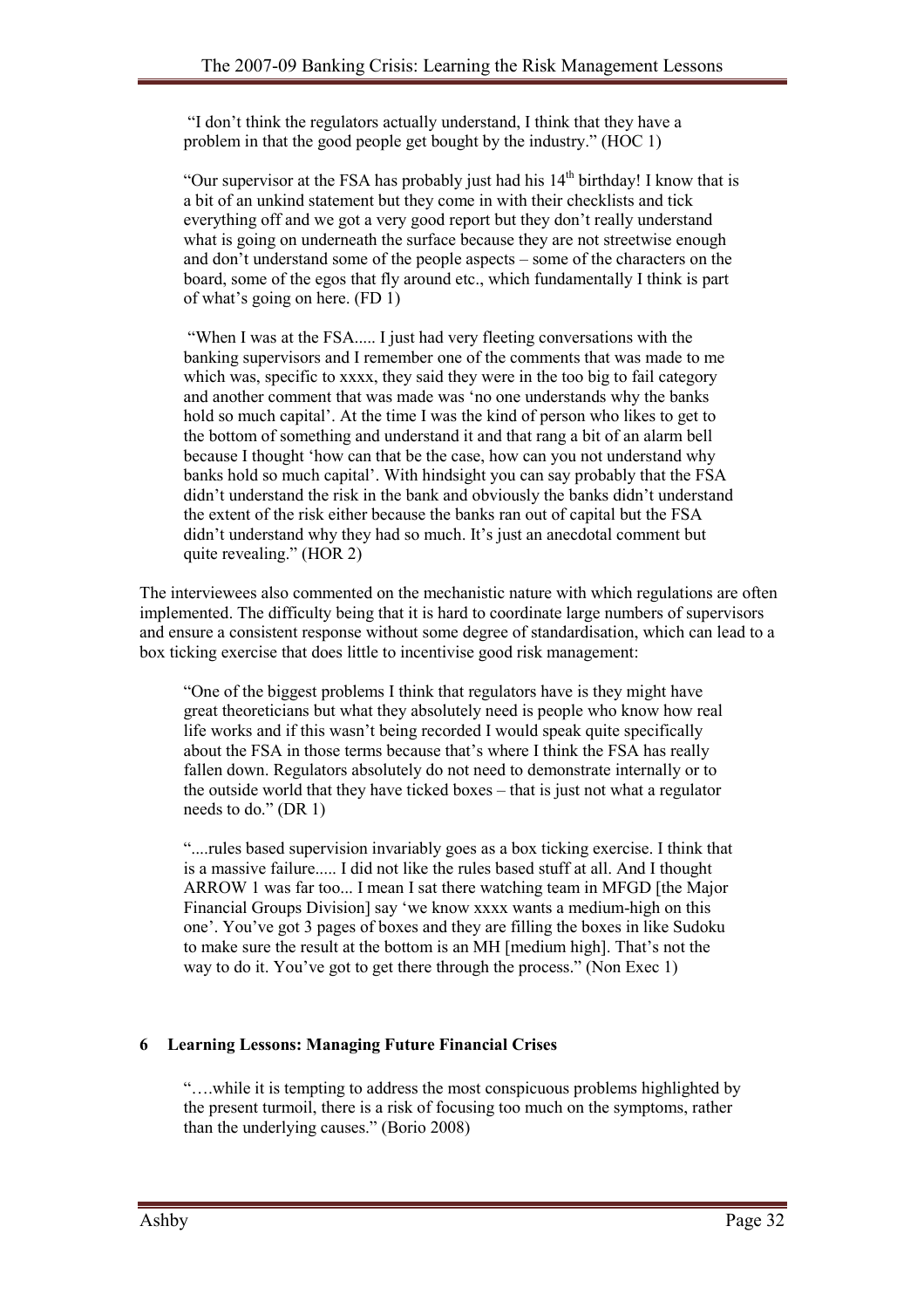As indicated by Claudio Borio there is always a danger when analysing financial crises that too much emphasis is given to those events that are the easiest to observe – typically the events that have triggered the crisis in question<sup>38</sup>. However such superficial analysis is unlikely to provide lasting solutions to the prevention and mitigation of future crises, not least because:

- Any such solutions will do little to alleviate the financial services sector's inherent vulnerability towards financial crises. Hence although such measures may delay the occurrence of future crises or provide a small amount of relief from their effects they are, in the final analysis, unlikely to prove effective over the long term.
- While the underlying causes are likely to be the same, the next crisis may, on the surface, look very different to the current one. This means that the triggers for the current crisis may not even manifest themselves in the future.

The purpose of this section is to outline the views of the interviewees concerning the fundamental lessons that they believe need to be learned for the future, both by financial institutions and their regulators. In so doing it will consider how future crises can be prevented and/or mitigated somewhat more effectively than the current one.

#### 6.1 Lessons for Financial Institutions: Reducing their Exposure to Future Financial **Crises**

The interviewees all had something to say regarding how they thought financial institutions should enhance their risk management and corporate governance practices, since many had already participated in internal post-mortems of the crisis.

#### Improving Risk Cultures

It is tempting to conclude that the current crisis is a victory for the 'traditional' banking model of prudence and conservatism. However as explained in section 5.2.2 above, an analysis of the responses provided by the current set of interviewees reveals that such a conclusion may be premature.

Instead the key cultural lessons that need to be learned are:

• The boards/management of financial institutions need to be more risk aware and prepared to act quickly when they find themselves exposed to 'excessive' amounts of risk:

"At the end of the day you've got to take risk somewhere to make any money and that's the thing. It's visibility around our equity exposure – the MI is much more detailed and quicker – and about decisions that can be made in an informed way. Whether you can spot the next big thing? You can't necessarily have a crystal ball in place but you've got to have all your pegs in place so that you can respond." (CRO 6)

• To improve the assessment and control of extreme events (such as systemic crises) management experience and expert judgement should be valued more.

"People talk about learning lessons – people don't learn lessons because they retire and when the last person retires who knew about something once he's gone

 $\overline{a}$  $38$  For example in the case of the current crisis the main trigger events were rising mortgage defaults, coupled with the loss of confidence that was observed in many markets. See Appendix A.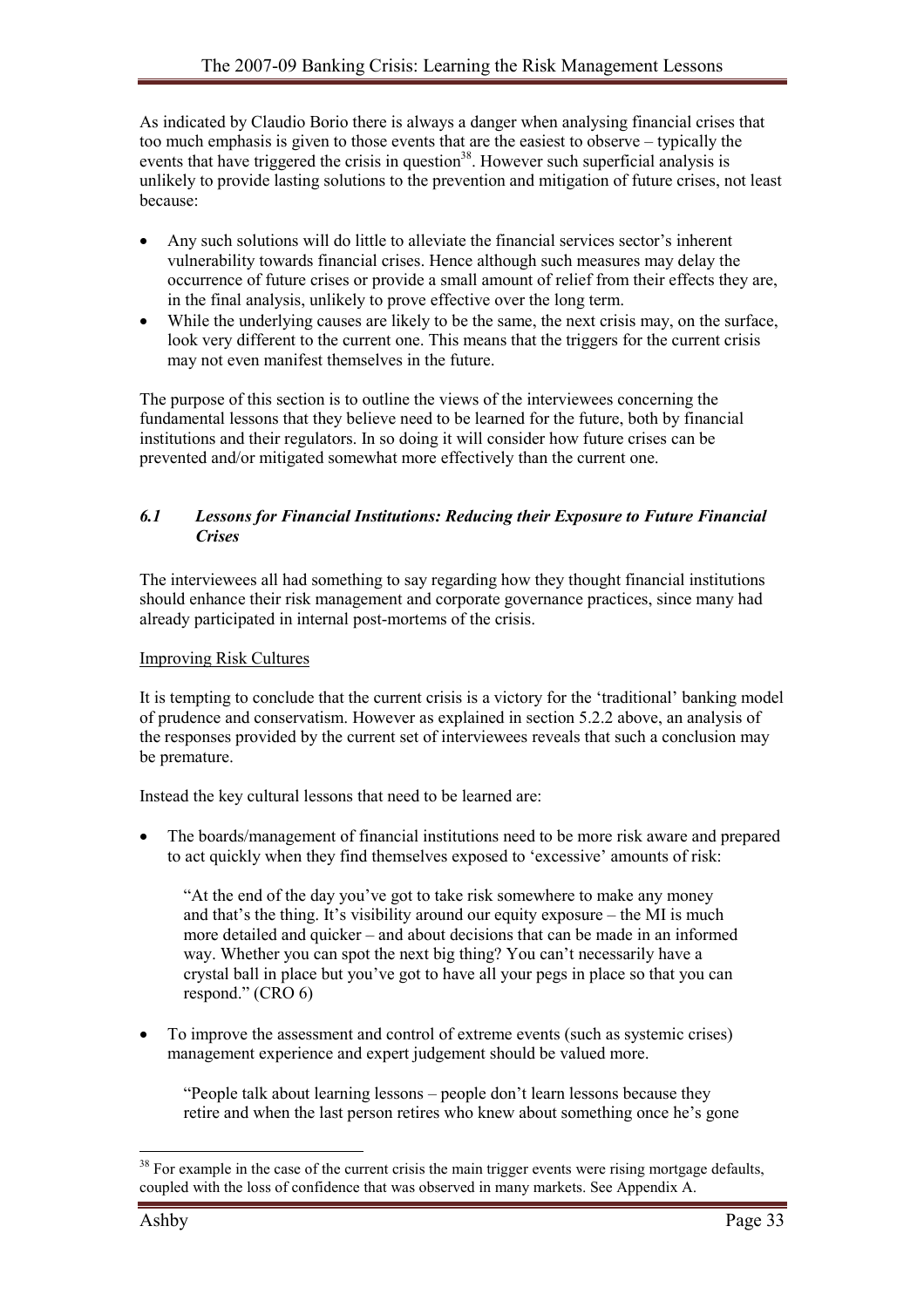you start a whole new cycle and they make the same bloody mistakes all over again. I was having lunch with someone today who was telling me the story of her talking to a credit derivatives trader and in his experience this is the worst market environment he's ever come across and she asked him how long he'd been a credit derivatives trader  $-3$  years (laughs). He knows absolutely nothing! One would hope that the institutions don't get rid of all the 'grey hairs' because the sort of risk management we talk about is based on experience and not forgetting what you already know." (Risk Consultant 2)

- No blame cultures should be created, where staff (including risk managers) feel able to "bring out their dead" (CRO 6) and report not only actual losses/near misses, but also their concerns regarding future potential losses.
- Risk management departments should adopt a more business focussed culture, where risk managers work in partnership with front line managers, helping them to make effective risk management decisions, rather than putting obstacles in their way.

"The key is having the right people who understand the business and buy into the need [for risk management]. As long as you've got that and the right people in risk management, who understand how to sell and get the message across, it's relatively easy I think." (CRO 1)

Of course the above elements of a sound risk culture for financial institutions, are easy to articulate, but may seem hard to implement. However, the interviewees revealed that there are some quite simple HR solutions that can be used to achieve these goals. Solutions such as the retention of experienced staff, the communication of risk management objectives in training and induction programmes, internal placements (where risk management staff work within front line departments for a time and or vice-versa) or cross department team building projects that are designed to break down barriers. Indeed, more generally, there is a lot that could be achieved by closer integration between risk management and HR; however this is not something that has received much attention in the financial services sector (see Ashby 2009b).

#### Redesign Compensation Arrangements

Many of the interviewees commented on the lessons that need to be learned in terms of salary and bonus arrangements. However they did not generally waiver from the belief that financial services staff/directors require a decent level of remuneration, or that bonuses have their uses:

"There is a role for remuneration. It's a dirty word 'bonuses' today, but there is a role for it, there's absolutely no question whatsoever. There are lots of options. You can have deferred bonus schemes, phantom options schemes, etc. There's a load of consultants out there who can tell you how to do it." (Non Exec 1)

One key lesson that was outlined by some of the director level interviewees (Non Exec 1 and 2, FD 2) relates to the time horizons over which bonuses are paid, where staff who receive short term bonuses are likely to behave in a more risk seeking manner (as they are less likely to suffer from the consequences of their actions). In contrast those who receive longer term bonuses should behave more conservatively:

"There is a need to align long term value creation with the longevity of a financial institution's "reward culture" (Non Exec 2).

In addition it was stressed by several interviewees that compensation arrangements should be aligned with an institution's risk management and governance policies. In so doing they should be designed in such a way that managers are incentivised to not only consider their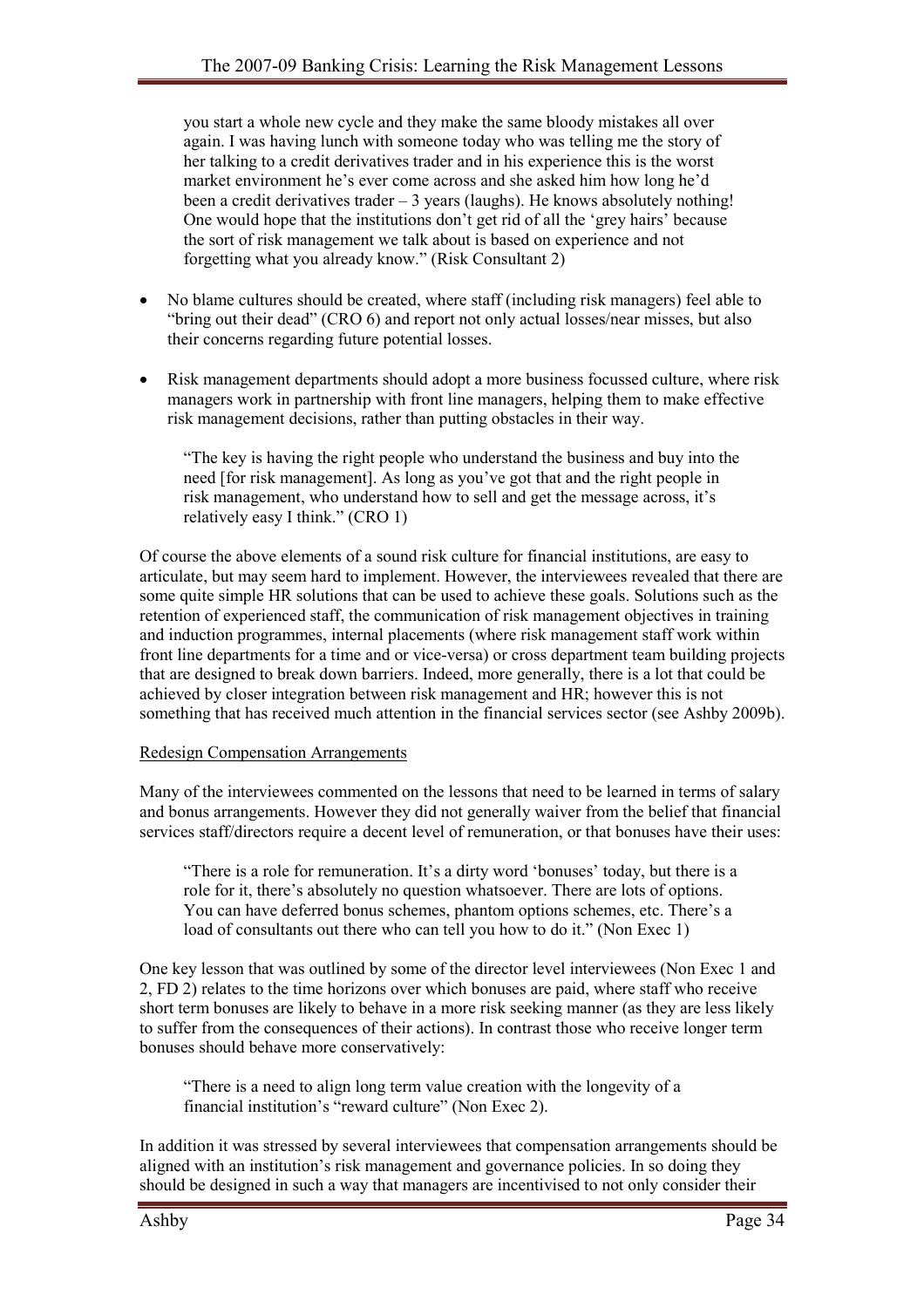institution's risk appetite when making business decisions, but also assess and report on risk issues in a timely and efficient way. Such arrangements should be enforced using clear rules that highlight the kinds of risk taking/reducing behaviours that will be rewarded as well as those that will not:

"We've also incentivised everyone by having it [risk management] in every senior manager's objectives. Which for this year includes a risk and controls objective with some very clear measures around fulfilling risk, risk policies, controls that will set up obligations demonstrating the control environment being made more robust on an ongoing basis, and continuous improvement in those processes to make sure there's nowhere to hide behind 'you know I'm here to make money'.....

...if they don't fulfil that objective its 1 of 6 objectives on which they would fail. I don't think the culture at the exec level will tolerate that kind of behaviour, there's always one or two who will sail close to the wind but they're generally known and the best approach is to bring them back in line and make sure they fulfil the policies." (HOR 1)

Learn Lessons from Outside the Financial Services Sector

"I think we need to look for some real solutions and look outside of the financial services sector. At the Operational Risk Reality Check Conference there was a young guy there who had just joined the Institute [of Operational Risk] who came from the oil and gas industry and he was looking at us as if we had two heads. He was saying 'why don't you just manage it? Why are you bothering to count it? You've lost it, now fix it'. Just a very practical hardnosed approach, there's a huge amount we can learn." (Risk Consultant 2)

As indicated by the above quote there is much that financial institutions can learn from risk management practices in other sectors. One key issue being a re-evaluation of the financial sector's current focus on risk modelling<sup>39</sup>.

This issue was raised by several of the interviewees, who commented that models should be seen as only one of the many tools that are in a risk manager's tool box:

"I think of the analogy of a kit bag with lots of different tools in it and for a given purpose you take out one of those tools but typically you need a number of those tools to achieve your results. I think that if as maybe some people do who put all of their effort into a model and assume that that's going to give them everything, that's when you get the problems. In the same way as if you don't have any models at all you've got problems." (CRO 1)

Many of the interviewees also commented that stress testing and scenario analysis should be put to greater use. An assertion that reinforces many of the public commentaries on the lessons from the current crisis (see for example SSG 2008, 2009, Basel 2009b):

"I think scenario planning and modelling is a big lesson that's come out of this and there is a lot of work going on now in financial institutions who look at scenarios far more than they used to." (Non Exec 2)

 $\overline{a}$ <sup>39</sup> For a detailed analysis of the risk management lessons that can be learned from non-financial organisations see Ashby (2009b).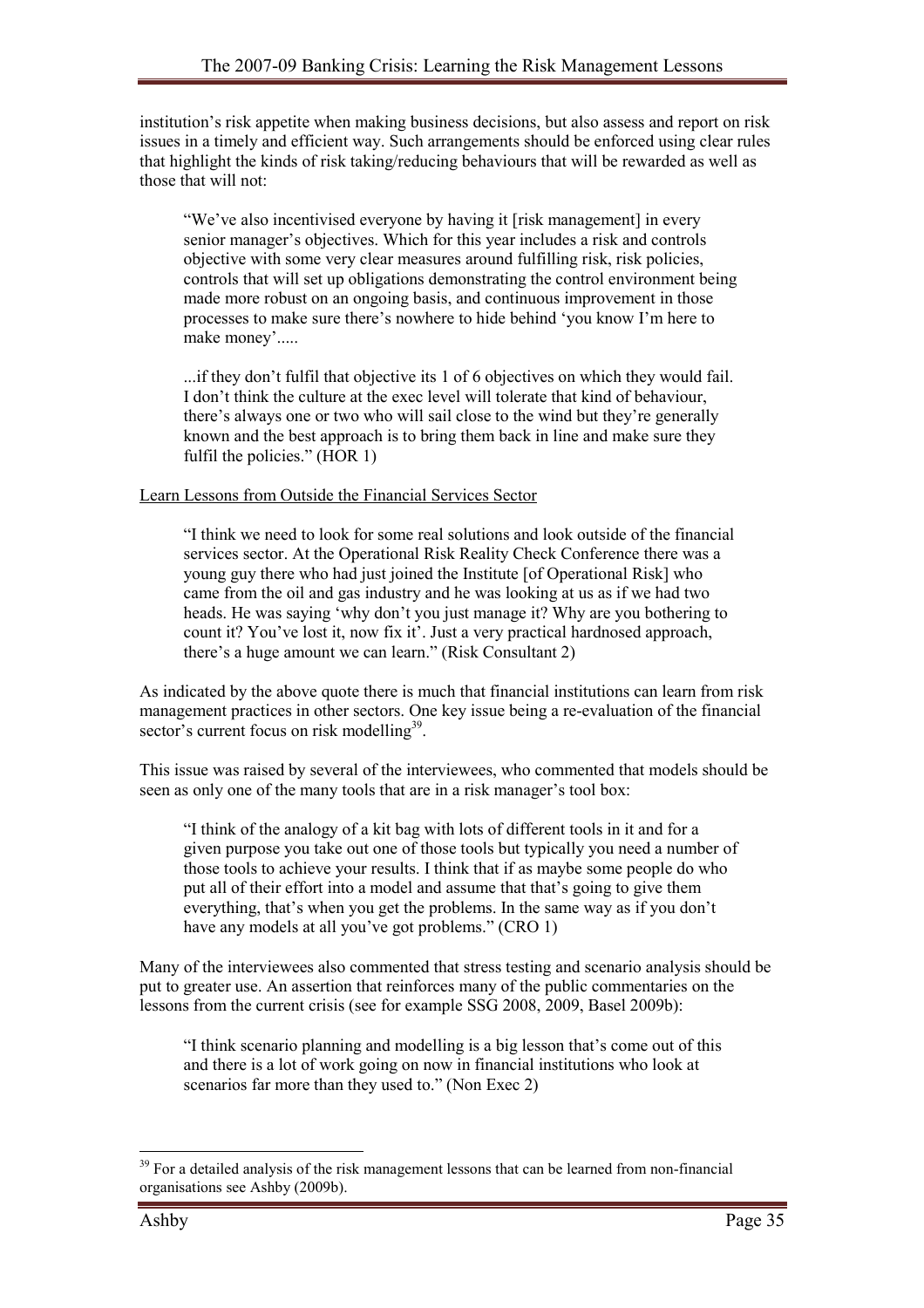Some interviewees went on to emphasise that stress testing and scenario analysis must become more judgemental (for example by incorporating 'softer' risks, such as reputation risk) and extreme, reflecting genuine worst case scenarios. It was also made clear that the results from this should be considered and discussed right up to board level:

 "The point of doing scenario analysis and stress testing is not to decide how much capital you should hold because, if you are doing it properly, you will need so much capital that your business is never going to be able to make money. The point of doing this is to enable you to prepare, enable you to think through different circumstances, unfavourable circumstances, and decide how you would manage in those circumstances. It's qualitative, not quantitative, its contingency planning on a larger scale almost. If you identify a scenario that potentially brings down your firm then you must, I would assume, conclude that it is an unacceptable risk for your business and you need to think about what you are going to do about it."

"There's been a significant improvement in the way they are looking at their scenario analysis and stress testing. For a lot of these firms it's probably the most useful exercise because this will get the board's attention by talking about the headline risks that bother them and show them how they impact and how you mitigate against that to make sure they stay within risk appetite." (Risk Consultant 2)

Thus, while quantitative risk models may have their uses, they are no substitute for management judgement and expertise. Not least because when this judgement is focused via tools such as stress testing and scenario analysis, it is likely to be a much more effective mechanism for assessing and controlling the 'unknown unknowns' that financial institutions can face.

## Improve Internal Control

The final lesson contains a number of related elements. These being as follows:

- Improve the timeliness and quality of risk reports.
- Educate and involve board directors in risk management decision making.
- Enhance the status of the risk function and Chief Risk Officer.

## Risk Reporting

Many of the interviewees indicated that there needs to be improvements in both the quality of management information and the speed with which it is produced. Good practice in this area requiring a strong, but compact, set of metrics that includes leading indicators that can provide an early warning of potential problems. Moreover these indicators need to be monitored on a regular basis and presented in such a way that they can support business decisions:

"Certainly some lessons have been learned in terms of the speed in getting relevant management information together." (CRO 6)

"We're not very good at showing trends and future outcomes, it's much better at what's happened in the past and today but even today its murder trying to get a report that's not 1 month out of date..... Early warning signs help the business to protect the future – using tools like stress testing and scenario analysis. It's not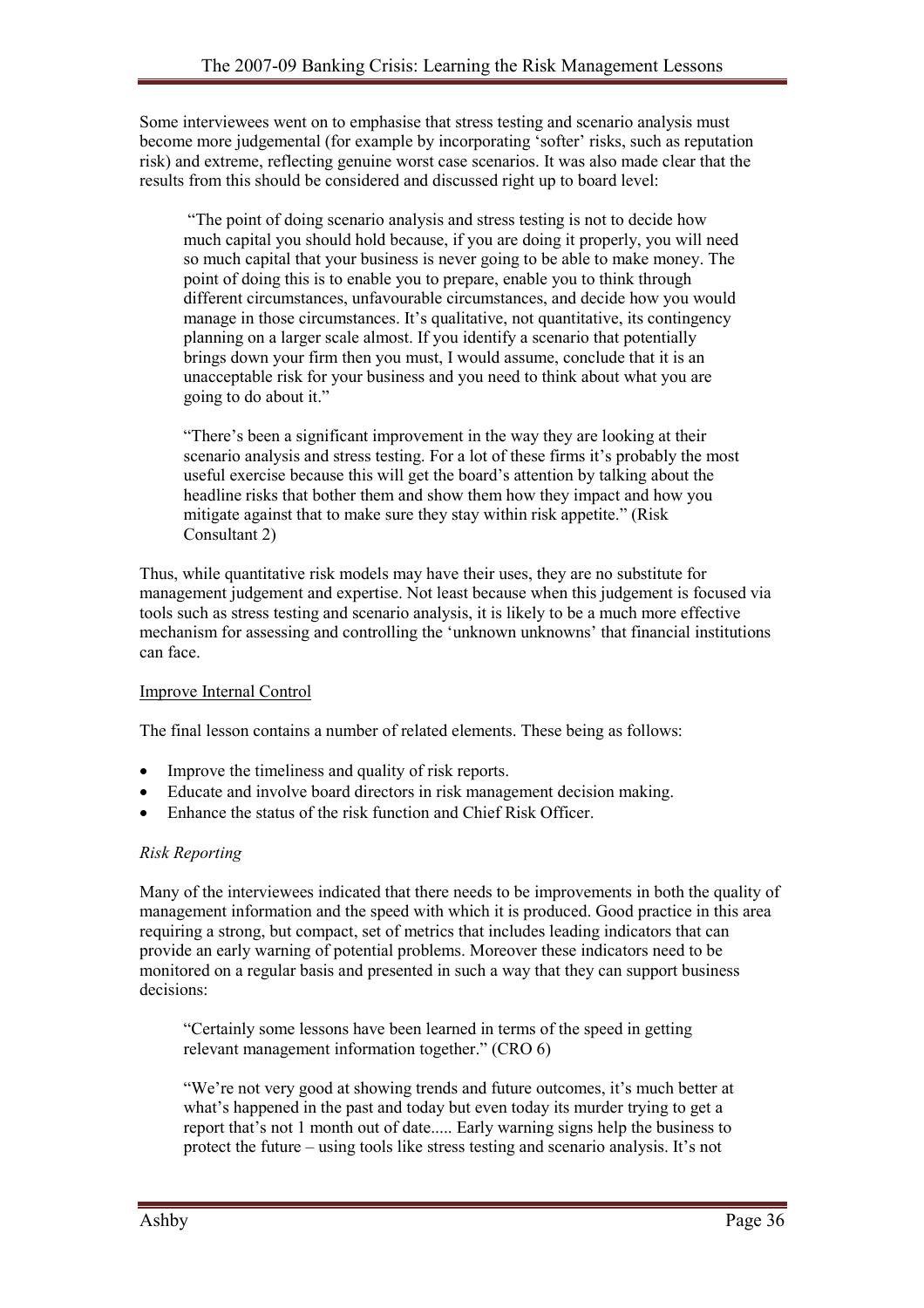going overly mathematical and complicating it, it's almost making it simpler but better." (Project Director 1)

 "We're getting more people talking about key risk indicators although we try to stop them doing this and get them talking about indicators and metrics because it's very difficult to get a useful risk indicator that's forward looking. Most of them are backward looking and then it's too late to do anything. That comes back to getting the right info into the hands of the right people at the right time. An awful lot of the risk management focus ought to be on taking all of the 'data' of which there are phenomenal quantities and turning it into 'information'." (Risk Consultant 2)

However, despite the value of good quality information complex and highly quantitative risk reporting frameworks are not required. Instead risk reporting frameworks need to be kept relatively simple, so that senior/executive management can make sense of the information that they are receiving and use it to support strategic and operational decision making:

"I think if you presented boards with clear accurate information in a 1-2 page format then they'd make perfectly good decisions. They're not stupid.... [data] needs to be interpreted and presented effectively. Very few people do that...... I sound very old fashioned! It's actually about taking a step back and people understanding their risk profile." (Risk Consultant 4)

## The Role of the Board

As indicated in section 5.2 not all boards paid enough attention to risk management considerations and, for one reason or another (greed, myopia, ego, market pressures, etc.), exposed their institutions to excessive amounts of risk. Indeed the conduct of both executive and non-executive directors have come under significant scrutiny following the financial crisis, with a variety of reports making recommendations in relation to them (see for example Walker 2009 and House of Commons Treasury Committee 2009b).

For the interviewees a key lesson from the crisis is that boards must become more engaged in risk management activities. The mechanisms to achieving this being:

• Education initiatives, but without going into detail on the technicalities of risk models:

"I think you need development plans for directors. A couple of boards I'm on are doing that." (Non Exec 2)

"It's down to education of the director and should be the responsibility of every firm to make sure that all their directors (particularly independent non executives, as by definition they're likely to be coming from a different field) need to be well educated as to what the organisation does, how it does it and the things that are involved in doing it." (DR 1)

"I can say for us we put quite a lot of work into educating the board on what the key assumptions are to go into the models and how to interpret the results. Ten years ago I think if we'd mentioned the word 'stochastic modelling' they wouldn't have had a clue what we were talking about and wouldn't understand quite what doing a thousand scenarios meant. Now they're pretty well informed on what a stochastic model means, why we would do a thousand, etc. so their level of education and knowledge about this has come on in leaps and bounds. They wouldn't understand how the model works and they can just about get their heads around what distribution means but not the specifics or the mechanics of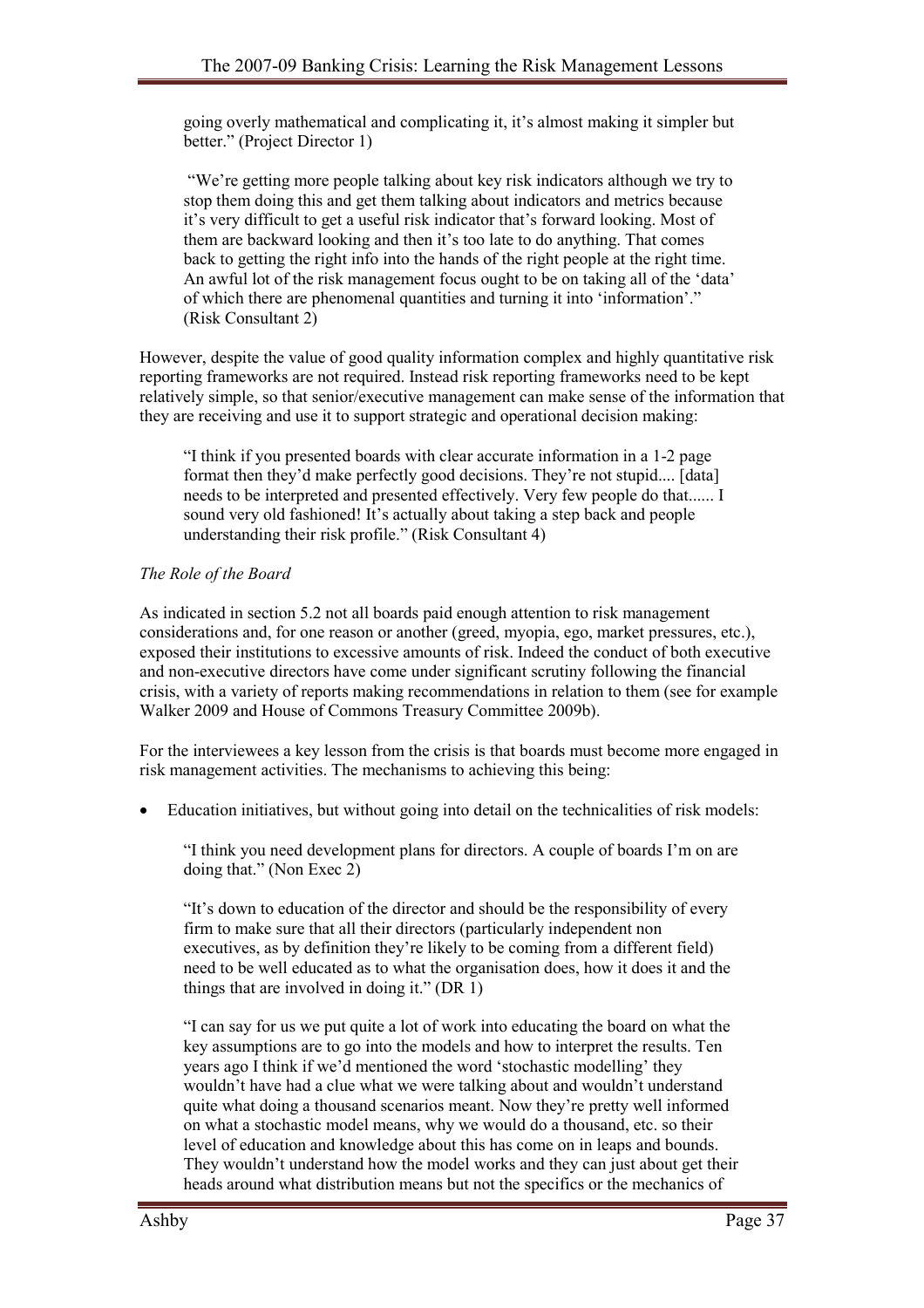how the whole thing fits together. What they do know is what the important inputs are and how to interpret the output." (FD 2)

• The creation of a board risk committee. To provide a dedicated forum within which nonexecutive directors can review and challenge risk management reports and decisions:

"There must be that ability to have the direct link into the non executives. There is the argument that's kind of covered in the Turner report that boards should have an independent risk committee, the same as they have an independent audit committee. And it ought to be chaired by an independent non exec who understands risk. And the risk management function should have a direct line into that. Should it be completely independent of senior management? I think there is an argument to be made for that but then a lot of audit committees will also include the CEO of an organisation, so whatever works." (Risk Consultant 2)

• Involving boards in some aspects of the risk management process, for example by using them to help determine an institution's risk appetite or by supporting and challenging the development of stress and scenario tests:

 "I can remember going to an FSA workshop where they talked about financial stress testing and HSBC went on to tell the story of how the Chairman of the board was heavily involved in the conversations about stress testing these models and I think that's very mature. I haven't seen much of that close engagement." (Risk Consultant 3)

That said some of the interviewees cautioned against over involving boards (and non executives in particular) in risk management activities. The danger being that they may get stuck in the detail of day to day risk management decisions. Similarly concern was expressed at the trend towards recruiting more risk specialists onto boards, since they may fail to take a sufficiently broad view of the institutions that they are directing:

"The pendulum is certainly swinging the other way from having generalists on boards to having specialists, which has its own issues. Having people who are only subject matter experts and maybe not having the helicopter view produces different strategic risk as opposed to market or other risk." (Non Exec 2)

Thus while directors should be knowledgeable and supportive of the risk management activities that are being performed by their institutions, they should not be used as substitute risk managers. Rather they should retain a degree of distance, which allows them to take an enterprise-wide view, while maintaining their objectivity and independence.

## The Status of the Risk Function and CRO

The interviewees indicated that the status and authority of many risk functions and Chief Risk Officers should be improved:

"I think that risk management needs to be a strong voice at the table." (CRO 3)

However, they did not suggest that risk functions/CROs should be able to veto front line decisions. Rather that they should be have the power to raise concerns about risk issues and that these concerns should be given proper consideration by senior management/boards, although not always acted upon, where there are compelling reasons for doing so: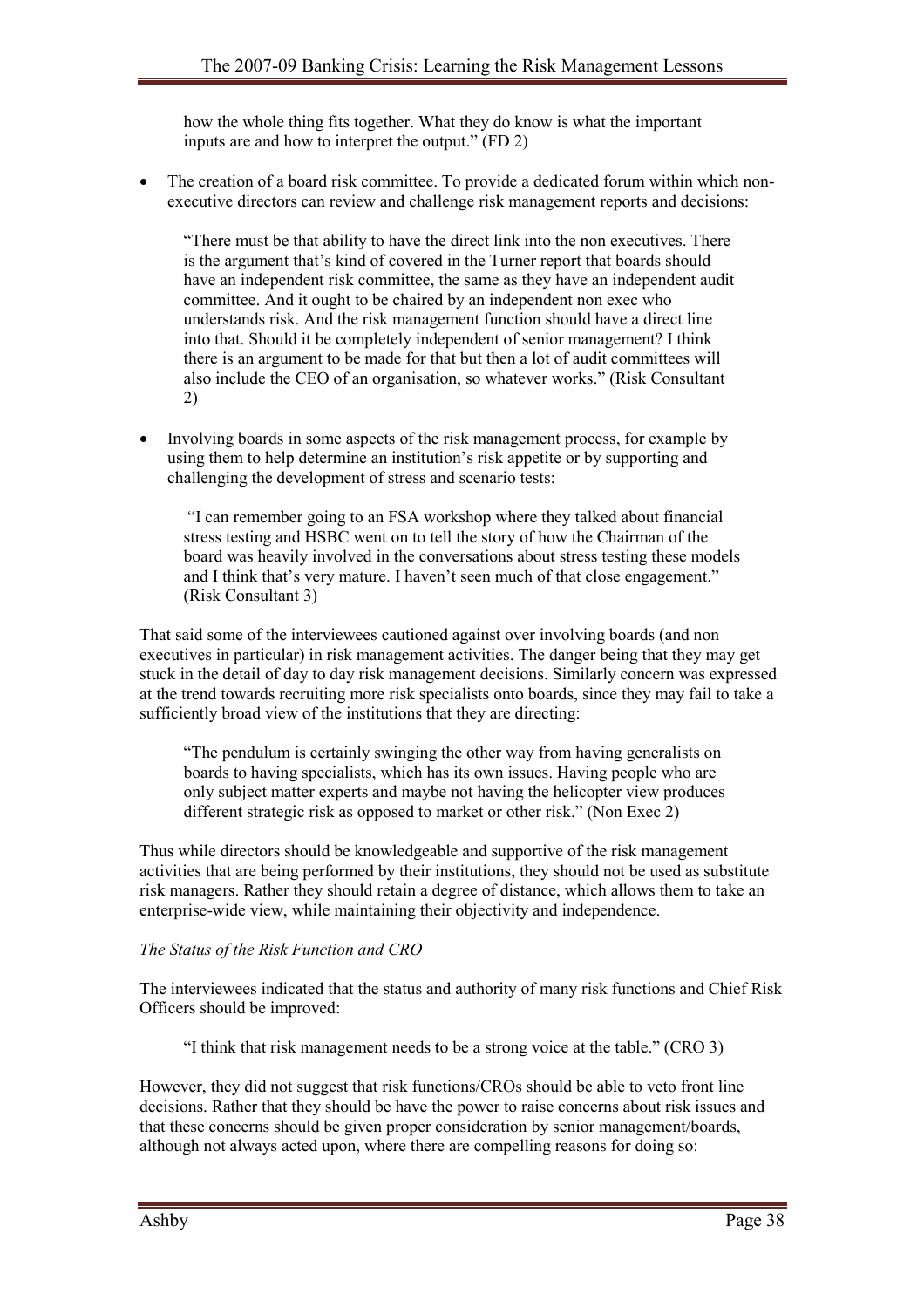"...just because a CRO voices concern doesn't necessarily mean the company has to stop what it's doing. What the company has to do is listen to that concern and understand it and factor it into the decisions they are making. The job of the CRO is to ensure that risk is adequately understood and taken into account. If a company does understand and factor it in then it does something because it's the right thing to do.... At the end of the day it's not the CRO's job to run the business, it's the board's job taking into account all the info they've been given." (FD 2)

One of the interviewees used the analogy of a referee in a game of football, where risk managers must be prepared to 'stop play' (i.e. intervene) when the risk appetite of an institution is exceeded, but not actually get involved in the 'play' (i.e. the running of the business) themselves:

"I always think of risk management as a game of football – the risk appetite is the playing field and as long as the ball stays within the playing field the referee/risk manager can intervene if somebody causes a foul but keeps the yellow and red cards in his pocket until such a time as it really goes wrong. Then if the ball goes out of play, the referee stops the game until people can decide how to get the game restarted. For me that's always worked in practice, but I don't think risk managers use the yellow and red cards frequently enough." (Risk Consultant 3)

Moreover it was recognised that any increase in the status and authority of the risk function and CRO must be accompanied by cultural change within these areas:

"There's a cultural change required. I'm getting back again to the need to push risk management into the strategic decision making process not to leave it as an afterthought to work out how much capital you should be holding. It's got to be key to the whole debate and it's not a question of 'the man from risk he says no' it's a question of the man from risk highlighting circumstances where your prediction proposals don't work and therefore you have an opportunity now to make them work better. To enhance, to refine the proposals and not just to push ahead with something that actually exposes the organisation to sometimes fatal risks." (Risk Consultant 1)

"I think that what companies need to do is develop a mechanism where they have a culture where the CRO can put forward their case and that case to be heard and supported in a non-confrontational way. So that the CRO isn't seen as the person always putting obstacles in the way of doing things because that's the way it can go. The CRO needs to develop the skills to put forward a cohesive analysis of the risk a company is taking and the business needs to accept that in the spirit in which it is offered which is 'here's some info you need to take into account'." (FD 2)

Similarly it was stressed that CROs and risk function staff need better front line business experience, in order to improve their credibility and ability to engage with other managers. An interesting way to do this could be by recruiting CROs and risk managers from front line business areas or by encouraging them to run their own profit and loss accounts for a time:

"I think for risk management to work well it must be staffed with capable and credible individuals. If people are not professional then they won't be engaged by the first line [front line managers], they'll be excluded from business decisions and always playing catch up.... you can only provide [appropriate challenge] if you've got the right insights yourself and that's one of our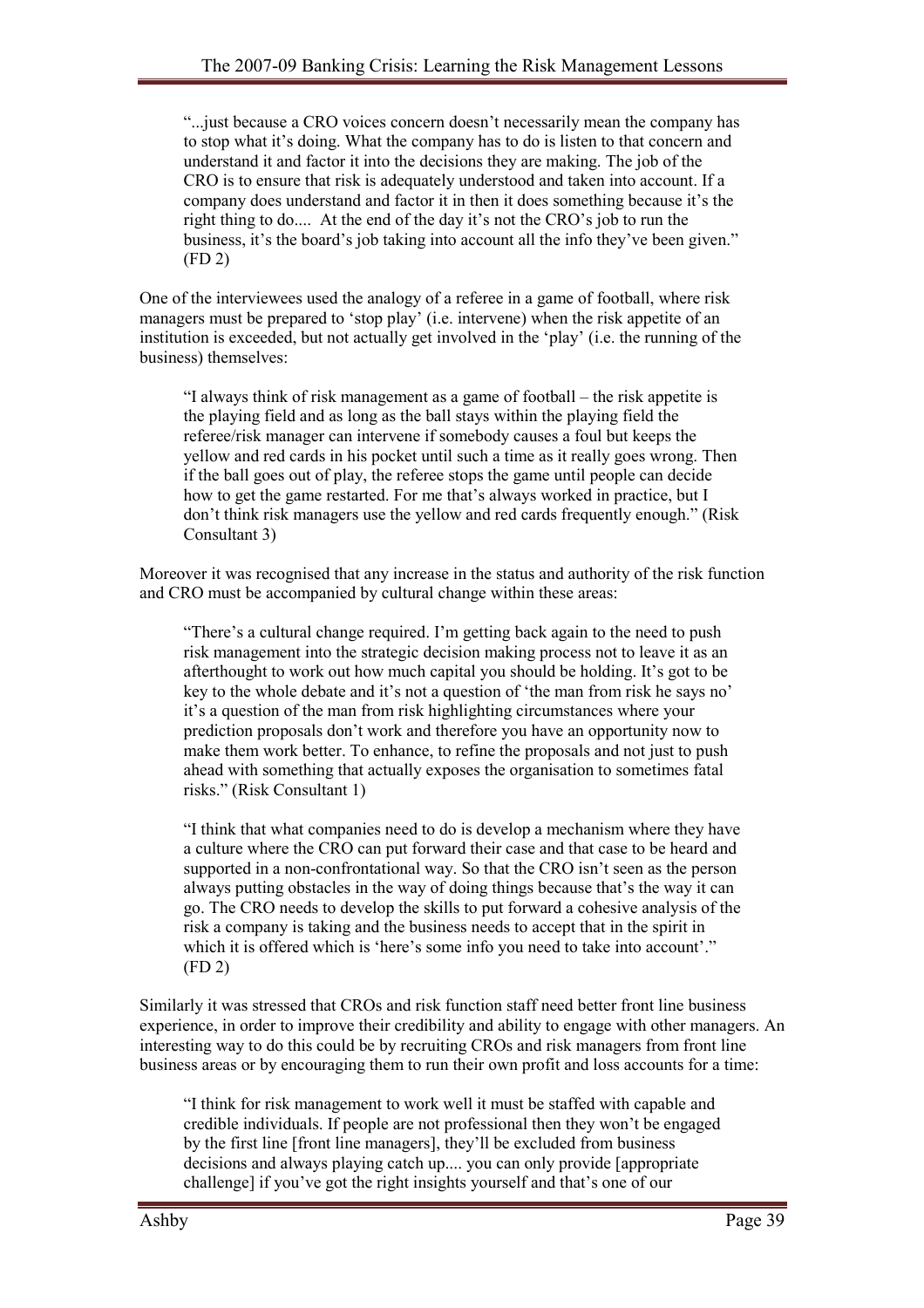aspirations where people go through the risk function as part of their career development. It has so much value in it for the individual as well as the organisation." (CRO 6)

"I would argue that risk managers should run a P&L for a period of time just to understand how hard it is to sell things and make margin so you can buy more products to sell the next day. It is all about credibility and respect." (Risk Consultant 3)

## 6.2 Lessons for Regulators: Enhancing the Stability of the Financial System

Many of the interviewees provided lessons for regulators, as well as financial institutions. The main themes that they covered are outlined below<sup>40</sup>.

#### Beware the Regulatory Pendulum

There was general acceptance that regulation has a role to play and that limited increases in capital requirements and prescription in certain areas (for example regulation around the structure and composition of boards<sup>41</sup>) were justified. However there was significant concern that regulators may overdo things:

"Making sure we don't over react to one downturn in order to miss the next one is important." (Non Exec 2)

In particular the interviewees stressed that an effective approach to regulation, post crisis, requires a balance between 'hard' rules and 'softer' principles led guidance. Moreover, many warnings were issued regarding the dangers of knee-jerk reactions and excessive prescription:

"I do agree that a light touch isn't the right touch – it needs to be medium. They need to get the balance right but think about it over the long term. There's going to be booms and busts going through the cycle so they need to pitch it at a different point, but not go to risk averse because of what's happened because that will stifle entrepreneurship..... I think they need to understand what caused the problem before trying to make solutions. At the moment I don't think it's absolutely clear whether there's been enough research on the causes and yet the FSA are going at it hammer and tongs before they've identified the problem." (CRO 5)

"Rules help because people know where the lines are that they can and can't cross over. If you make it too prescriptive you are tying people down too much and not allowing that element of entrepreneurship. Businesses have got to take

"Regulation in interviewing non executive directors – that is a useful approach. People have to pass the test. Regulating and making it longer term – changing perspectives. People need to be qualified – all board members should pass the basic British Banking Association exam or something – why not when they have to go back and do banking?!" (Risk Consultant 4)

 $\overline{a}$  $40$  For more from the Forum on the lessons that need to be learned by regulators see Ashby (2009). <sup>41</sup> On the regulation of boards: "I think the structure and composition of boards needs to be far more strongly assessed by regulators and if the regulator feels that an individual on a board isn't pulling their weight or doing the job they're supposed to then the regulator frankly should be taking that up with the board. Don't spare people's feelings – the time has long gone for that. This is about stewardship, governance and protection of the world's financial markets and ultimately the individual consumer." (DR 1)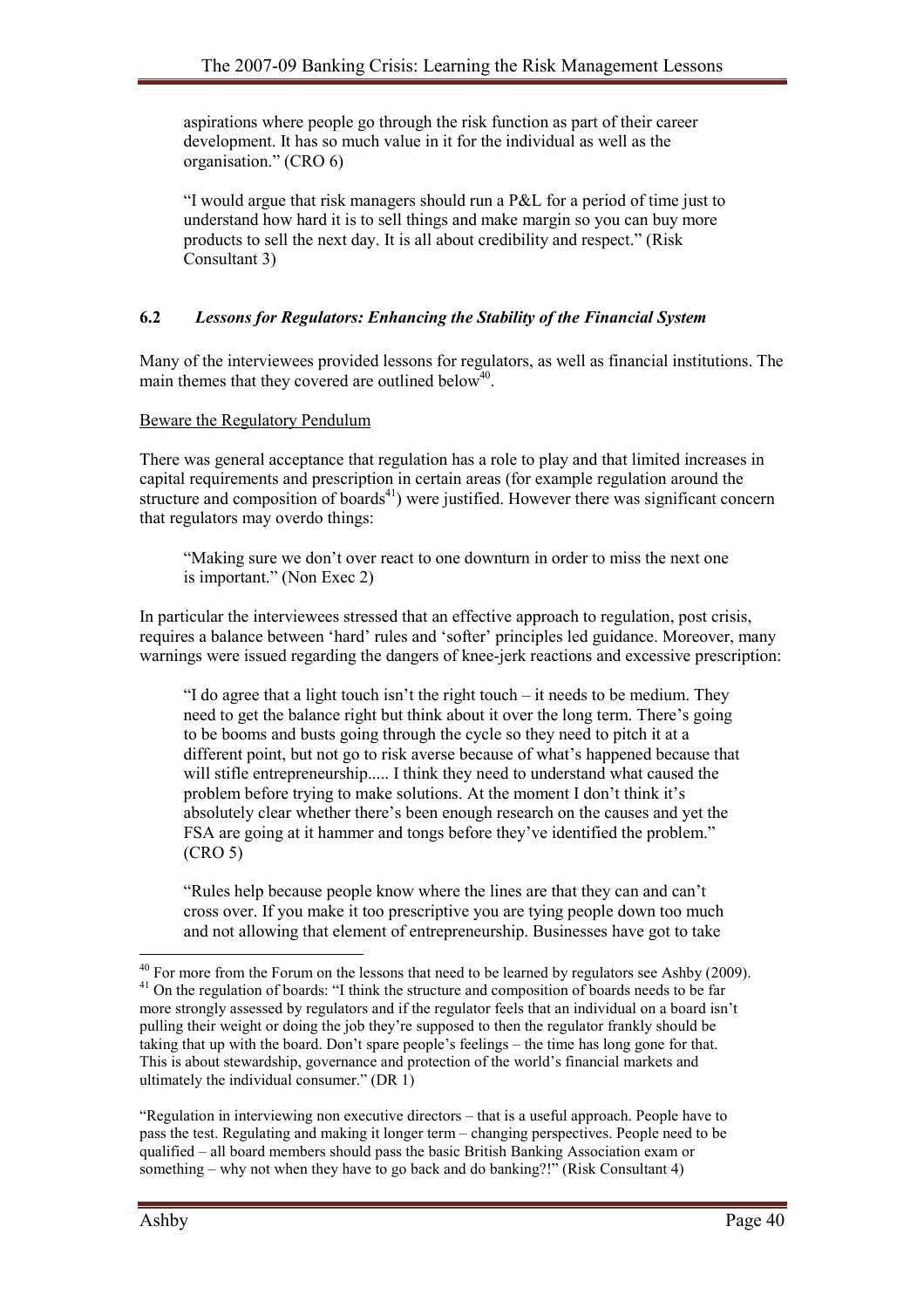risks to move forward plus the fact of having too many prescriptive rules assumes that every business operates in the same way and while there is some homogeneity, fundamentally you can't tie them down too much. It's a balance between prescriptive rules on one hand but allowing freedom within those guidelines to be able to take appropriate risks." (FD 1)

 "I have the regulator all over my back like a rash. Absolutely at the far end of cautious – over prudent. There is an element of closing the stable door after the horse has bolted and a total knee jerk reaction. I just believe a sense of balance is what is right.... I'm not a great believer that more prescriptive regulation is needed." (CRO 3)

Thus regulators must be very careful not to over-react to the current crisis and should only implement new regulations where there are clear justifications for doing so. Justifications that are based on a thorough analysis of the underlying causes of the current crisis:

"What you want is not to tell people what they can and can't do, which is where the regulator is going, but to have some flexibility and some guidelines that people work to. The proof is in the pudding – the companies who have been prudent will survive and prosper – we haven't taken any wreckage. But no one comes along and says 'well done guys'! We've not got any positive feedback, but actually shouldn't they be taking some of the companies that have been run well and saying 'that's a good business model, what were they doing that hasn't lead them down the path of failure?'.... They know what's caused the problem so surely they should be speaking to the companies who haven't got into a mess to find out what they did and how they controlled the desire to go for profit against the risks of doing that" (CRO 5)

## Capital is not the Only Way

Capital requirements were a major theme in many of the responses to the question of how regulation should change in the future. This though is unsurprising given the pre-eminent role that they play under the current prudential regime and the fact that they are likely to continue to do so in the future.

However the question remains as to whether the current and expected future focus on capital requirements is the right approach. Indeed many of the interviewees were critical of the apparent regulatory obsession with capital. Not that they wished to see an end to all regulatory capital requirements, just that they doubted that capital requirements provide the panacea that some regulators seem to believe is the case.

## The More Positive Comments on Capital

Despite cautionary words from many of the interviewees regarding the limited value of large scale increases in capital it was generally accepted that limited increases may be justified, for example to help restore confidence in the sector.

"Undoubtedly there's a requirement to have a bit more security in people's balance sheets." (HOC 1)

"Should banks be made to hold more capital? It's extremely difficult to argue that that should not be the case." (Risk Consultant 2)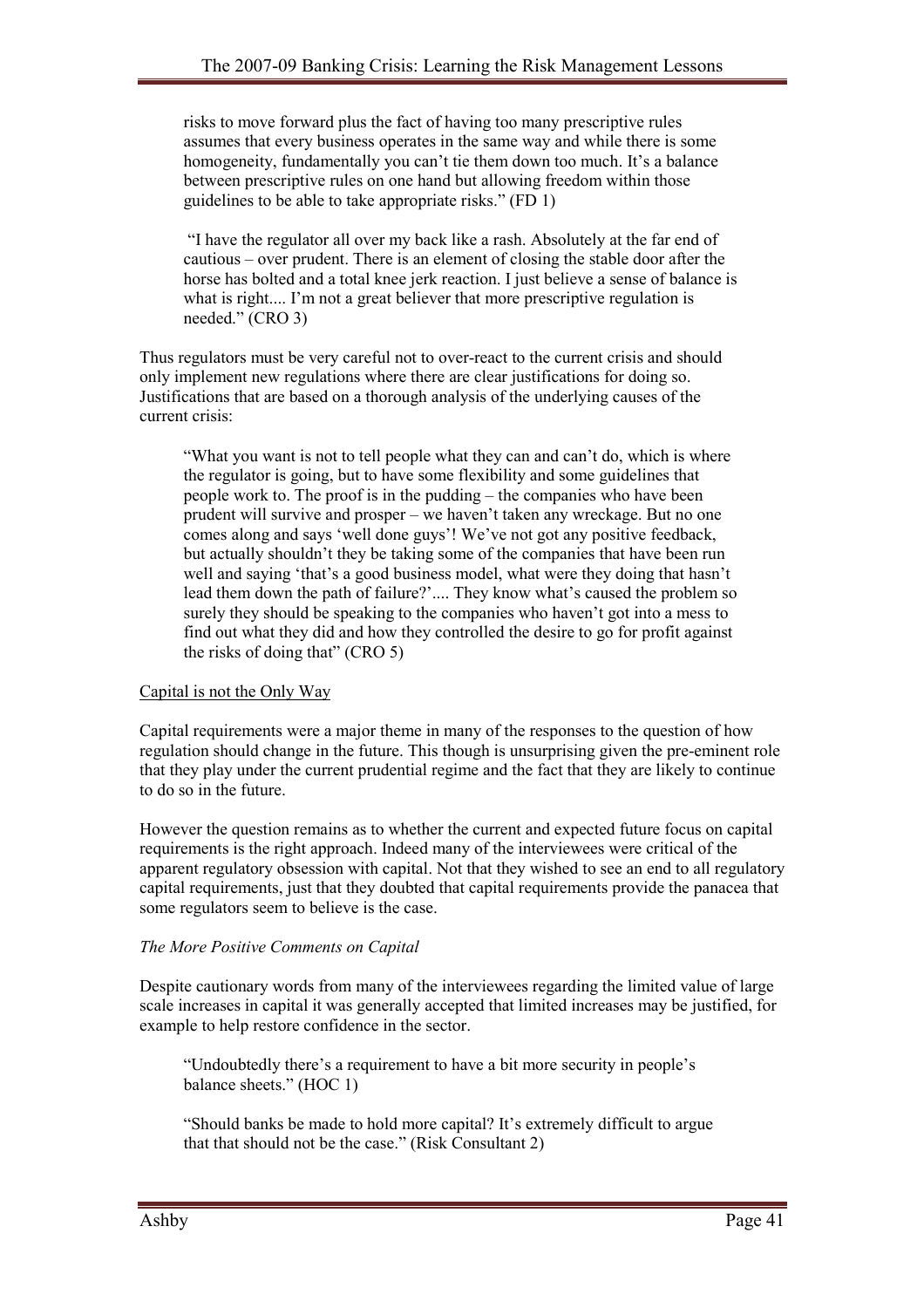"I think ultimately banks will hold more capital because they don't want a future government bale out – so the way they're going to do that is by holding more capital for themselves" (CRO 5)

There was also support for less 'pro cyclical' capital requirements, where institutions are required to build up their capital reserves in benign growth periods, but allowed to let them fall in a downturn (rather than the opposite as in the original Basel 2 rules):

"A counter cyclical capital requirement is a sensible idea – put more aside in the good times to cater for the bad times...... It does seem that in both the UK and US there's a move towards that. Although I recognise that this is a difficult tightrope to walk, right now deliberately not ramping up people's capital requirements or even in certain cases holding organisations to their theoretically legal capital requirements is probably a good idea but I recognise it's quite a narrow path. You've got to make sure there is protection there but at the same time if you just insist on the legal minimum you can strangle the company which doesn't help anybody." (DR 1)

Equally there was praise for the new Pillar 2 capital regime (both for banks and insurers), that requires financial institutions to perform their own risk based assessment of their capital requirements and which is then reviewed by their regulator (who has the power to require increases in capital if risk management practices are thought to be weak or if an institution is thought to have underestimated its risk exposures):

"The sad thing about Pillar 2 and ICAAP is it's a bit like the cavalry arrive after Custer just passed over. If we'd have had a real robust Pillar 2 mechanism in 2000-2001 a lot of this stuff would have been picked up." (Non Exec 1)

"I think it [ICAAP] helps the board understand how it all fits together in one document that they never had before. Internally it is a useful document – previously they had the business plan, financial accounts but not a capital plan and weren't really bothered about capital or return on capital. Obviously they are now which I think is very good but it's not really embedded yet so had it been in place two or three years ago it may have aided the credit crunch." (CRO 5)

"ICAS regime – that has been extremely helpful to us as an insurance company because it has put some quantum around the different types of risk we are taking. We did scenario testing and adequate reserving calculations but what we didn't know was how likely some of the scenarios were. What the capital adequacy regime has allowed us to do is say 'well actually some of these scenarios are more likely than we thought'. The tools were there, what the FSA has done in the insurance sector over the last few years is force the industry to bring a bit more discipline to what they're doing rather than the fairly random way that insurance companies were facing this in the past." (FD 2)

However the interviewees also had some less positive things to say about the predominant role of regulatory capital in most regulatory regimes, along with the significant increases in capital requirements that have been proposed by regulators (see, for example, FSA 2009, Turner 2009, Basel 2009b, 2009c).

## The Less Positive Comments

Despite the support for limited increases in capital requirements, it was made very clear that significant increases in capital would be overly costly. Moreover, some interviewees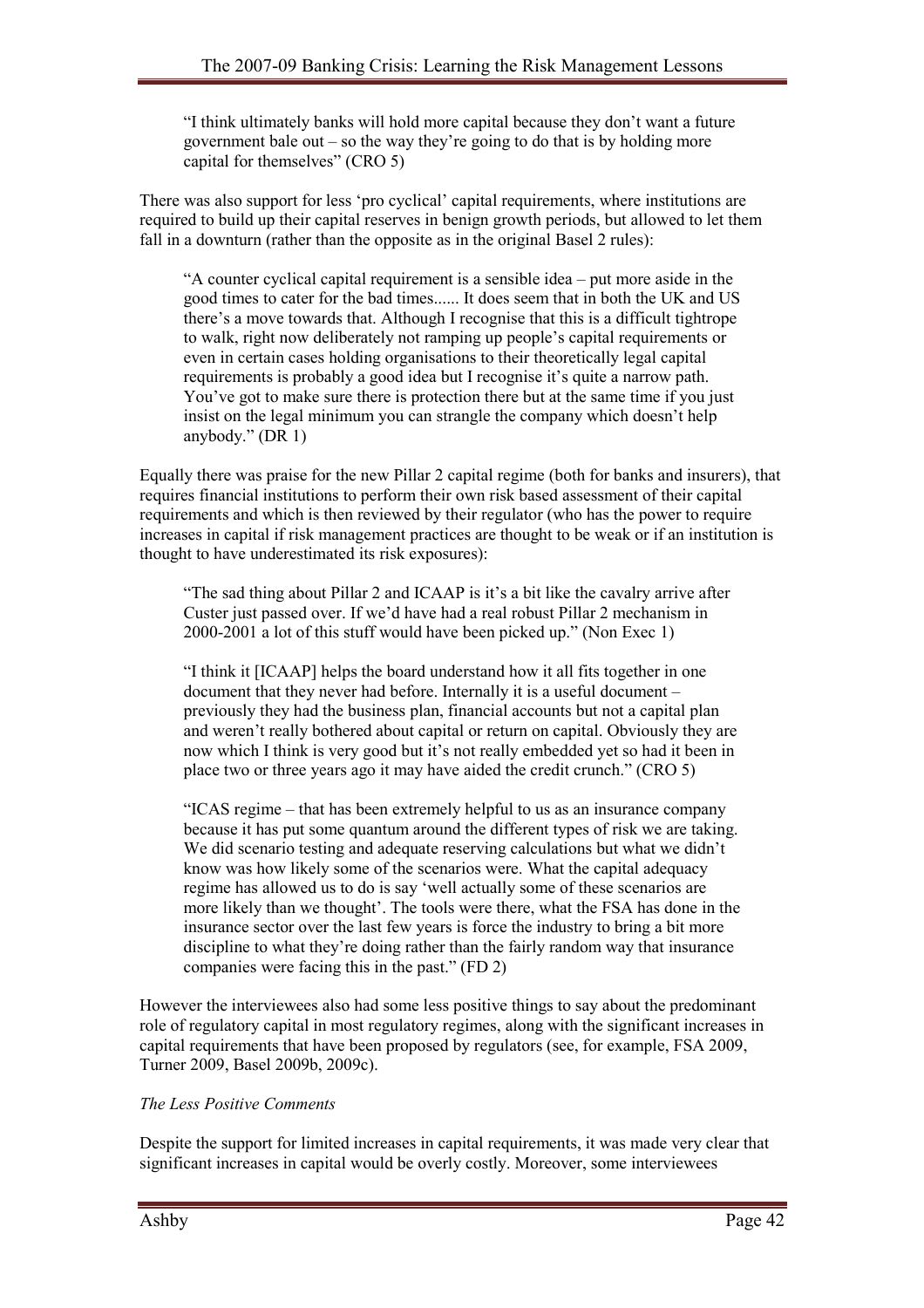questioned whether any amount of capital could ever be enough to prevent a large scale crisis such as the current one:

"There's no doubt that if we have more capital then the whole market will be more secure. The question is how much capital is enough? The amount people thought was enough probably isn't, because when you look at a market fall of 50% the capital test didn't seem enough, but at the same time having all that capital around when most of the time you don't need it.... If you are going to do that how can you make money out of a bank? You can't.... you get to the point where to be safe the model doesn't make any sense, so maybe you go back to putting money under mattresses (laughs). (CRO 4)

 "I don't think given the circumstances we had it would be economically sensible for us to hold that much capital [to fully protect the financial system] because if banks hold capital they've got to make it work and if you quadruple the amount of capital the banking sector has to hold then that is not capital efficient. It's not the best use of capital because you are holding it for a risk you should be driving down in some other way. Certainly if the UK went down that route we'd pretty quickly become uncompetitive and UK banks would disappear because it would all become based overseas." (FD 2)

"I think there are different measures of adequate protection and capital is an easy proxy for how solid a company is, or certainly was in the past. As we saw last year it doesn't take many days for a company's capital to be worth next to nothing and we have to bear that in mind. And so, if we only look at capital as the proxy for how strong a company is then we've clearly got that wrong. Capital is a tool in the toolbox but it's not everything and knowing your company is much more important than knowing how much capital your company has in terms of regulating it and ultimately ensuring that it doesn't go under." (DR 1)

This last quote also highlights another key theme in the responses from many interviewees – the recognition that capital is only one of many tools that can be used to help control the effects of major loss events. In short capital requirements are no substitute for good risk management. Many of the interviewees stressed this point.

Indeed one finance director suggested that increased capital requirements could actually discourage financial institutions from improving their risk management activities by creating a moral hazard problem:

"I think more capital decreases the likelihood of a bank going bust but doesn't necessarily improve risk management and you could argue that more capital could reduce the focus on risk management. Because there is more money to play with you can be more cavalier. I can't see that happening going forward, hopefully we've learnt the lesson but I don't think more capital on its own is a solution to risk management." (FD 2)

## It's not what you Implement but How Effectively you Implement it

Several of the interviewees pointed out that the design of a regulatory regime is probably less important than how it is implemented. Hence a prescriptive regime with poor quality supervisors is likely to fail, while a seemingly weak regime with good supervisors can work very effectively.

"I'm personally concerned with where it's going because I'm not sure more regulation and paperwork will sort the problem. It comes back to having the right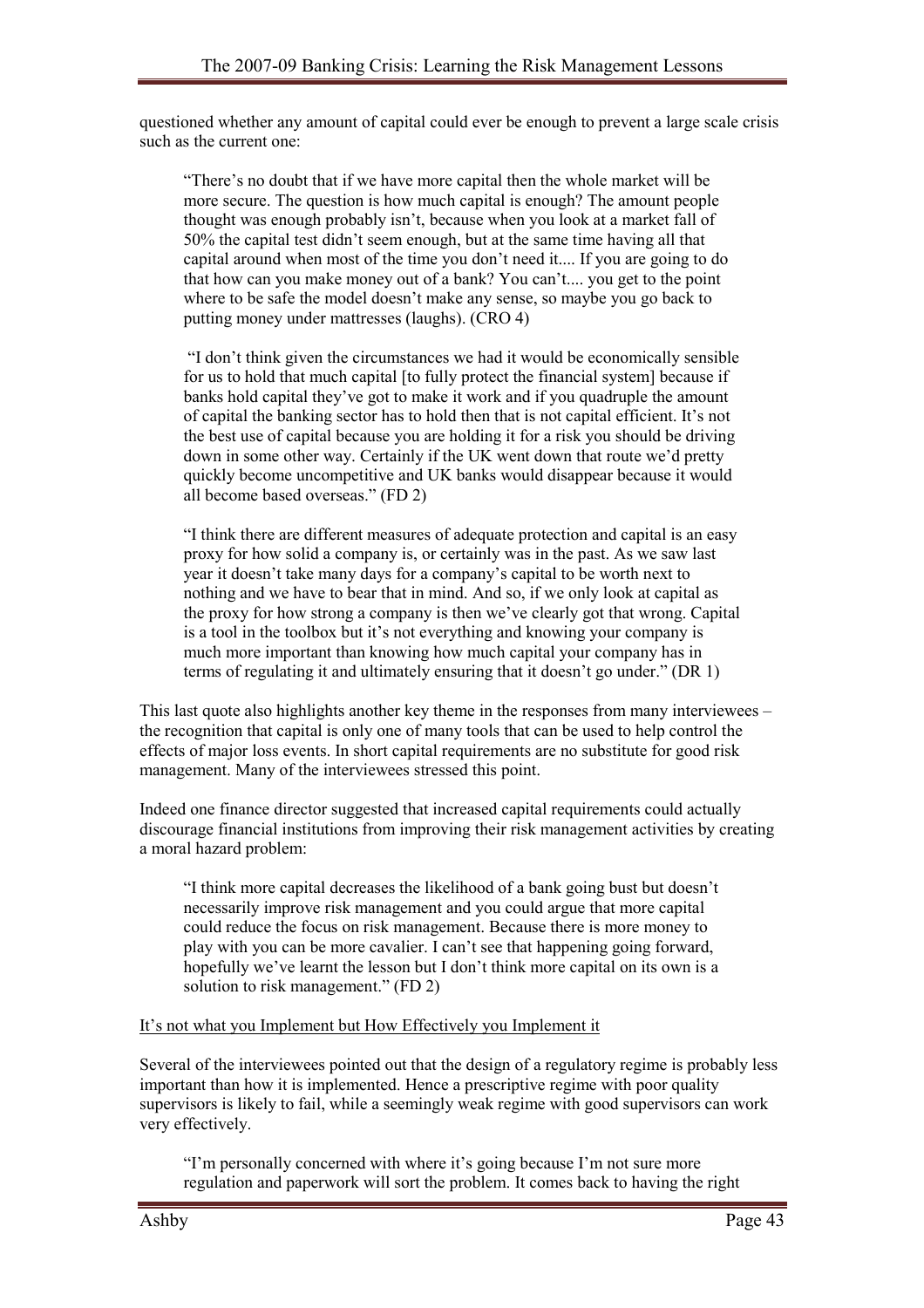individuals at the regulator who come into an organisation and sniff around and use that insight when they come and have a chat with us and 'talk prudential' down the road." (CRO 6)

 "A more rigorous regulatory framework would help but I don't think it needs to be more intrusive. The FSA needs a better understanding of what companies are doing and be able to ask the right questions." (FD 2)

In particular several of the interviewees referred back to the Bank of England model for bank regulation – which was principles based, and informal. This relied on regular communication with top management, a thorough understanding of each bank, and early intervention (i.e. good supervision):

"The way I'm going to say it is unfair and as relevant today as it was 12 years ago but when the Bank of England had responsibility for supervising the banks in this country they didn't do it that way [prescriptive] and in an awful lot of ways the Bank of England's supervisory regime was very successful. You are bound to get in any environment organisations that get into trouble somehow or other. The regulatory trick is to know that organisation well, because you can see something going wrong and onto a wrong path and discussing with them what path they're on and so on… that's my view of what should be done at a higher level. I think there are other tools in the tool box like having views on remuneration policies, but what regulators absolutely have to draw back from is micro managing their regulatees because that can easily lead to a worse situation where the regulator becomes directly responsible for the failure of a regulatee, which is unthinkable." (DOR 1)

"I believe that the FSA got this right in 1998. Of course it wasn't the FSA then but the Bank of England – good old RATE was perfectly good as principles risk based supervision.... Risk based supervision works and I think principles based supervision works as well. I don't think you can distinguish between the two, because if you say what is the fundamental principle of supervision it is to find out what their risk is!" (Non Exec 1)

"What will work is what [Adair] Turner said about 'regulators should be feared' – they should actually have a voice that's heard. In some other countries that did better the regulator was heard. Whether it's the old Bank of England model of taking somebody to lunch and chatting informally, it's just being heard and maybe reign back." (HOR 3)

## Promoting Proper Market Incentives

A final regulatory theme that was raised by the interviewees related to the measures that should be taken to help strengthen market forces. All of these lessons related to the rules on market disclosure, the third pillar of the Basel Accord:

• These reports should be made more user-friendly and less accounting based – so that it is easier for non financial experts to understand the nature and extent of the risks that particular financial institutions are being exposed to. With Non Exec 2 even going as far as to suggest that current disclosure reports contain little more than:

"Bland statements about numbers that don't mean a great deal."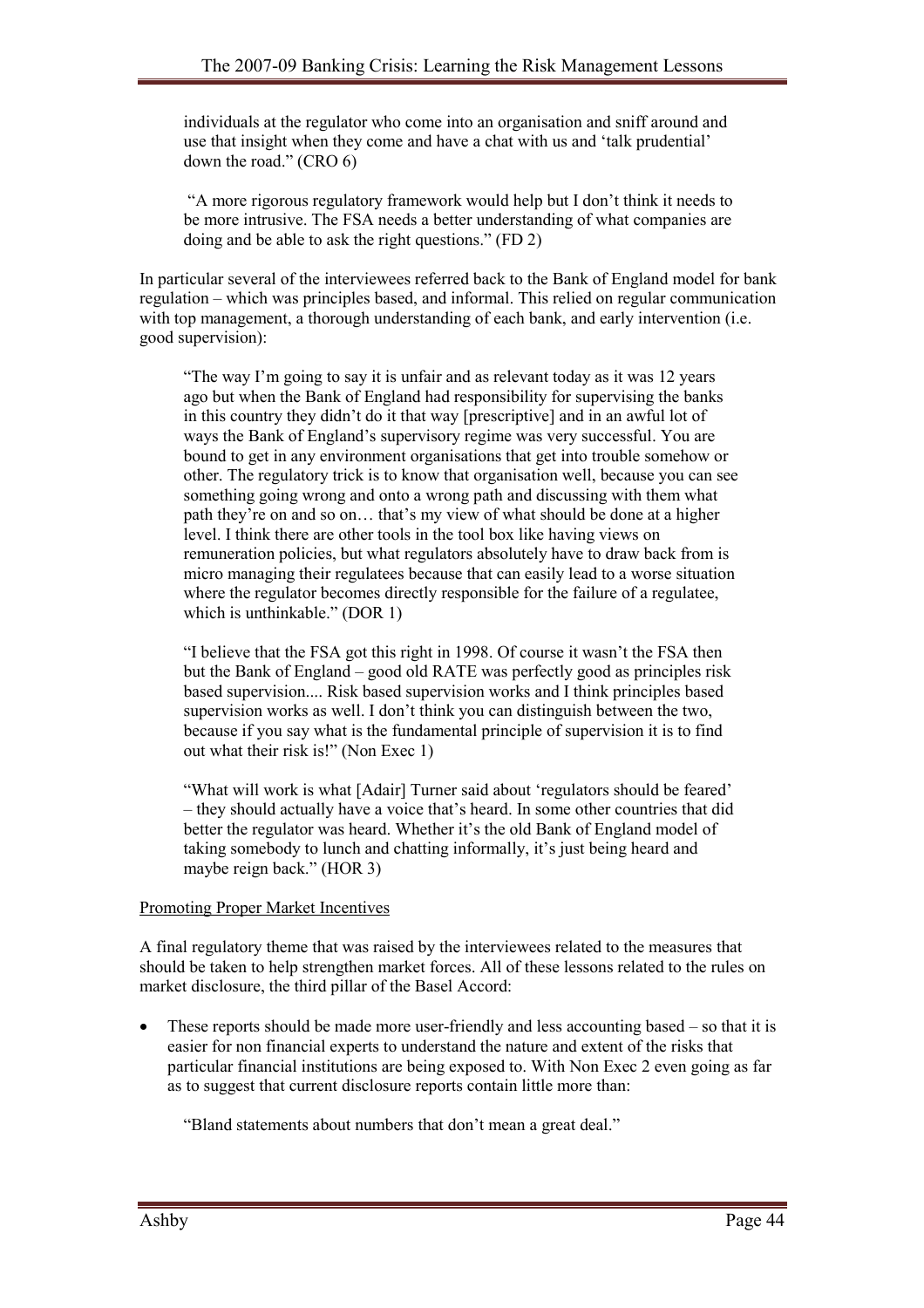• These reports should become more bespoke so that stakeholders can more easily distinguish between financial institutions with good and bad risk management frameworks:

There needs to be an incentive for firms that are managing well to trumpet that to the general public. There needs to be a recognition that if you are disclosing fully that is going to be something that distinguishes you and is rewarded." (Risk Consultant 1)

• Institutional shareholders should be encouraged to become more involved in risk management issues. A development that may require both education and increased disclosure to such shareholders:

 "....you should be sharing [more granular information] with your major shareholders, I've said that on several occasions." (Non Exec 1)

In fact Non Exec 1 went onto suggest that a two tier disclosure regime could be considered, where major institutional shareholders are provided with more detailed information, this being kept confidential from the wider market for reasons of commercial sensitivity.

#### 7 Conclusions and Recommendations

"...it will happen again." (FD 2)

History has shown that financial crises are all but inevitable. However that does not mean that with good risk management their frequency can't be reduced or the severity of their impact lessened. As such it is important to learn from the current crisis so that we can help to prevent/mitigate similar events in the future.

The purpose of this report has been to provide a risk management perspective on the underlying causes and lessons that need to be learned from the current crisis. In so doing it has drawn on the opinions of a diverse range of risk management professionals – thus providing a first hand account of what went wrong, coupled with their expert input into what the financial services sector and its regulators should do about it.

What these interviewees revealed is that, while the causes of the current crisis were many and varied, a relatively few factors lie at its heart, specifically:

- Human/cultural weaknesses at the industry-wide, inter-firm and intra-firm levels.
- Communication weaknesses within some financial institutions, where boards and senior managers either did not get the information that they needed, or failed to understand it when they did.
- Weaknesses in the prudential regime for banks, building societies and investment firms, coupled with flawed supervision.

So, like many previous crises, the current financial crisis was ultimately caused by management weaknesses within both financial institutions and their regulators. As such the crisis was self-inflicted and could have been prevented.

From this conclusion a variety of lessons were drawn, based on the feedback from the interviewees. In particular the findings from this research challenge the notion that greater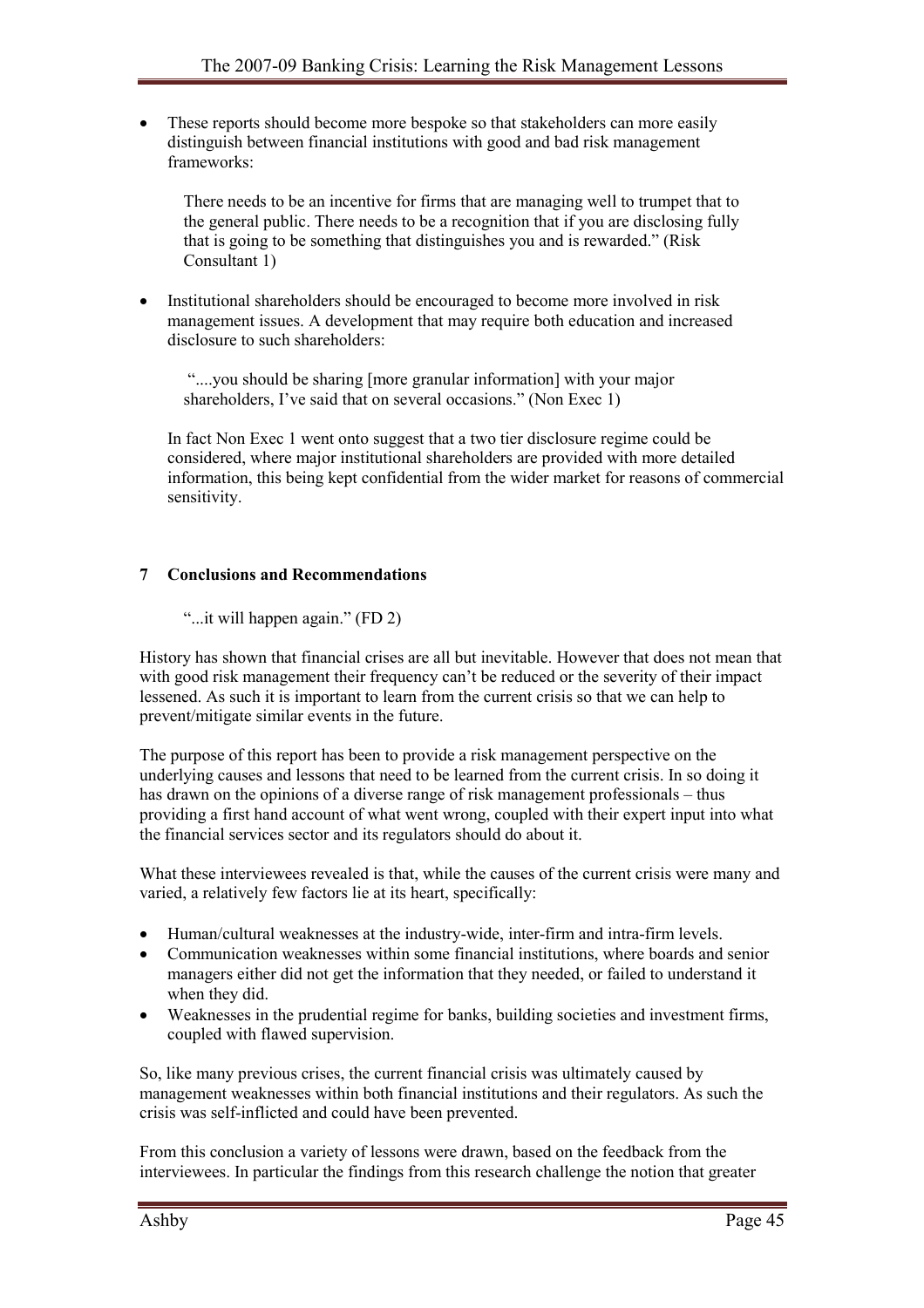regulatory prescription and capital requirements are required or that simple solutions such as caps on bonus payments will prove effective. Rather a more permanent solution to the prevention of future financial crises is likely to combine enhancements in the risk management and governance practices that are implemented by financial institutions and their regulators with mechanisms that support cultural change. Moreover this cultural change needs to be both organisation wide (in terms of the overall safety culture) and function specific, particularly in relation to moving the attitudes of risk functions away from compliance and towards a more business-like orientation (for example, by using risk management staff and risk reports to support strategic decision making).

Learning these lessons may prove hard for some, not least because they will require a change of mindset for many within the financial sector, including it regulators, however change is required if future crises are to be prevented.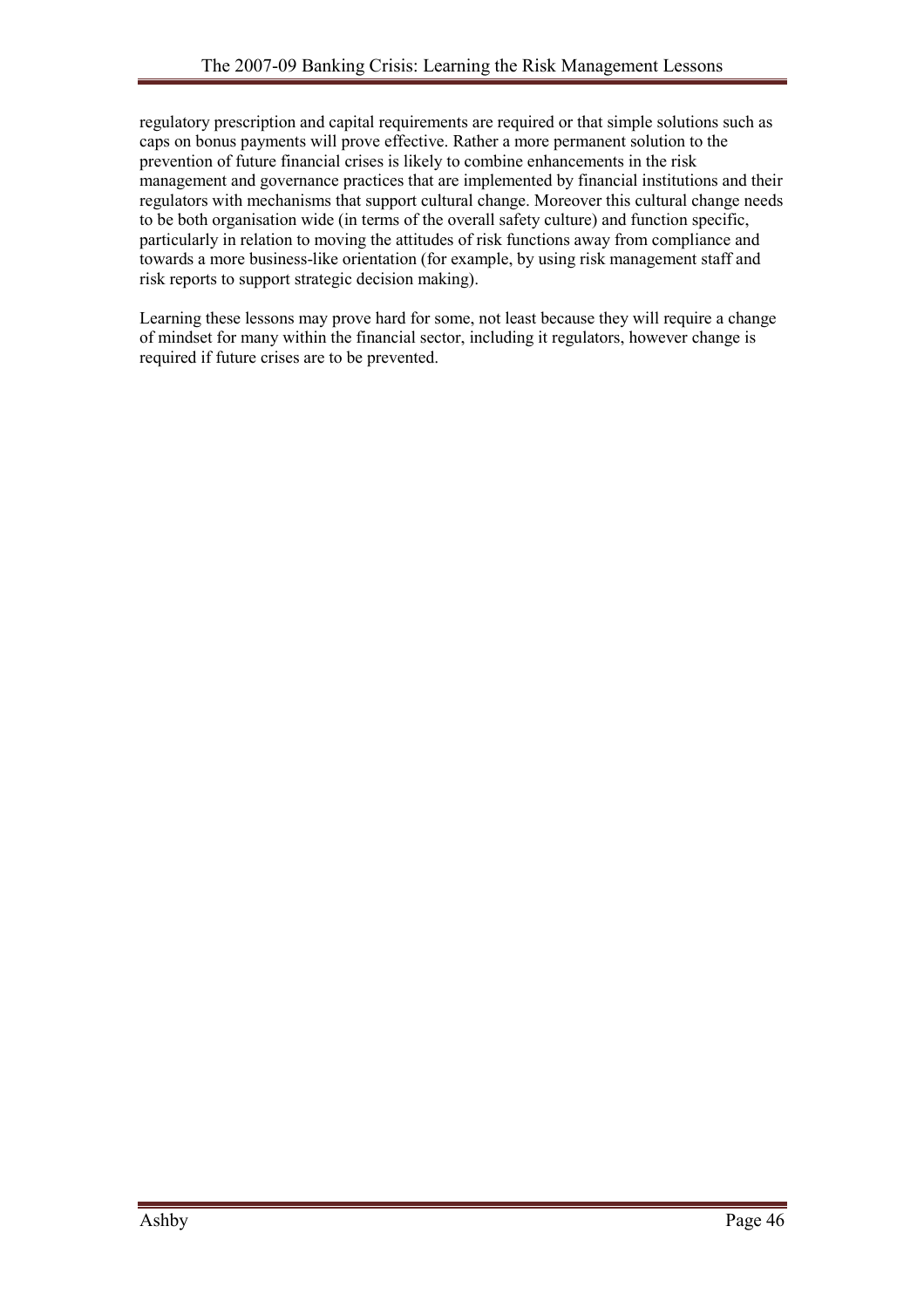#### References

ACCA (2008a) "Climbing out of the Credit Crunch" Policy Paper, Association of Chartered Certified Accountants, London.

ACCA (2008b) "Corporate Governance and the Credit Crunch" Discussion Paper, Association of Chartered Certified Accountants, London.

S Ashby (2009) The Turner Review on the Global Banking Crisis: A Response from the Financial Services Research Forum, Financial Services Research Forum, University of Nottingham.

S Ashby (2009b) "Operational Risk: Learning Lessons from Non-Financial Organisations", Journal of Risk Management in Financial Institutions, Vol 1, No. 4, pp406-415

S Ashby, P Sharma and W McDonnell (2003) "Lessons About Risk: Analysing the Causal Chain of Insurance Company Failure", Insurance Research and Practice, Vol 18, No 2, p4- 15.

Bank of England (1995) Report of the Board of Banking Supervision Enquiry into the Circumstances of the Collapse of Barings, HMSO, London.

Bank of England (2008a) Financial Stability Report, April, Issue No. 23, Bank of England, London.

Bank of England (2008b) Financial Stability Report, October, Issue No. 24, Bank of England, London.

Bank of England (2009) Financial Stability Report, June, Issue No. 25, Bank of England, London.

Basel Committee on Banking Supervision (2009) Proposed Enhancements to the Basel II Framework, Bank for International Settlements, Basel, Switzerland.

Basel Committee on Banking Supervision (2009b) Enhancements to the Basel II Framework, Bank for International Settlements, Basel, Switzerland.

Basel Committee on Banking Supervision (2009c) Revision to the Basel II Market Risk Framework, Bank for International Settlements, Basel, Switzerland.

M Beenstock (2009) "Market Foundations for the New Financial Architecture", in P Booth Ed., Verdict on the Crash: Causes and Policy Implications, Institute of Economic Affairs, London.

B Bernanke (2004) "The Great Moderation", Remarks by Governor Ben S. Bernanke at the meetings of the Eastern Economic Association, Washington DC, 20th February 2004, Federal Reserve Board, USA.

D Blockley (1996) "Hazard Engineering" C Hood and D Jones (Eds.) Accident and Design: Contemporary Debates in Risk Management, UCL Press, London.

A Boin (2004) "On Financial Crises", British Journal of Management, Vol 15, 191-195.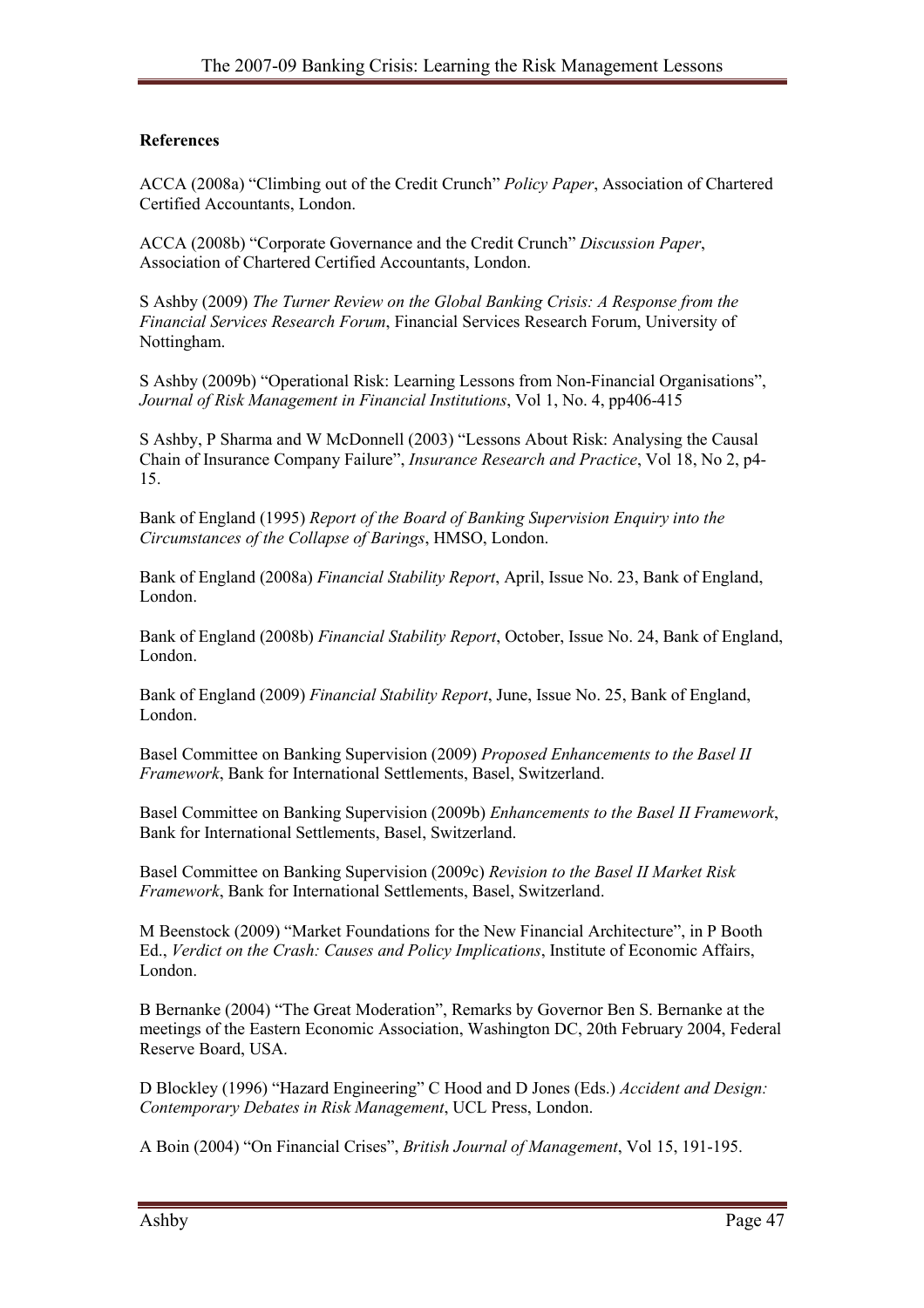C Borio (2008) "The Financial Turmoil of 2007 - ?: A Preliminary Assessment and Some Policy Considerations", BIS Working Papers, No 251, Bank for International Settlements, Basel, Switzerland.

M Brunnermeier (2009) "Deciphering the 2007-08 Liquidity and Credit Crunch", Journal of Economic Perspectives, Vol 23, No 1, pp77-100.

E Butler (2009) "The Financial Crisis: Blame Governments, Not Bankers" in P Booth Ed., Verdict on the Crash: Causes and Policy Implications, Institute of Economic Affairs, London.

G Caprio and D Klingebiel (1996) "Bank Insolvency: Bad Luck, Bad Policy or Bad Banking?", Annual World Bank Conference on Development Economics, The World Bank, Washington DC.

R Choudhry, D Fang and S Mohamed (2007) "The Nature of Safety Culture: A Survey of the Sate-of-the-Art", Safety Science, Vol 45, pp993-1012.

Congressional Oversight Panel (2009) Special Report on Regulatory Reform, January 2009, Washington DC, USA.

M Crouhy (2008) "The Subprime Credit Crisis of 2007", Journal of Derivatives, Vol. 16 Issue 1, p81-110.

D Diamond and R Rajan (2009) "The Credit Crisis: Conjectures about Causes and Remedies", American Economic Review, Vol 99, No. 2, pp606-610.

K Dowd (2008) "Moral Hazard and the Financial Crisis" CRIS Discussion Paper Series 2008 VI, University of Nottingham, Centre for Risk and Insurance Studies.

K Dowd (2009a) "Lessons from the Financial Crisis: A Libertarian Perspective",  $2^{nd}$  Chris R. Tame Memorial Lecture, 17<sup>th</sup> March 2009, Libertarian Alliance, London.

K Dowd (2009b) "The Failure of Capital Adequacy Regulation", in P Booth Ed., Verdict on the Crash: Causes and Policy Implications, Institute of Economic Affairs, London.

European Commission (2009) "Economic Crisis in Europe: Causes, Consequences and Responses" European Economy 7, European Commission, Brussels.

Financial Services Authority (2009) "A Regulatory Response to the Global Banking Crisis", Discussion Paper 09/2, Financial Services Authority, London.

C Goodhart and G Illing (2002) Financial Crises, Contagion and the Lender of Last Resort, Oxford University Press, Oxford.

C Goodhart, B Hofmann and M Segoviano (2004) "Bank Regulation and Macroeconomic Fluctuations", Oxford Review of Economic Policy, Vol 20, No. 4, pp 591-615.

B Herbane, D Elliott and E Swartz (2004) "Business Continuity Management: Time for a Strategic Role?", Long Range Planning, Vol 37, pp435-457.

C Hood and D Jones (1996) Accident and Design: Contemporary Debates in Risk Management, UCL Press, London.

House of Commons Treasury Committee (2009a) Banking Crisis: Dealing with the Failure of the UK Banks, House of Commons, London.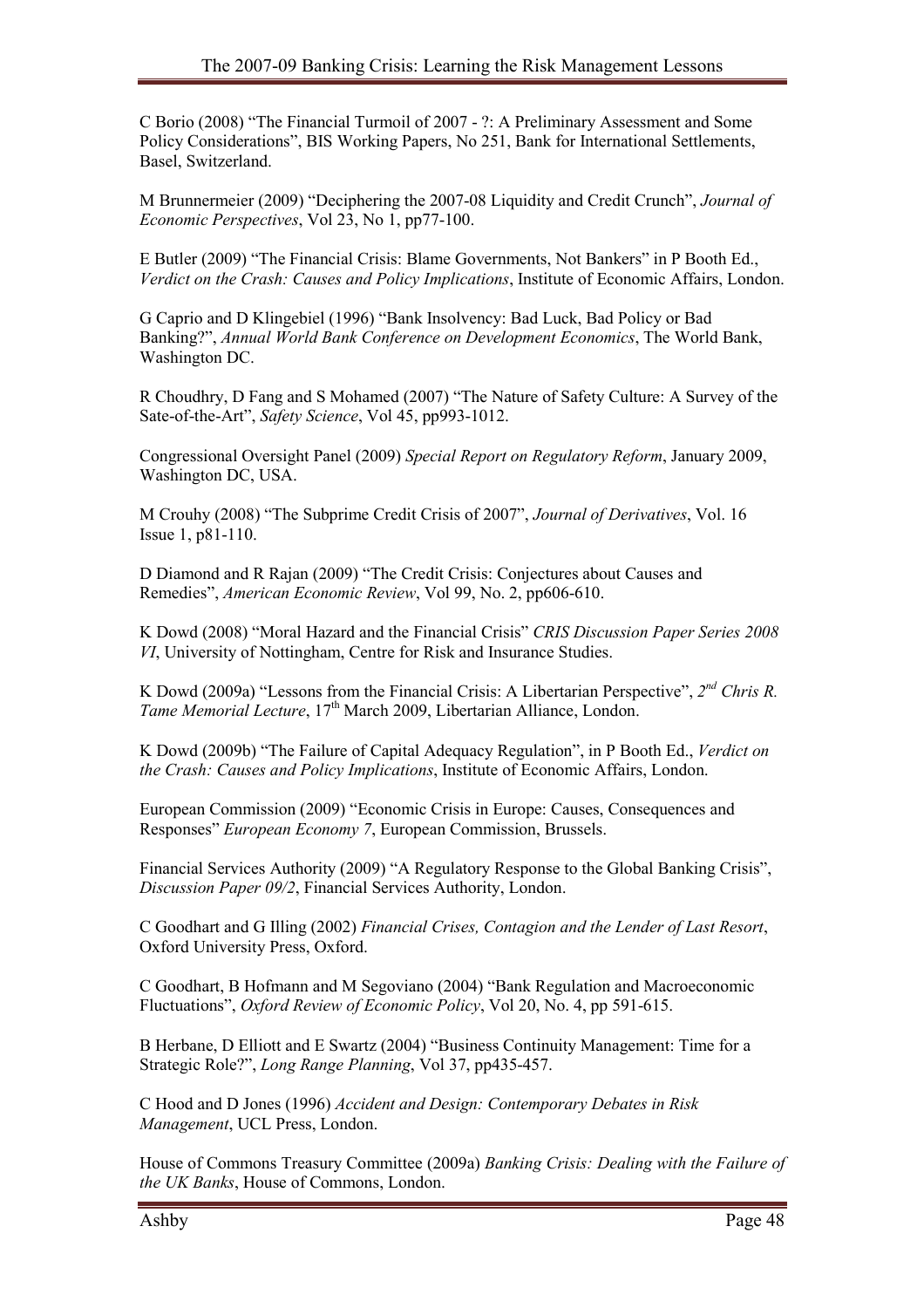House of Commons Treasury Committee (2009b) Banking Crisis: Reforming Corporate Governance and Pay in the City, House of Commons, London.

House of Lords Select Committee on Economic Affairs (2009) Banking Supervision and Regulation, 2nd Report of Session 2008-09 (HL 101-I), The Stationary Office Ltd, London.

IMF (2008) World Economic Outlook October 2008, International Monetary Fund, Washington DC.

I Janis (1972) Victims of Groupthink, Houghton Mifflin, Boston, USA.

P Jorion (2009) "Risk Management Lessons from the Credit Crisis", European Financial Management, Vol 15, No 5, pp923-933.

J Kay (2007) "The Same Old Folly Starts with a New Spiral of Risk", *Financial Times*, 14<sup>th</sup> August, London Edition.

J Kay (2009) Narrow Banking: The Reform of Banking Regulation, Centre for the Study of Financial Innovation, Publication No 88, London.

L Laeven and F Valencia (2009) Systemic Banking Crises: A New Database, IMF Working Paper, WP/08/224, Washington DC.

J de Larosière et al (2009) The High-Level Group on Financial Supervision in the EU:  $Report$ ,  $25<sup>th</sup> February 2009$ , Brussels.

D Llewellyn (1998), "Lessons from Recent Banking Crises", Journal of Financial Regulation and Compliance, Vol 6, Iss 3, 253-261.

I Mitroff (2005) Why Some Companies Emerge Stronger and Better From a Crisis: 7 Essential Lessons for Surviving Disaster, AMACOM Books, New York.

I Mitroff (2000) Managing Crises Before They Happen: What Every Executive Needs to Know about Crisis Management, AMACOM Books, New York.

A Müßig (2009) "The Financial Crisis: What Can We Learn From Social Theories of Risk?", Conference Paper, 3<sup>rd</sup> European Risk Conference, European Risk Research Network, London.

T Pauchant and I Mitroff (1988) "Crisis Prone Versus Crisis Avoiding Organizations: Is Your Company's Culture it Own Worst Enemy in Creating Crises?", Industrial Crisis Quarterly, Vol 2, pp53-63.

C Pearson and J Clair (1998) "Reframing Crisis Management" Academy of Management Review, Vol 23, No 1, pp58-76.

RH Lord Penrose (2004) Report of the Equitable Life Enquiry, HMSO, London.

C Perrow (1984) Normal Accidents: Living with High Risk Systems, Basic Books, New York.

C Perrow (1994) "The Limits of Safety: The Enhancement of a Theory of Accidents", Journal of Contingencies and Crisis Management, Vol 2, No 4, pp212-220.

J Reason (1990) Human Error, Cambridge University Press, UK.